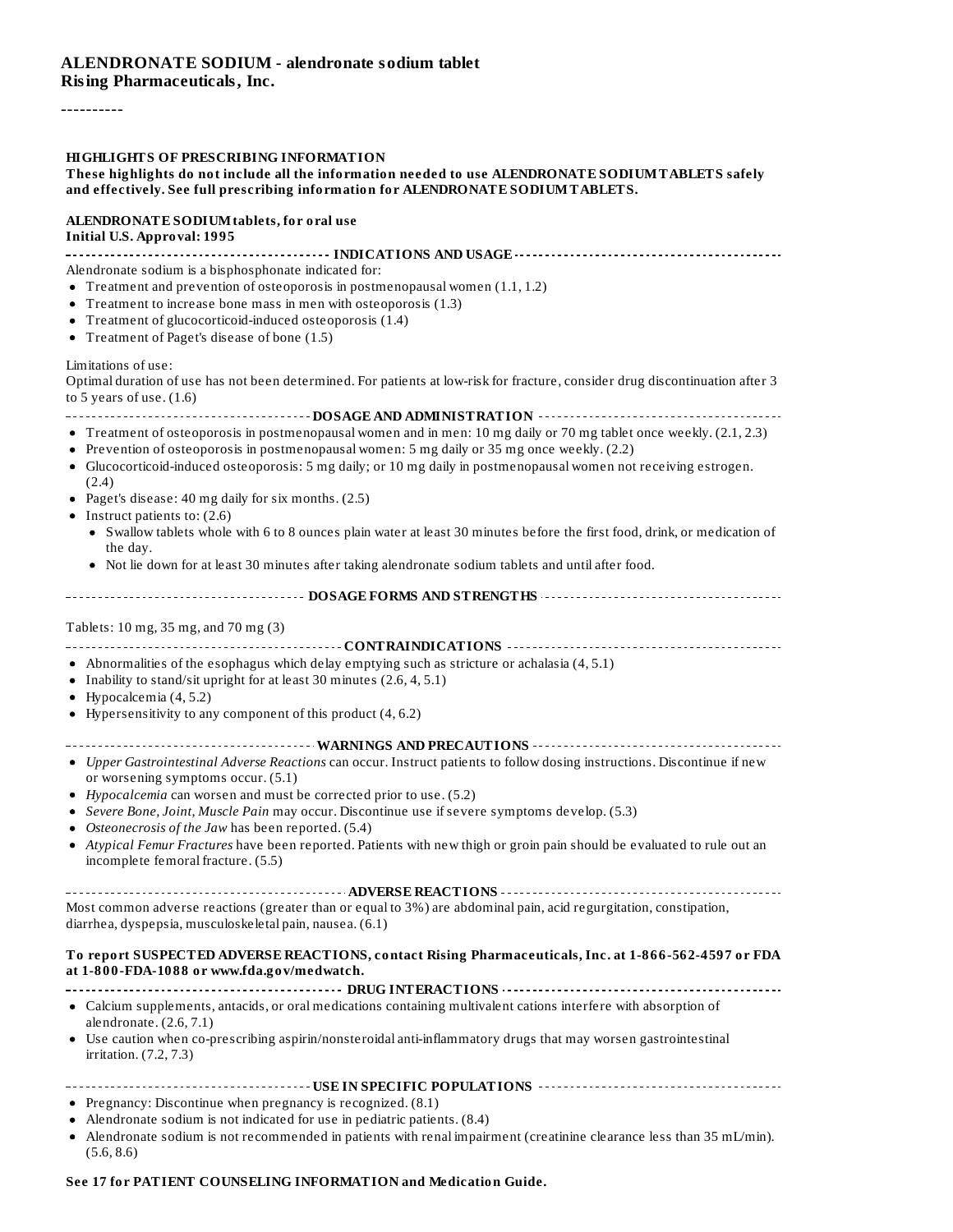#### **FULL PRESCRIBING INFORMATION: CONTENTS\* 1 INDICATIONS AND USAGE**

1.1 Treatment of Osteoporosis in Postmenopausal Women

1.2 Prevention of Osteoporosis in Postmenopausal Women

1.3 Treatment to Increase Bone Mass in Men with Osteoporosis

1.4 Treatment of Glucocorticoid-Induced Osteoporosis

1.5 Treatment of Paget's Disease of Bone

1.6 Important Limitations of Use

### **2 DOSAGE AND ADMINISTRATION**

2.1 Treatment of Osteoporosis in Postmenopausal Women

2.2 Prevention of Osteoporosis in Postmenopausal Women

2.3 Treatment to Increase Bone Mass in Men with Osteoporosis

2.4 Treatment of Glucocorticoid-Induced Osteoporosis

2.5 Treatment of Paget's Disease of Bone

2.6 Important Administration Instructions

2.7 Recommendations for Calcium and Vitamin D Supplementation

2.8 Administration Instructions for Missed Doses

#### **3 DOSAGE FORMS AND STRENGTHS**

### **4 CONTRAINDICATIONS**

#### **5 WARNINGS AND PRECAUTIONS**

5.1 Upper Gastrointestinal Adverse Reactions

5.2 Mineral Metabolism

5.3 Musculoskeletal Pain

5.4 Osteonecrosis of the Jaw

5.5 Atypical Subtrochanteric and Diaphyseal Femoral Fractures

5.6 Renal Impairment

5.7 Glucocorticoid-Induced Osteoporosis

#### **6 ADVERSE REACTIONS**

6.1 Clinical Trials Experience

6.2 Post-Marketing Experience

#### **7 DRUG INTERACTIONS**

7.1 Calcium Supplements/Antacids

7.2 Aspirin

7.3 Nonsteroidal Anti-Inflammatory Drugs

#### **8 USE IN SPECIFIC POPULATIONS**

8.1 Pregnancy

- 8.2 Lactation
- 8.4 Pediatric Use

8.5 Geriatric Use

8.6 Renal Impairment

8.7 Hepatic Impairment

**10 OVERDOSAGE**

### **11 DESCRIPTION**

#### **12 CLINICAL PHARMACOLOGY**

12.1 Mechanism of Action

12.2 Pharmacodynamics

12.3 Pharmacokinetics

#### **13 NONCLINICAL TOXICOLOGY**

13.1 Carcinogenesis, Mutagenesis, Impairment of Fertility

13.2 Animal Toxicology and/or Pharmacology

#### **14 CLINICAL STUDIES**

14.1 Treatment of Osteoporosis in Postmenopausal Women

14.2 Prevention of Osteoporosis in Postmenopausal Women

14.3 Treatment to Increase Bone Mass in Men with Osteoporosis

14.4 Treatment of Glucocorticoid-Induced Osteoporosis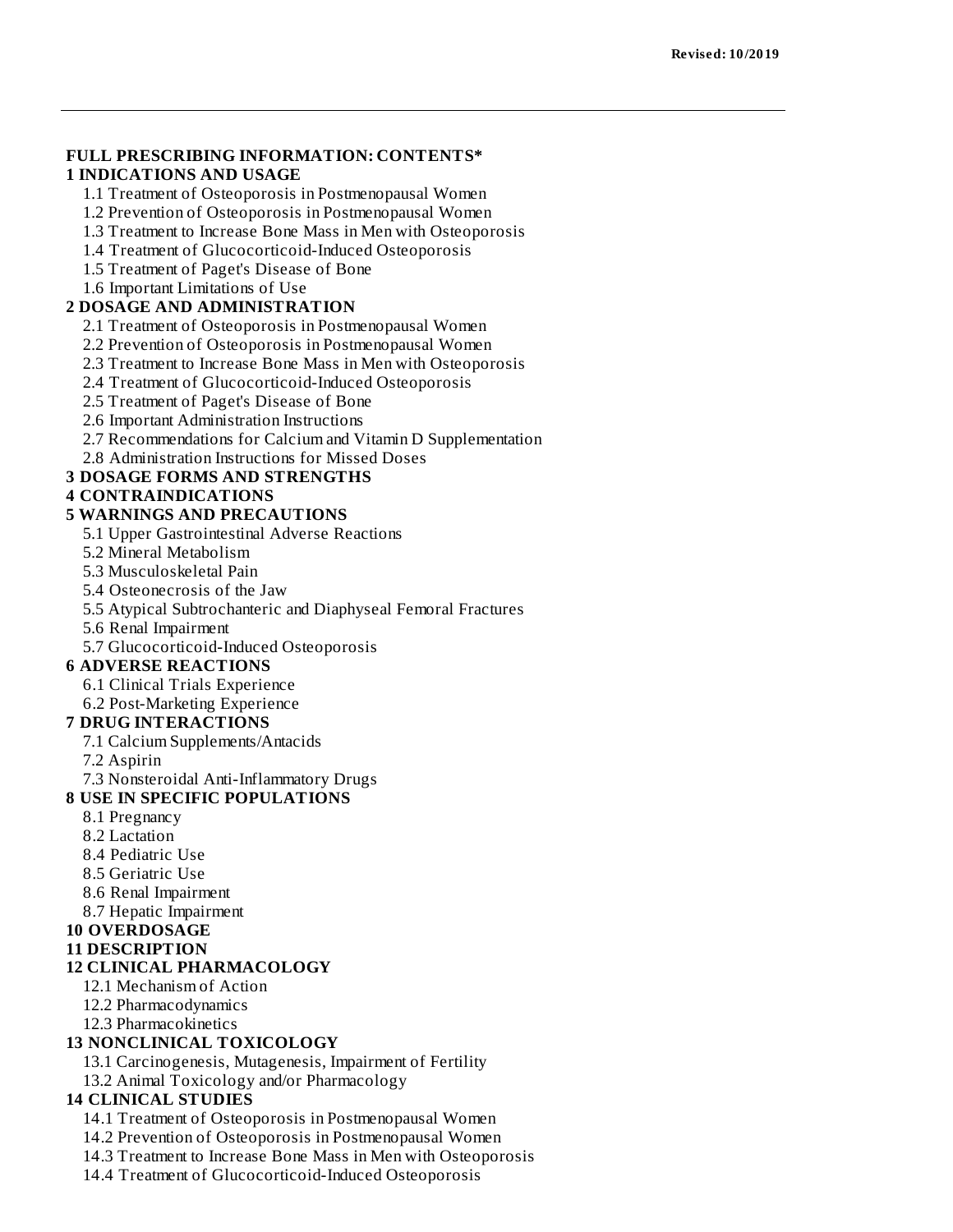### 14.5 Treatment of Paget's Disease of Bone

### **16 HOW SUPPLIED/STORAGE AND HANDLING**

# **17 PATIENT COUNSELING INFORMATION**

17.1 Osteoporosis Recommendations, Including Calcium and Vitamin D Supplementation 17.2 Dosing Instructions

\* Sections or subsections omitted from the full prescribing information are not listed.

# **FULL PRESCRIBING INFORMATION**

# **1 INDICATIONS AND USAGE**

## **1.1 Treatment of Osteoporosis in Postmenopausal Women**

Alendronate sodium tablets are indicated for the treatment of osteoporosis in postmenopausal women. In postmenopausal women, alendronate sodium tablets increase bone mass and reduce the incidence of fractures, including those of the hip and spine (vertebral compression fractures). *[See Clinical Studies (14.1).]*

## **1.2 Prevention of Osteoporosis in Postmenopausal Women**

Alendronate sodium tablets are indicated for the prevention of postmenopausal osteoporosis *[see Clinical Studies (14.2)]*.

# **1.3 Treatment to Increas e Bone Mass in Men with Osteoporosis**

Alendronate sodium tablets are indicated for treatment to increase bone mass in men with osteoporosis *[see Clinical Studies (14.3)]*.

## **1.4 Treatment of Glucocorticoid-Induced Osteoporosis**

Alendronate sodium tablets are indicated for the treatment of glucocorticoid-induced osteoporosis in men and women receiving glucocorticoids in a daily dosage equivalent to 7.5 mg or greater of prednisone and who have low bone mineral density *[see Clinical Studies (14.4)]*.

## **1.5 Treatment of Paget's Dis eas e of Bone**

Alendronate sodium tablets are indicated for the treatment of Paget's disease of bone in men and women. Treatment is indicated in patients with Paget's disease of bone who have alkaline phosphatase at least two times the upper limit of normal, or those who are symptomatic, or those at risk for future complications from their disease. *[See Clinical Studies (14.5).]*

## **1.6 Important Limitations of Us e**

The optimal duration of use has not been determined. The safety and effectiveness of alendronate sodium tablets for the treatment of osteoporosis are based on clinical data of four years duration. All patients on bisphosphonate therapy should have the need for continued therapy re-evaluated on a periodic basis. Patients at low-risk for fracture should be considered for drug discontinuation after 3 to 5 years of use. Patients who discontinue therapy should have their risk for fracture re-evaluated periodically.

# **2 DOSAGE AND ADMINISTRATION**

# **2.1 Treatment of Osteoporosis in Postmenopausal Women**

The recommended dosage is:

• one 70 mg tablet once weekly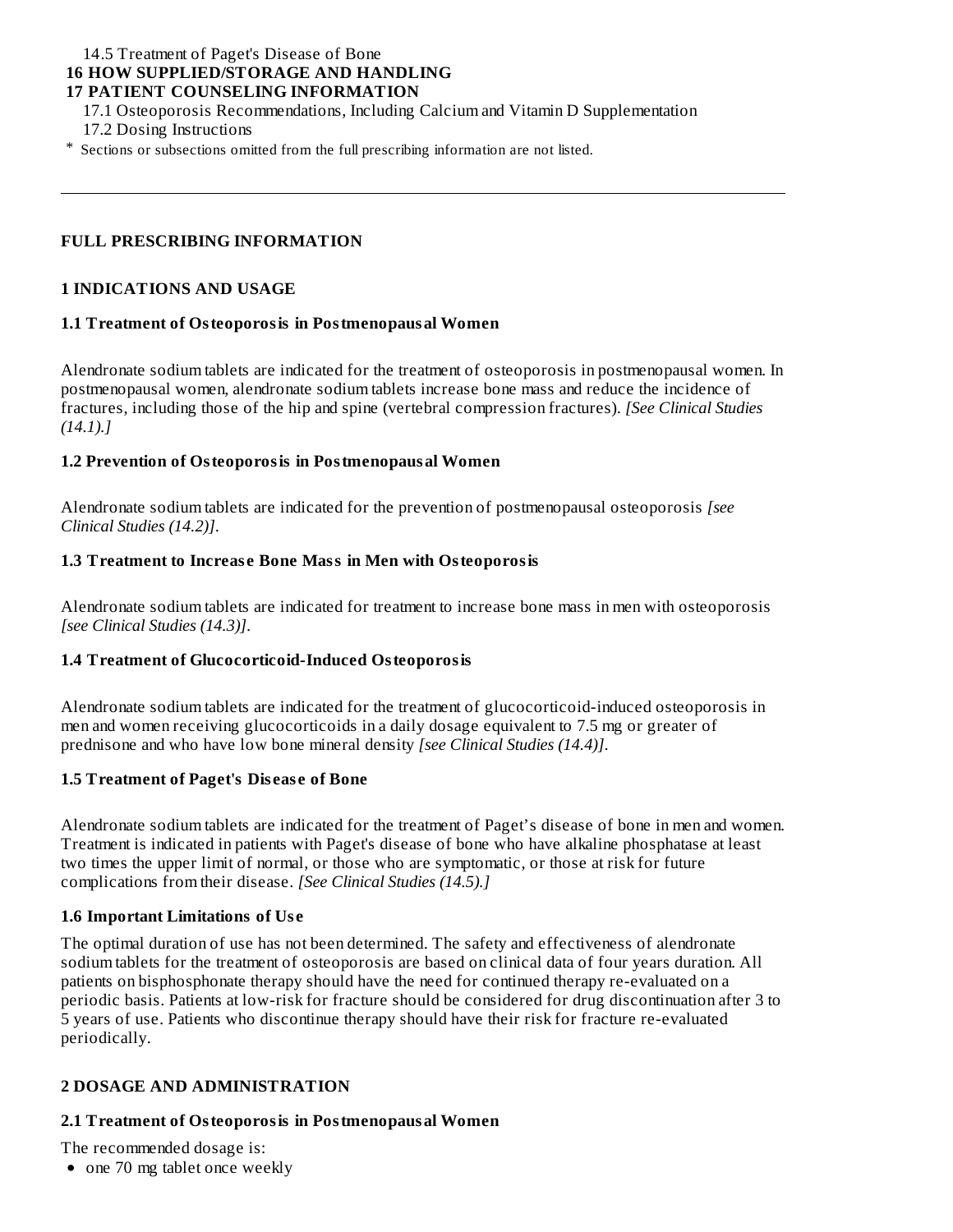or

• one 10 mg tablet once daily

# **2.2 Prevention of Osteoporosis in Postmenopausal Women**

The recommended dosage is:

• one 35 mg tablet once weekly

or

• one 5 mg tablet once daily

### **2.3 Treatment to Increas e Bone Mass in Men with Osteoporosis**

The recommended dosage is:

• one 70 mg tablet once weekly

or

• one 10 mg tablet once daily

### **2.4 Treatment of Glucocorticoid-Induced Osteoporosis**

The recommended dosage is one 5 mg tablet once daily, except for postmenopausal women not receiving estrogen, for whom the recommended dosage is one 10 mg tablet once daily.

### **2.5 Treatment of Paget's Dis eas e of Bone**

The recommended treatment regimen is 40 mg once a day for six months.

#### *Re-treatment of Paget's Disease*

Re-treatment with alendronate sodium tablets may be considered, following a six-month post-treatment evaluation period in patients who have relapsed, based on increases in serum alkaline phosphatase, which should be measured periodically. Re-treatment may also be considered in those who failed to normalize their serum alkaline phosphatase.

#### **2.6 Important Administration Instructions**

Instruct patients to do the following:

- Take alendronate sodium tablets *at least* one-half hour before the first food, beverage, or medication of the day with plain water only *[see Patient Counseling Information (17.2)]*. Other beverages (including mineral water), food, and some medications are likely to reduce the absorption of alendronate sodium tablets *[see Drug Interactions (7.1)]*. Waiting less than 30 minutes, or taking alendronate sodium tablets with food, beverages (other than plain water) or other medications will lessen the effect of alendronate sodium tablets by decreasing its absorption into the body.
- Take alendronate sodium tablets upon arising for the day. To facilitate delivery to the stomach and thus reduce the potential for esophageal irritation, an alendronate sodium tablet should be swallowed with a full glass of water (6 to 8 ounces). Patients should not lie down for at least 30 minutes and until after their first food of the day. Alendronate sodium tablets should not be taken at bedtime or before arising for the day. Failure to follow these instructions may increase the risk of esophageal adverse experiences *[see Warnings and Precautions (5.1) and Patient Counseling Information (17.2)]*.

#### **2.7 Recommendations for Calcium and Vitamin D Supplementation**

Instruct patients to take supplemental calcium if dietary intake is inadequate *[see Warnings and Precautions (5.2)]*. Patients at increased risk for vitamin D insufficiency (e.g., over the age of 70 years, nursing home-bound, or chronically ill) may need vitamin D supplementation. Patients with gastrointestinal malabsorption syndromes may require higher doses of vitamin D supplementation and measurement of 25-hydroxyvitamin D should be considered.

Patients treated with glucocorticoids should receive adequate amounts of calcium and vitamin D.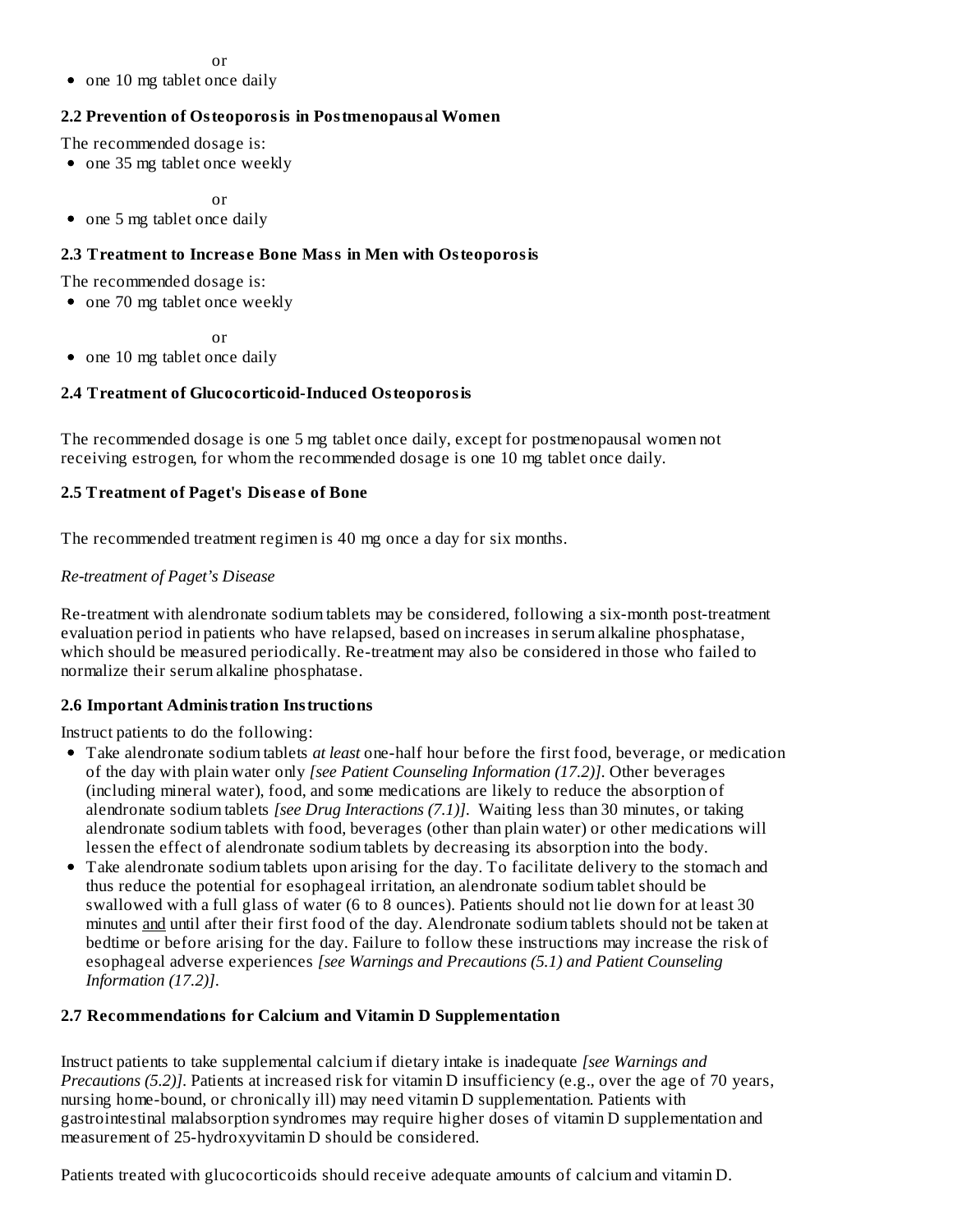#### **2.8 Administration Instructions for Miss ed Dos es**

If a once-weekly dose of alendronate sodium tablets is missed, instruct patients to take one dose on the morning after they remember. They should not take two doses on the same day but should return to taking one dose once a week, as originally scheduled on their chosen day.

## **3 DOSAGE FORMS AND STRENGTHS**

- 10 mg tablets are white to off-white, circular, biconvex, uncoated tablets debossed with 'F' on one side and '18' on the other side.
- 35 mg tablets are white to off-white, oval shaped, biconvex, uncoated tablets debossed with 'F' on one side and '19' on the other side.
- 70 mg tablets are white to off-white, oval shaped, biconvex, uncoated tablets debossed with 'F' on one side and '21' on the other side.

## **4 CONTRAINDICATIONS**

Alendronate sodium tablets are contraindicated in patients with the following conditions:

- Abnormalities of the esophagus which delay esophageal emptying such as stricture or achalasia *[see Warnings and Precautions (5.1)]*
- Inability to stand or sit upright for at least 30 minutes *[see Dosage and Administration (2.6); Warnings and Precautions (5.1)]*
- Hypocalcemia *[see Warnings and Precautions (5.2)]*
- Hypersensitivity to any component of this product. Hypersensitivity reactions including urticaria and angioedema have been reported *[see Adverse Reactions (6.2)]*.

## **5 WARNINGS AND PRECAUTIONS**

#### **5.1 Upper Gastrointestinal Advers e Reactions**

Alendronate sodium, like other bisphosphonates administered orally, may cause local irritation of the upper gastrointestinal mucosa. Because of these possible irritant effects and a potential for worsening of the underlying disease, caution should be used when alendronate sodium is given to patients with active upper gastrointestinal problems (such as known Barrett's esophagus, dysphagia, other esophageal diseases, gastritis, duodenitis, or ulcers).

Esophageal adverse experiences, such as esophagitis, esophageal ulcers and esophageal erosions, occasionally with bleeding and rarely followed by esophageal stricture or perforation, have been reported in patients receiving treatment with oral bisphosphonates including alendronate sodium. In some cases these have been severe and required hospitalization. Physicians should therefore be alert to any signs or symptoms signaling a possible esophageal reaction and patients should be instructed to discontinue alendronate sodium and seek medical attention if they develop dysphagia, odynophagia, retrosternal pain or new or worsening heartburn.

The risk of severe esophageal adverse experiences appears to be greater in patients who lie down after taking oral bisphosphonates including alendronate sodium and/or who fail to swallow oral bisphosphonates including alendronate sodium with the recommended full glass (6 to 8 ounces) of water, and/or who continue to take oral bisphosphonates including alendronate sodium after developing symptoms suggestive of esophageal irritation. Therefore, it is very important that the full dosing instructions are provided to, and understood by, the patient *[see Dosage and Administration (2.6)]*. In patients who cannot comply with dosing instructions due to mental disability, therapy with alendronate sodium should be used under appropriate supervision.

There have been post-marketing reports of gastric and duodenal ulcers with oral bisphosphonate use, some severe and with complications, although no increased risk was observed in controlled clinical trials *[see Adverse Reactions (6.2)]*.

#### **5.2 Mineral Metabolism**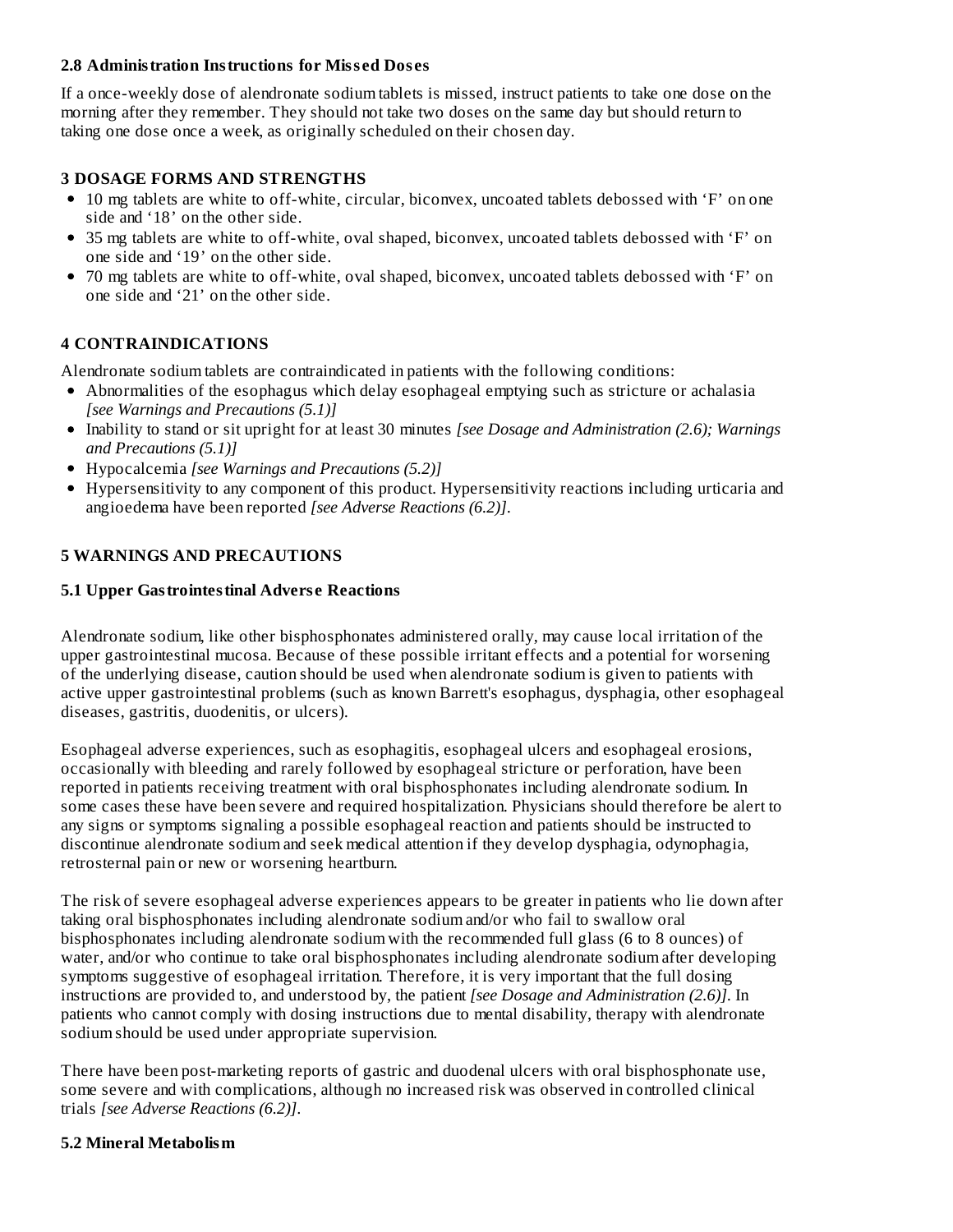Hypocalcemia must be corrected before initiating therapy with alendronate sodium *[see Contraindications (4)].* Other disorders affecting mineral metabolism (such as vitamin D deficiency) should also be effectively treated. In patients with these conditions, serum calcium and symptoms of hypocalcemia should be monitored during therapy with alendronate sodium.

Presumably due to the effects of alendronate sodium on increasing bone mineral, small, asymptomatic decreases in serum calcium and phosphate may occur, especially in patients with Paget's disease, in whom the pretreatment rate of bone turnover may be greatly elevated, and in patients receiving glucocorticoids, in whom calcium absorption may be decreased.

Ensuring adequate calcium and vitamin D intake is especially important in patients with Paget's disease of bone and in patients receiving glucocorticoids.

### **5.3 Mus culoskeletal Pain**

In post-marketing experience, severe and occasionally incapacitating bone, joint, and/or muscle pain has been reported in patients taking bisphosphonates that are approved for the prevention and treatment of osteoporosis *[see Adverse Reactions (6.2)]*. This category of drugs includes alendronate sodium. Most of the patients were postmenopausal women. The time to onset of symptoms varied from one day to several months after starting the drug. Discontinue use if severe symptoms develop. Most patients had relief of symptoms after stopping. A subset had recurrence of symptoms when rechallenged with the same drug or another bisphosphonate.

In placebo-controlled clinical studies of alendronate sodium, the percentages of patients with these symptoms were similar in the alendronate sodium and placebo groups.

### **5.4 Osteonecrosis of the Jaw**

Osteonecrosis of the jaw (ONJ), which can occur spontaneously, is generally associated with tooth extraction and/or local infection with delayed healing, and has been reported in patients taking bisphosphonates, including alendronate sodium. Known risk factors for osteonecrosis of the jaw include invasive dental procedures (e.g., tooth extraction, dental implants, boney surgery), diagnosis of cancer, concomitant therapies (e.g., chemotherapy, corticosteroids, angiogenesis inhibitors), poor oral hygiene, and co-morbid disorders (e.g., periodontal and/or other pre-existing dental disease, anemia, coagulopathy, infection, ill-fitting dentures). The risk of ONJ may increase with duration of exposure to bisphosphonates.

For patients requiring invasive dental procedures, discontinuation of bisphosphonate treatment may reduce the risk for ONJ. Clinical judgment of the treating physician and/or oral surgeon should guide the management plan of each patient based on individual benefit/risk assessment.

Patients who develop osteonecrosis of the jaw while on bisphosphonate therapy should receive care by an oral surgeon. In these patients, extensive dental surgery to treat ONJ may exacerbate the condition. Discontinuation of bisphosphonate therapy should be considered based on individual benefit/risk assessment.

#### **5.5 Atypical Subtrochanteric and Diaphys eal Femoral Fractures**

Atypical, low-energy, or low trauma fractures of the femoral shaft have been reported in bisphosphonate-treated patients. These fractures can occur anywhere in the femoral shaft from just below the lesser trochanter to above the supracondylar flare and are transverse or short oblique in orientation without evidence of comminution. Causality has not been established as these fractures also occur in osteoporotic patients who have not been treated with bisphosphonates.

Atypical femur fractures most commonly occur with minimal or no trauma to the affected area. They may be bilateral and many patients report prodromal pain in the affected area, usually presenting as dull, aching thigh pain, weeks to months before a complete fracture occurs. A number of reports note that patients were also receiving treatment with glucocorticoids (e.g., prednisone) at the time of fracture.

Any patient with a history of bisphosphonate exposure who presents with thigh or groin pain should be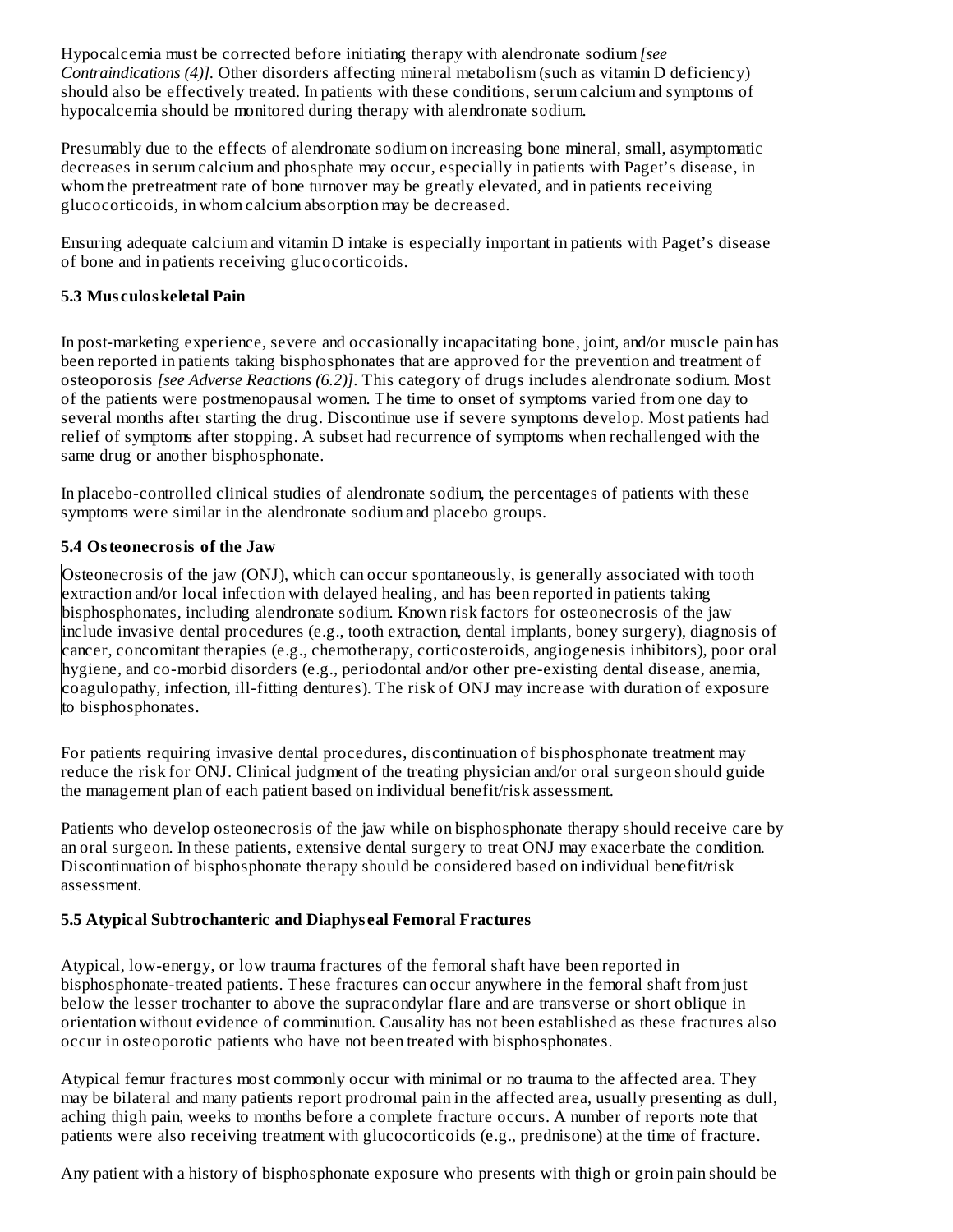suspected of having an atypical fracture and should be evaluated to rule out an incomplete femur fracture. Patients presenting with an atypical fracture should also be assessed for symptoms and signs of fracture in the contralateral limb. Interruption of bisphosphonate therapy should be considered, pending a risk/benefit assessment, on an individual basis.

## **5.6 Renal Impairment**

Alendronate sodium is not recommended for patients with creatinine clearance less than 35 mL/min.

## **5.7 Glucocorticoid-Induced Osteoporosis**

The risk versus benefit of alendronate for treatment at daily dosages of glucocorticoids less than 7.5 mg of prednisone or equivalent has not been established *[see Indications and Usage (1.4)]*. Before initiating treatment, the gonadal hormonal status of both men and women should be ascertained and appropriate replacement considered.

A bone mineral density measurement should be made at the initiation of therapy and repeated after 6 to 12 months of combined alendronate sodium and glucocorticoid treatment.

## **6 ADVERSE REACTIONS**

## **6.1 Clinical Trials Experience**

Because clinical trials are conducted under widely varying conditions, adverse reaction rates observed in the clinical trials of a drug cannot be directly compared to rates in the clinical trials of another drug and may not reflect the rates observed in clinical practice.

### *Treatment of Osteoporosis in Postmenopausal Women*

## Daily Dosing

The safety of alendronate sodium in the treatment of postmenopausal osteoporosis was assessed in four clinical trials that enrolled 7453 women aged 44 to 84 years. Study 1 and Study 2 were identically designed, three-year, placebo-controlled, double-blind, multicenter studies (United States and Multinational n=994); Study 3 was the three-year vertebral fracture cohort of the Fracture Intervention Trial [FIT] (n=2027) and Study 4 was the four-year clinical fracture cohort of FIT (n=4432). Overall, 3620 patients were exposed to placebo and 3432 patients exposed to alendronate sodium. Patients with pre-existing gastrointestinal disease and concomitant use of non-steroidal anti-inflammatory drugs were included in these clinical trials. In Study 1 and Study 2 all women received 500 mg elemental calcium as carbonate. In Study 3 and Study 4 all women with dietary calcium intake less than 1000 mg per day received 500 mg calcium and 250 international units Vitamin D per day.

Among patients treated with alendronate 10 mg or placebo in Study 1 and Study 2, and all patients in Study 3 and Study 4, the incidence of all-cause mortality was 1.8% in the placebo group and 1.8% in the alendronate sodium group. The incidence of serious adverse event was 30.7% in the placebo group and 30.9% in the alendronate sodium group. The percentage of patients who discontinued the study due to any clinical adverse event was 9.5% in the placebo group and 8.9% in the alendronate sodium group. Adverse reactions from these studies considered by the investigators as possibly, probably, or definitely drug related in greater than or equal to 1% of patients treated with either alendronate sodium or placebo are presented in Table 1.

#### **Table 1: Osteoporosis Treatment Studies in Postmenopausal Women Advers e Reactions Considered Possibly,** Probably, or Definitely Drug Related by the Investigators and Reported in Greater Than or Equal to 1% of **Patients**

| <b>United States/</b><br><b>Multinational Studies</b> |          | <b>Fracture Intervention Trial</b>       |          |
|-------------------------------------------------------|----------|------------------------------------------|----------|
| Alendronate                                           | Placebo  | $^\dagger$ Alendronate Sodium $^\dagger$ | Placebo  |
| Sodium*                                               | $\Omega$ | $\Omega$                                 | $\Omega$ |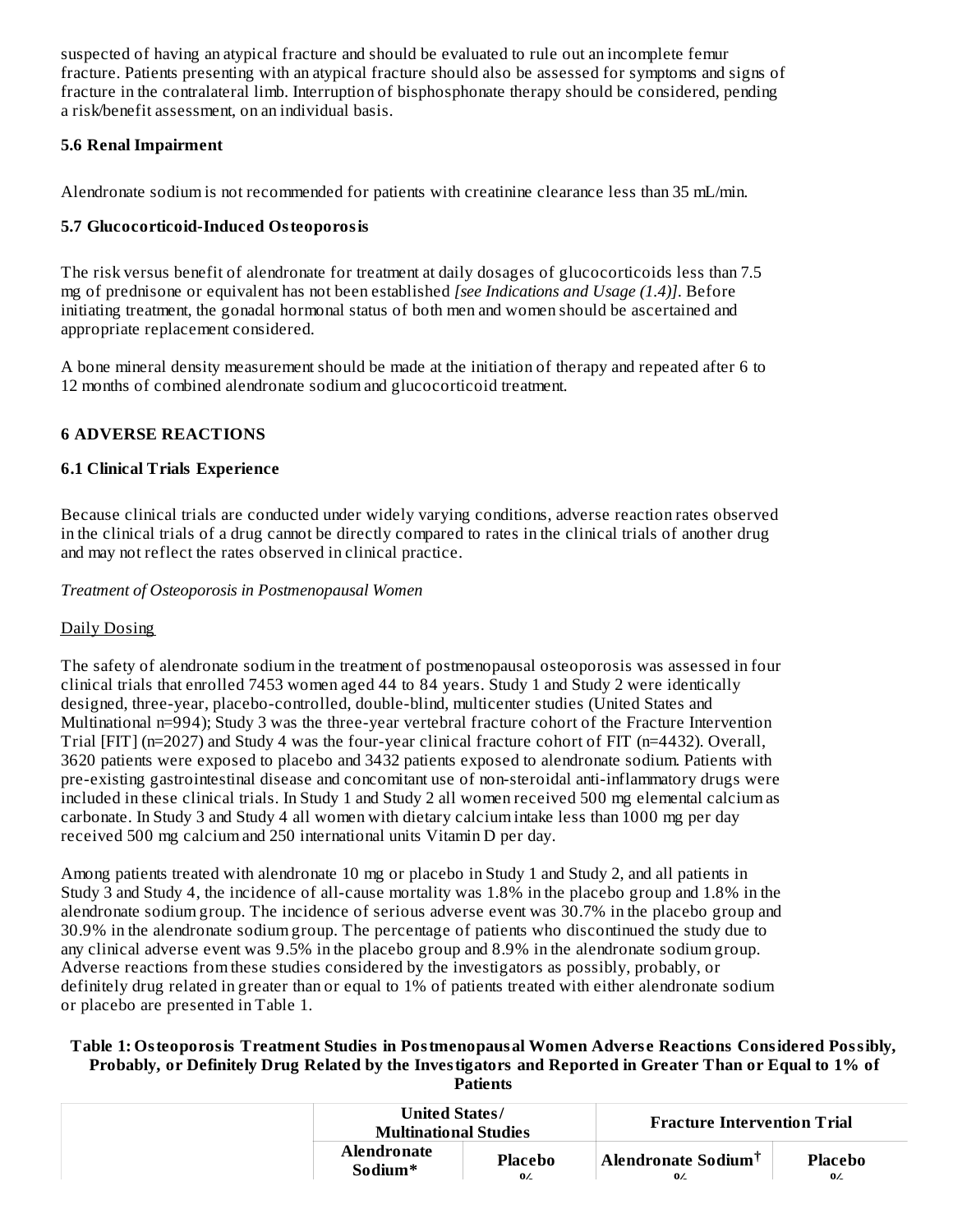|                                                 | $\frac{0}{0}$<br>$(n=196)$ | $70^{\circ}$<br>$(n=397)$ | $70^{\circ}$<br>$(n=3236)$ | $70^{\circ}$<br>$(n=3223)$ |  |  |  |
|-------------------------------------------------|----------------------------|---------------------------|----------------------------|----------------------------|--|--|--|
| Gastrointestinal                                |                            |                           |                            |                            |  |  |  |
| abdominal pain                                  | 6.6                        | 4.8                       | 1.5                        | 1.5                        |  |  |  |
| nausea                                          | 3.6                        | 4                         | 1.1                        | 1.5                        |  |  |  |
| dyspepsia                                       | 3.6                        | 3.5                       | 1.1                        | 1.2                        |  |  |  |
| constipation                                    | 3.1                        | 1.8                       | $\theta$                   | 0.2                        |  |  |  |
| diarrhea                                        | 3.1                        | 1.8                       | 0.6                        | 0.3                        |  |  |  |
| flatulence                                      | 2.6                        | 0.5                       | 0.2                        | 0.3                        |  |  |  |
| acid regurgitation                              | $\overline{2}$             | 4.3                       | 1.1                        | 0.9                        |  |  |  |
| esophageal ulcer                                | 1.5                        | $\overline{0}$            | 0.1                        | 0.1                        |  |  |  |
| vomiting                                        | $\mathbf{1}$               | 1.5                       | 0.2                        | 0.3                        |  |  |  |
| dysphagia                                       | $\mathbf{1}$               | $\overline{0}$            | 0.1                        | 0.1                        |  |  |  |
| abdominal distention                            | $\overline{1}$             | 0.8                       | $\overline{0}$             | $\mathbf{0}$               |  |  |  |
| gastritis                                       | 0.5                        | 1.3                       | 0.6                        | 0.7                        |  |  |  |
| Musculoskeletal                                 |                            |                           |                            |                            |  |  |  |
| musculoskeletal (bone, muscle<br>or joint) pain | 4.1                        | 2.5                       | 0.4                        | 0.3                        |  |  |  |
| muscle cramp                                    | $\boldsymbol{0}$           | $\mathbf{1}$              | 0.2                        | 0.1                        |  |  |  |
| Nervous System/Psychiatric                      |                            |                           |                            |                            |  |  |  |
| headache                                        | 2.6                        | 1.5                       | 0.2                        | 0.2                        |  |  |  |
| dizziness                                       | $\overline{0}$             | 1                         | $\theta$                   | 0.1                        |  |  |  |
| <b>Special Senses</b>                           |                            |                           |                            |                            |  |  |  |
| taste perversion                                | 0.5                        | $\mathbf{1}$              | 0.1                        | $\theta$                   |  |  |  |

\*10 mg/day for three years

5 mg/day for 2 years and 10 mg/day for either 1 or 2 additional years †

Rash and erythema have occurred.

*Gastrointestinal Adverse Reactions:* One patient treated with alendronate (10 mg/day), who had a history of peptic ulcer disease and gastrectomy and who was taking concomitant aspirin, developed an anastomotic ulcer with mild hemorrhage, which was considered drug related. Aspirin and alendronate sodium were discontinued and the patient recovered. In the Study 1 and Study 2 populations, 49 to 54% had a history of gastrointestinal disorders at baseline and 54 to 89% used nonsteroidal anti-inflammatory drugs or aspirin at some time during the studies. *[See Warnings and Precautions (5.1).]*

*Laboratory Test Findings:* In double-blind, multicenter, controlled studies, asymptomatic, mild, and transient decreases in serum calcium and phosphate were observed in approximately 18% and 10%, respectively, of patients taking alendronate sodium versus approximately 12% and 3% of those taking placebo. However, the incidences of decreases in serum calcium to less than 8 mg/dL (2 mM) and serum phosphate to less than or equal to 2 mg/dL (0.65 mM) were similar in both treatment groups.

#### Weekly Dosing

The safety of alendronate 70 mg once weekly for the treatment of postmenopausal osteoporosis was assessed in a one-year, double-blind, multicenter study comparing alendronate 70 mg once weekly and alendronate 10 mg daily. The overall safety and tolerability profiles of once weekly alendronate 70 mg and alendronate 10 mg daily were similar. The adverse reactions considered by the investigators as possibly, probably, or definitely drug related in greater than or equal to 1% of patients in either treatment group are presented in Table 2.

#### **Table 2: Osteoporosis Treatment Studies in Postmenopausal Women Advers e Reactions Considered** Possibly, Probably, or Definitely Drug Related by the Investigators and Reported in Greater Than or Equal to **1% of Patients**

| <b>Once Weekly</b> | <b>Alendronate</b> |
|--------------------|--------------------|
| <b>Alendronate</b> | 10 mg/day          |
| 70 mg              | $\mathbf{0}$       |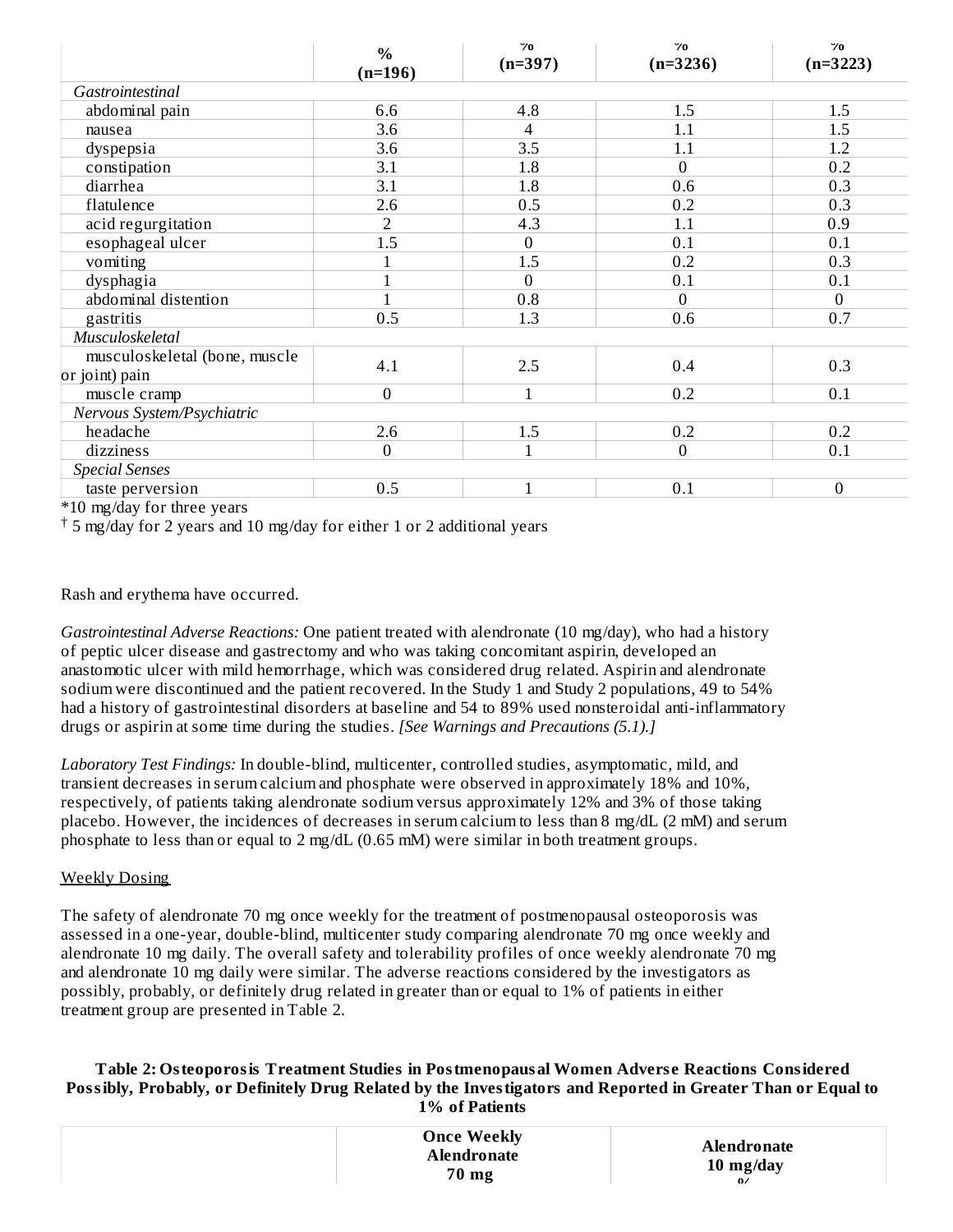|                                | $\frac{0}{0}$<br>$(n=519)$ | $70^{\circ}$<br>$(n=370)$ |  |  |  |  |  |
|--------------------------------|----------------------------|---------------------------|--|--|--|--|--|
| Gastrointestinal               |                            |                           |  |  |  |  |  |
| abdominal pain                 | 3.7                        | 3                         |  |  |  |  |  |
| dyspepsia                      | 2.7                        | 2.2                       |  |  |  |  |  |
| acid regurgitation             | 1.9                        | 2.4                       |  |  |  |  |  |
| nausea                         | 1.9                        | 2.4                       |  |  |  |  |  |
| abdominal distention           |                            | 1.4                       |  |  |  |  |  |
| constipation                   | 0.8                        | 1.6                       |  |  |  |  |  |
| flatulence                     | 0.4                        | 1.6                       |  |  |  |  |  |
| gastritis                      | 0.2                        | 1.1                       |  |  |  |  |  |
| gastric ulcer                  | $\Omega$                   | 1.1                       |  |  |  |  |  |
| Musculoskeletal                |                            |                           |  |  |  |  |  |
| musculoskeletal (bone, muscle, | 2.9                        | 3.2                       |  |  |  |  |  |
| joint) pain                    |                            |                           |  |  |  |  |  |
| muscle cramp                   | 0.2                        | 1.1                       |  |  |  |  |  |

#### *Prevention of Osteoporosis in Postmenopausal Women*

### Daily Dosing

The safety of alendronate 5 mg/day in postmenopausal women 40 to 60 years of age has been evaluated in three double-blind, placebo-controlled studies involving over 1,400 patients randomized to receive alendronate for either two or three years. In these studies the overall safety profiles of alendronate 5 mg/day and placebo were similar. Discontinuation of therapy due to any clinical adverse event occurred in 7.5% of 642 patients treated with alendronate 5 mg/day and 5.7% of 648 patients treated with placebo.

### Weekly Dosing

The safety of alendronate 35 mg once weekly compared to alendronate 5 mg daily was evaluated in a one-year, double-blind, multicenter study of 723 patients. The overall safety and tolerability profiles of once weekly alendronate 35 mg and alendronate 5 mg daily were similar.

The adverse reactions from these studies considered by the investigators as possibly, probably, or definitely drug related in greater than or equal to 1% of patients treated with either once weekly alendronate 35 mg, alendronate 5 mg/day or placebo are presented in Table 3.

#### **Table 3: Osteoporosis Prevention Studies in Postmenopausal Women Advers e Reactions Considered** Possibly, Probably, or Definitely Drug Related by the Investigators and Reported in Greater Than or Equal to **1% of Patients**

|                               | <b>Two/Three-Year Studies</b>                       |                                     | <b>One-Year Study</b>                                        |                                                                                   |
|-------------------------------|-----------------------------------------------------|-------------------------------------|--------------------------------------------------------------|-----------------------------------------------------------------------------------|
|                               | <b>Alendronate</b><br>5 mg/day<br>$\%$<br>$(n=642)$ | <b>Placebo</b><br>$\%$<br>$(n=648)$ | <b>Alendronate</b><br>5 mg/day<br>$\frac{0}{0}$<br>$(n=361)$ | <b>Once Weekly</b><br><b>Alendronate</b><br>35 <sub>mg</sub><br>$\%$<br>$(n=362)$ |
| Gastrointestinal              |                                                     |                                     |                                                              |                                                                                   |
| dyspepsia                     | 1.9                                                 | 1.4                                 | 2.2                                                          | 1.7                                                                               |
| abdominal pain                | 1.7                                                 | 3.4                                 | 4.2                                                          | 2.2                                                                               |
| acid regurgitation            | 1.4                                                 | 2.5                                 | 4.2                                                          | 4.7                                                                               |
| nausea                        | 1.4                                                 | 1.4                                 | 2.5                                                          | 1.4                                                                               |
| diarrhea                      | 1.1                                                 | 1.7                                 | 1.1                                                          | 0.6                                                                               |
| constipation                  | 0.9                                                 | 0.5                                 | 1.7                                                          | 0.3                                                                               |
| abdominal distention          | 0.2                                                 | 0.3                                 | 1.4                                                          | 1.1                                                                               |
| Musculoskeletal               |                                                     |                                     |                                                              |                                                                                   |
| musculoskeletal (bone, muscle | 0.8                                                 | 0.9                                 | 1.9                                                          | 2.2                                                                               |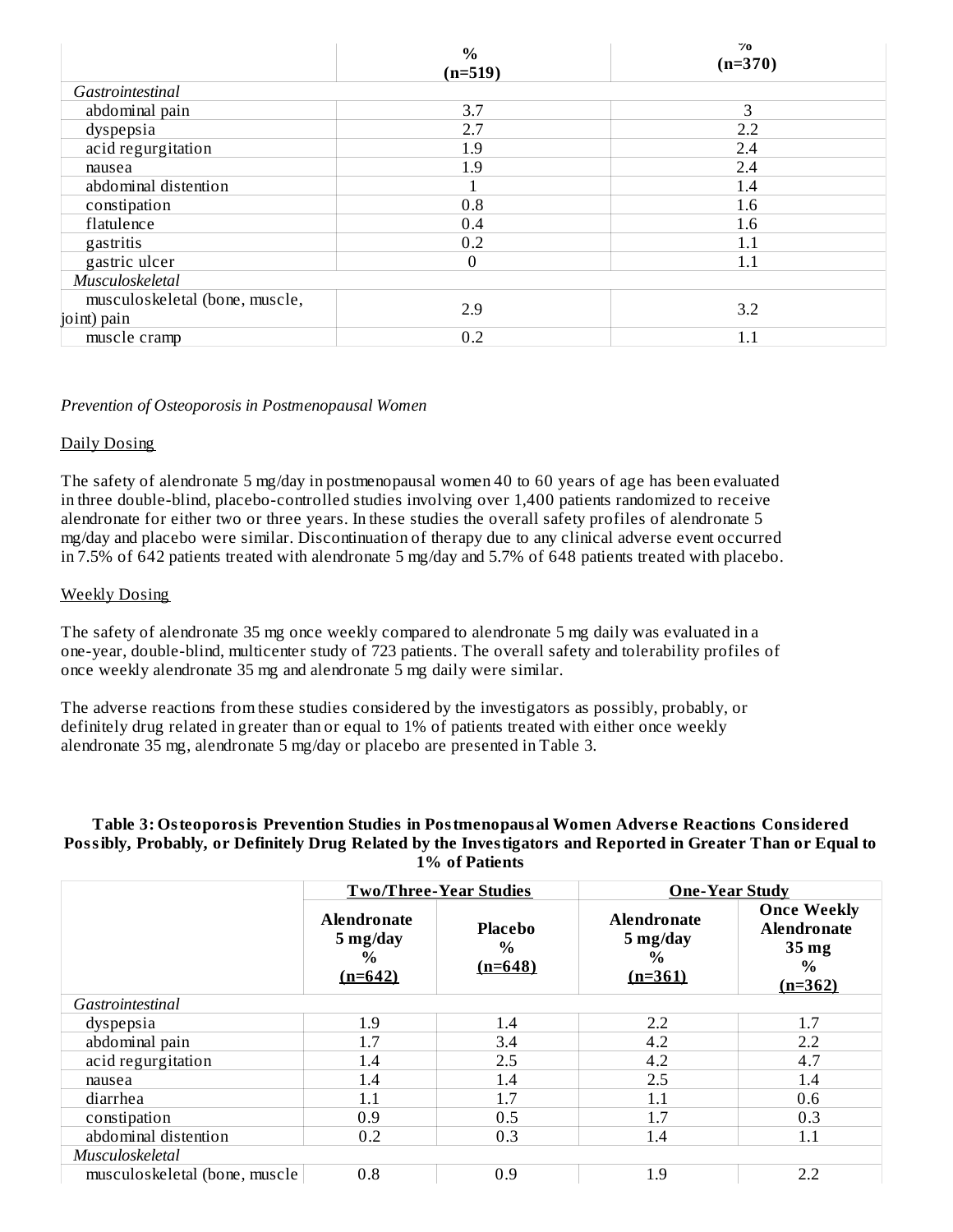| or joint) pain |  |  |
|----------------|--|--|
|                |  |  |

### *Concomitant Use with Estrogen/Hormone Replacement Therapy*

In two studies (of one and two years' duration) of postmenopausal osteoporotic women (total: n=853), the safety and tolerability profile of combined treatment with alendronate 10 mg once daily and estrogen ± progestin (n=354) was consistent with those of the individual treatments.

#### *Osteoporosis in Men*

In two placebo-controlled, double-blind, multicenter studies in men (a two-year study of alendronate 10 mg/day and a one-year study of once weekly alendronate 70 mg) the rates of discontinuation of therapy due to any clinical adverse event were 2.7% for alendronate 10 mg/day vs. 10.5% for placebo, and 6.4% for once weekly alendronate 70 mg vs. 8.6% for placebo. The adverse reactions considered by the investigators as possibly, probably, or definitely drug related in greater than or equal to 2% of patients treated with either alendronate sodium or placebo are presented in Table 4.

#### **Table 4: Osteoporosis Studies in Men Advers e Reactions Considered Possibly, Probably, or Definitely Drug Related by the Investigators and Reported in Greater Than or Equal to 2% of Patients**

|                                    | <b>Two-year Study</b>                                |                                    |                                                                        | <b>One-year Study</b>              |  |  |
|------------------------------------|------------------------------------------------------|------------------------------------|------------------------------------------------------------------------|------------------------------------|--|--|
|                                    | <b>Alendronate</b><br>10 mg/day<br>$\%$<br>$(n=146)$ | <b>Placebo</b><br>$\%$<br>$(n=95)$ | <b>Once Weekly</b><br><b>Alendronate</b><br>70 mg<br>$\%$<br>$(n=109)$ | <b>Placebo</b><br>$\%$<br>$(n=58)$ |  |  |
| Gastrointestinal                   |                                                      |                                    |                                                                        |                                    |  |  |
| acid regurgitation                 | 4.1                                                  | 3.2                                | $\theta$                                                               | 0                                  |  |  |
| flatulence                         | 4.1                                                  | 1.1                                | 0                                                                      | 0                                  |  |  |
| gastroesophageal reflux<br>disease | 0.7                                                  | 3.2                                | 2.8                                                                    | $\theta$                           |  |  |
| dyspepsia                          | 3.4                                                  | $\Omega$                           | 2.8                                                                    | 1.7                                |  |  |
| diarrhea                           | 1.4                                                  | 1.1                                | 2.8                                                                    |                                    |  |  |
| abdominal pain                     | 2.1                                                  | 1.1                                | 0.9                                                                    | 3.4                                |  |  |
| nausea                             | 2.1                                                  | 0                                  | 0                                                                      | 0                                  |  |  |

#### *Glucocorticoid-Induced Osteoporosis*

In two, one-year, placebo-controlled, double-blind, multicenter studies in patients receiving glucocorticoid treatment, the overall safety and tolerability profiles of alendronate 5 and 10 mg/day were generally similar to that of placebo. The adverse reactions considered by the investigators as possibly, probably, or definitely drug related in greater than or equal to 1% of patients treated with either alendronate 5 or 10 mg/day or placebo are presented in Table 5.

#### **Table 5: One-Year Studies in Glucocorticoid-Treated Patients Advers e Reactions Considered Possibly, Probably, or Definitely Drug Related by the Investigators and Reported in Greater Than or Equal to 1% of Patients**

|                         | <b>Alendronate</b><br>$10$ mg/day<br>$\%$<br>$(n=157)$ | <b>Alendronate</b><br>5 mg/day<br>%<br>$(n=161)$ | <b>Placebo</b><br>$\%$<br>$(n=159)$ |
|-------------------------|--------------------------------------------------------|--------------------------------------------------|-------------------------------------|
| <b>Gastrointestinal</b> |                                                        |                                                  |                                     |
| abdominal pain          | 3.2                                                    | 1.9                                              |                                     |
| acid regurgitation      | 2.5                                                    | 1.9                                              | 1.3                                 |
| constipation            | 1.3                                                    | 0.6                                              |                                     |
| melena                  | 13                                                     |                                                  |                                     |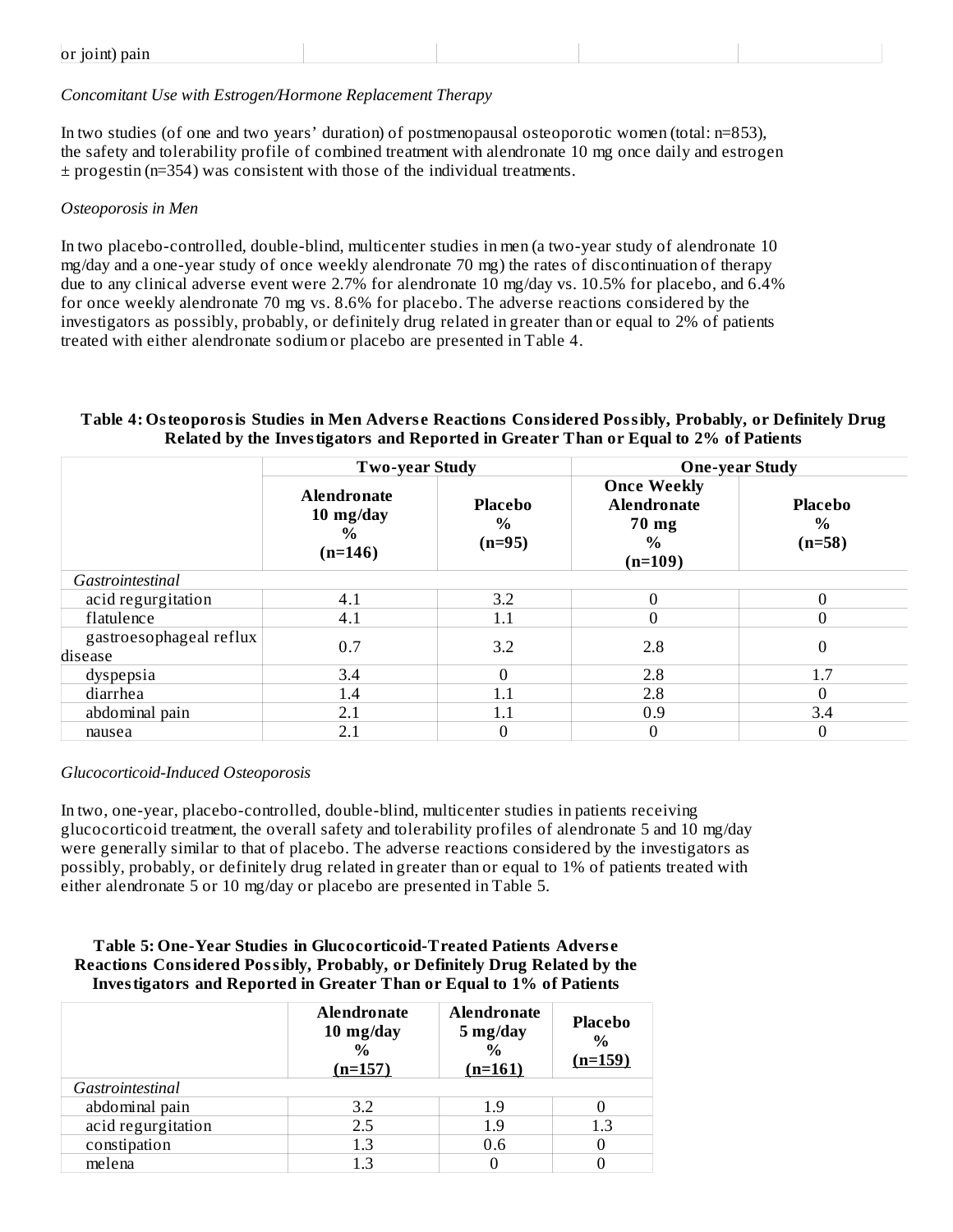| nausea                     |  |     |
|----------------------------|--|-----|
| diarrhea                   |  | ∸⊷  |
| Nervous System/Psychiatric |  |     |
| headache                   |  | ⊥.∪ |

The overall safety and tolerability profile in the glucocorticoid-induced osteoporosis population that continued therapy for the second year of the studies (alendronate sodium: n=147) was consistent with that observed in the first year.

### *Paget's Disease of Bone*

In clinical studies (osteoporosis and Paget's disease), adverse events reported in 175 patients taking alendronate 40 mg/day for 3 to 12 months were similar to those in postmenopausal women treated with alendronate 10 mg/day. However, there was an apparent increased incidence of upper gastrointestinal adverse reactions in patients taking alendronate 40 mg/day (17.7% alendronate vs. 10.2% placebo). One case of esophagitis and two cases of gastritis resulted in discontinuation of treatment.

Additionally, musculoskeletal (bone, muscle or joint) pain, which has been described in patients with Paget's disease treated with other bisphosphonates, was considered by the investigators as possibly, probably, or definitely drug related in approximately 6% of patients treated with alendronate 40 mg/day versus approximately 1% of patients treated with placebo, but rarely resulted in discontinuation of therapy. Discontinuation of therapy due to any clinical adverse events occurred in 6.4% of patients with Paget's disease treated with alendronate 40 mg/day and 2.4% of patients treated with placebo.

#### **6.2 Post-Marketing Experience**

The following adverse reactions have been identified during post-approval use of alendronate sodium. Because these reactions are reported voluntarily from a population of uncertain size, it is not always possible to reliably estimate their frequency or establish a causal relationship to drug exposure.

*Body as a Whole:* hypersensitivity reactions including urticaria and angioedema. Transient symptoms of myalgia, malaise, asthenia and fever have been reported with alendronate sodium, typically in association with initiation of treatment. Symptomatic hypocalcemia has occurred, generally in association with predisposing conditions. Peripheral edema.

*Gastrointestinal:* esophagitis, esophageal erosions, esophageal ulcers, esophageal stricture or perforation, and oropharyngeal ulceration. Gastric or duodenal ulcers, some severe and with complications, have also been reported *[see Dosage and Administration (2.6); Warnings and Precautions (5.1)]*.

Localized osteonecrosis of the jaw, generally associated with tooth extraction and/or local infection with delayed healing, has been reported *[see Warnings and Precautions (5.4)]*.

*Musculoskeletal:* bone, joint, and/or muscle pain, occasionally severe, and incapacitating *[see Warnings and Precautions (5.3)];* joint swelling; low-energy femoral shaft and subtrochanteric fractures *[see Warnings and Precautions (5.5)]*.

*Nervous System:* dizziness and vertigo.

*Pulmonary:* acute asthma exacerbations.

*Skin:* rash (occasionally with photosensitivity), pruritus, alopecia, severe skin reactions, including Stevens-Johnson syndrome and toxic epidermal necrolysis.

*Special Senses:* uveitis, scleritis or episcleritis. Cholesteatoma of the external auditory canal (focal osteonecrosis).

## **7 DRUG INTERACTIONS**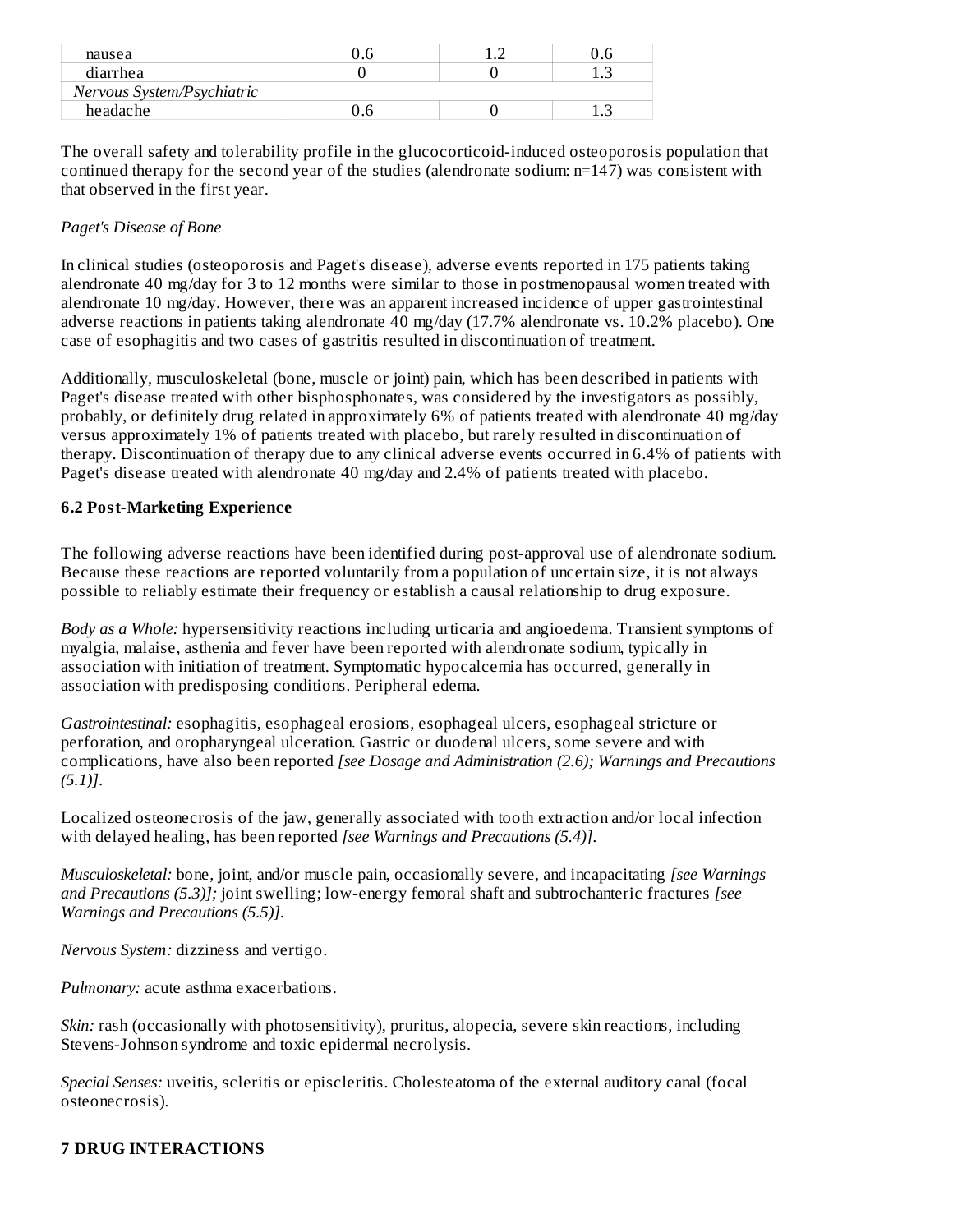#### **7.1 Calcium Supplements/Antacids**

Co-administration of alendronate sodium and calcium, antacids, or oral medications containing multivalent cations will interfere with absorption of alendronate sodium. Therefore, instruct patients to wait at least one-half hour after taking alendronate sodium before taking any other oral medications.

### **7.2 Aspirin**

In clinical studies, the incidence of upper gastrointestinal adverse events was increased in patients receiving concomitant therapy with daily doses of alendronate greater than 10 mg and aspirin-containing products.

### **7.3 Nonsteroidal Anti-Inflammatory Drugs**

Alendronate sodium may be administered to patients taking nonsteroidal anti-inflammatory drugs (NSAIDs). In a 3-year, controlled, clinical study (n=2027) during which a majority of patients received concomitant NSAIDs, the incidence of upper gastrointestinal adverse events was similar in patients taking alendronate 5 or 10 mg/day compared to those taking placebo. However, since NSAID use is associated with gastrointestinal irritation, caution should be used during concomitant use with alendronate sodium.

## **8 USE IN SPECIFIC POPULATIONS**

## **8.1 Pregnancy**

### *Risk Summary*

Available data on the use of alendronate sodium in pregnant women are insufficient to inform a drugassociated risk of adverse maternal or fetal outcomes. Discontinue alendronate sodium when pregnancy is recognized.

In animal reproduction studies, daily oral administration of alendronate to rats from before mating through the end of gestation or lactation showed decreased postimplantation survival and decreased pup body weight gain starting at doses equivalent to less than half of the highest recommended 40 mg clinical daily dose (based on body surface area, mg/m<sup>2</sup>). Oral administration of alendronate to rats during organogenesis resulted in reduced fetal ossification starting at doses 3 times the 40 mg clinical daily dose. No similar fetal effects were observed in pregnant rabbits dosed orally during organogenesis at doses equivalent to approximately 10 times the 40 mg clinical daily dose.

Delayed or failed delivery of offspring, protracted parturition, and late pregnancy maternal and fetal deaths due to maternal hypocalcemia occurred in rats at oral doses as low as one tenth the 40 mg clinical daily dose *(see Data).*

Bisphosphonates are incorporated into the bone matrix, from which they are gradually released over a period of years. The amount of bisphosphonate incorporated into adult bone and available for release into the systemic circulation is directly related to the dose and duration of bisphosphonate use. Consequently, based on the mechanism of action of bisphosphonates, there is a potential risk of fetal harm, predominantly skeletal, if a woman becomes pregnant after completing a course of bisphosphonate therapy. The impact of variables such as time between cessation of bisphosphonate therapy to conception, the particular bisphosphonate used, and the route of administration (intravenous versus oral) on the risk has not been studied.

The estimated background risk of major birth defects and miscarriage for the indicated population(s) is unknown. All pregnancies have a background risk of birth defects, loss, or other adverse outcomes. In the U.S. general population, the estimated background risks of major birth defects and miscarriage in clinically recognized pregnancies is 2 to 4% and 15 to 20%, respectively.

# *Data Animal Data*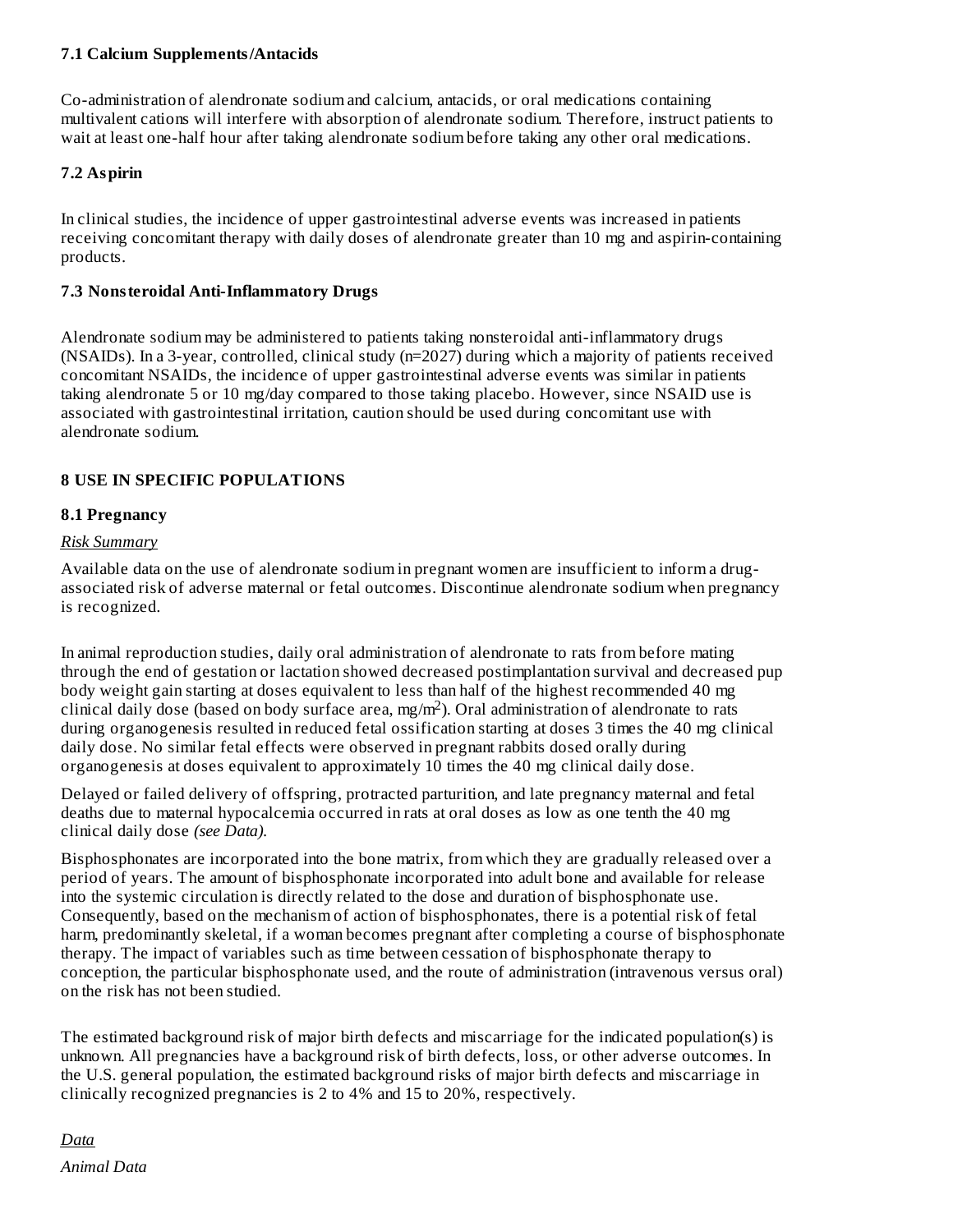Reproduction studies in rats dosed orally from before mating to the end of gestation or lactation showed decreased postimplantation survival starting at 2 mg/kg/day and decreased body weight gain starting at 1 mg/kg/day, doses equivalent to less than half the 40 mg clinical daily dose based on body surface area, mg/m<sup>2</sup>. Incidence of incomplete fetal ossification in vertebral, skull, and sternebral bones were increased in rats dosed orally during organogenesis starting at 10 mg/kg/day (approximately 3 times the 40 mg clinical daily dose). No similar fetal effects were observed in pregnant rabbits dosed orally during organogenesis at up to 35 mg/kg/day (equivalent to approximately 10 times the 40 mg clinical daily dose).

Both total and ionized calcium decreased in pregnant rats dosed orally with 15 mg/kg/day alendronate (approximately 4 times the 40 mg clinical daily dose) resulting in delays and failures of delivery. Protracted parturition due to maternal hypocalcemia was observed when rats were treated from before mating through gestation starting at 0.5 mg/kg/day (approximately one tenth the 40 mg clinical daily dose). Maternotoxicity (late pregnancy deaths) also occurred in female rats treated orally with 15 mg/kg/day (approximately 4 times the 40 mg clinical daily dose) for varying gestational time periods. These maternal deaths were lessened but not eliminated by cessation of treatment. Calcium supplementation in the drinking water or by subcutaneous minipump to rats dosed orally with 15 mg/kg/day alendronate could not ameliorate the hypocalcemia or prevent the dystocia-related maternal and neonatal deaths. However, intravenous calcium supplementation prevented maternal, but not neonatal deaths.

### **8.2 Lactation**

#### *Risk Summary*

It is not known whether alendronate is present in human breast milk, affects human milk production, or has effects on the breastfed infant. The developmental and health benefits of breastfeeding should be considered along with the mother's clinical need for alendronate sodium and any potential adverse effects on the breastfed child from alendronate sodium or from the underlying maternal condition.

#### **8.4 Pediatric Us e**

Alendronate sodium is not indicated for use in pediatric patients.

The safety and efficacy of alendronate sodium were examined in a randomized, double-blind, placebocontrolled two-year study of 139 pediatric patients, aged 4 to 18 years, with severe osteogenesis imperfecta (OI). One-hundred-and-nine patients were randomized to 5 mg alendronate daily (weight less than 40 kg) or 10 mg alendronate daily (weight greater than or equal to 40 kg) and 30 patients to placebo. The mean baseline lumbar spine BMD Z-score of the patients was -4.5. The mean change in lumbar spine BMD Z-score from baseline to Month 24 was 1.3 in the alendronate sodium-treated patients and 0.1 in the placebo-treated patients. Treatment with alendronate sodium did not reduce the risk of fracture. Sixteen percent of the alendronate sodium patients who sustained a radiologicallyconfirmed fracture by Month 12 of the study had delayed fracture healing (callus remodeling) or fracture non-union when assessed radiographically at Month 24 compared with 9% of the placebotreated patients. In alendronate sodium-treated patients, bone histomorphometry data obtained at Month 24 demonstrated decreased bone turnover and delayed mineralization time; however, there were no mineralization defects. There were no statistically significant differences between the alendronate sodium and placebo groups in reduction of bone pain. The oral bioavailability in children was similar to that observed in adults.

The overall safety profile of alendronate sodium in osteogenesis imperfecta patients treated for up to 24 months was generally similar to that of adults with osteoporosis treated with alendronate sodium. However, there was an increased occurrence of vomiting in osteogenesis imperfecta patients treated with alendronate sodium compared to placebo. During the 24-month treatment period, vomiting was observed in 32 of 109 (29.4%) patients treated with alendronate sodium and 3 of 30 (10%) patients treated with placebo.

In a pharmacokinetic study, 6 of 24 pediatric osteogenesis imperfecta patients who received a single oral dose of alendronate 35 or 70 mg developed fever, flu-like symptoms, and/or mild lymphocytopenia within 24 to 48 hours after administration. These events, lasting no more than 2 to 3 days and responding to acetaminophen, are consistent with an acute-phase response that has been reported in patients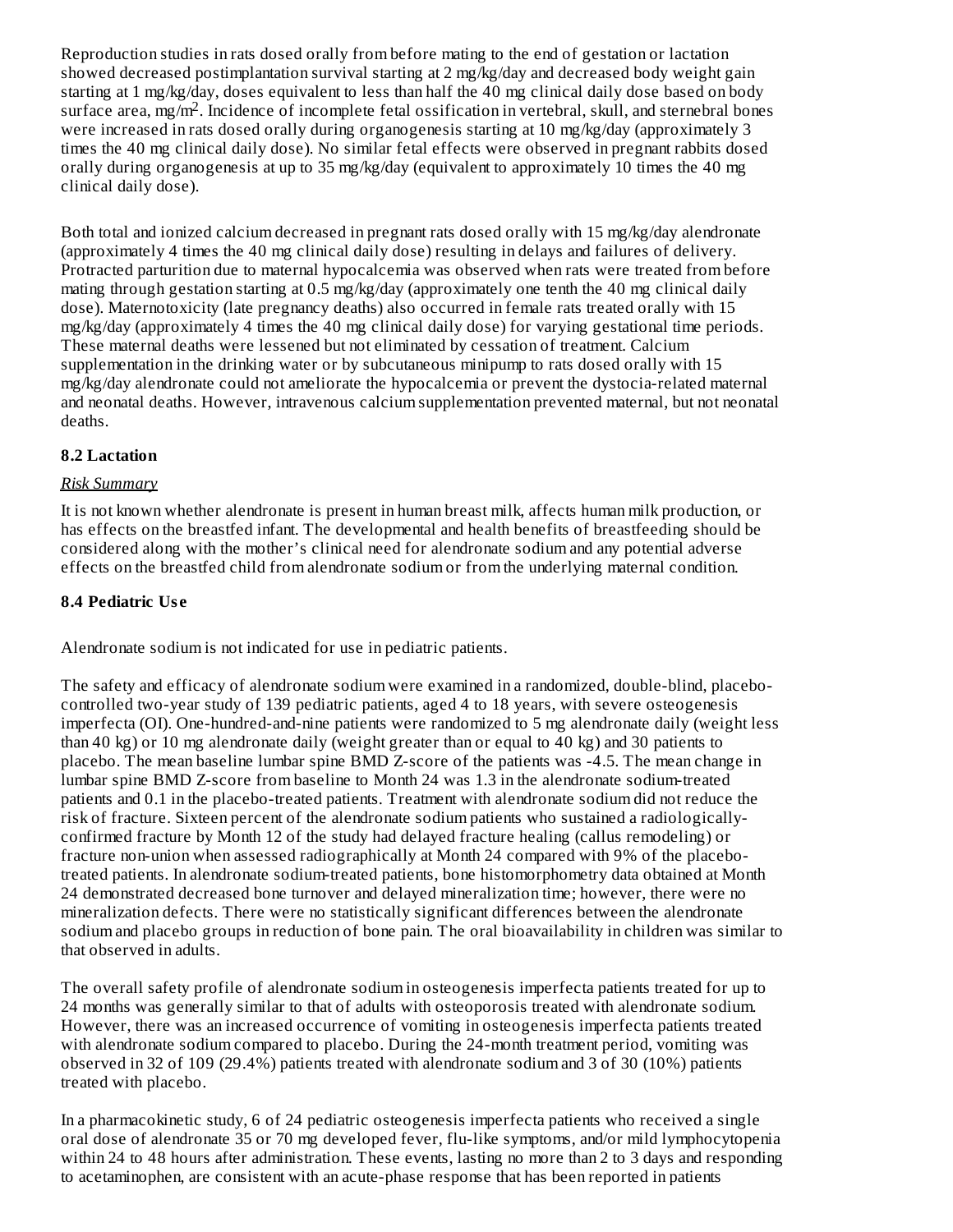receiving bisphosphonates, including alendronate sodium. *[See Adverse Reactions (6.2).]*

### **8.5 Geriatric Us e**

Of the patients receiving alendronate sodium in the Fracture Intervention Trial (FIT), 71% (n=2302) were greater than or equal to 65 years of age and 17% (n=550) were greater than or equal to 75 years of age. Of the patients receiving alendronate sodium in the United States and Multinational osteoporosis treatment studies in women, osteoporosis studies in men, glucocorticoid-induced osteoporosis studies, and Paget's disease studies *[see Clinical Studies (14.1), (14.3), (14.4), (14.5)],* 45%, 54%, 37%, and 70%, respectively, were 65 years of age or over. No overall differences in efficacy or safety were observed between these patients and younger patients, but greater sensitivity of some older individuals cannot be ruled out.

#### **8.6 Renal Impairment**

Alendronate sodium is not recommended for patients with creatinine clearance less than 35 mL/min. No dosage adjustment is necessary in patients with creatinine clearance values between 35 to 60 mL/min *[see Clinical Pharmacology (12.3)]*.

#### **8.7 Hepatic Impairment**

As there is evidence that alendronate is not metabolized or excreted in the bile, no studies were conducted in patients with hepatic impairment. No dosage adjustment is necessary *[see Clinical Pharmacology (12.3)]*.

### **10 OVERDOSAGE**

Significant lethality after single oral doses was seen in female rats and mice at 552 mg/kg (3256 mg/m<sup>2</sup>) and 966 mg/kg (2898 mg/m<sup>2</sup>), respectively. In males, these values were slightly higher, 626 and 1280 mg/kg, respectively. There was no lethality in dogs at oral doses up to 200 mg/kg  $(4000 \text{ mg/m}^2)$ .

No specific information is available on the treatment of overdosage with alendronate sodium. Hypocalcemia, hypophosphatemia, and upper gastrointestinal adverse events, such as upset stomach, heartburn, esophagitis, gastritis, or ulcer, may result from oral overdosage. Milk or antacids should be given to bind alendronate. Due to the risk of esophageal irritation, vomiting should not be induced and the patient should remain fully upright.

Dialysis would not be beneficial.

#### **11 DESCRIPTION**

Alendronate sodium is a bisphosphonate that acts as a specific inhibitor of osteoclast-mediated bone resorption. Bisphosphonates are synthetic analogs of pyrophosphate that bind to the hydroxyapatite found in bone.

Alendronate sodium is chemically described as (4-amino-1-hydroxybutylidene) bisphosphonic acid monosodium salt trihydrate.

The molecular formula of alendronate sodium is  $C_4H_{12}NNaO_7P_2•3H_2O$  and its formula weight is 325.12. The structural formula is: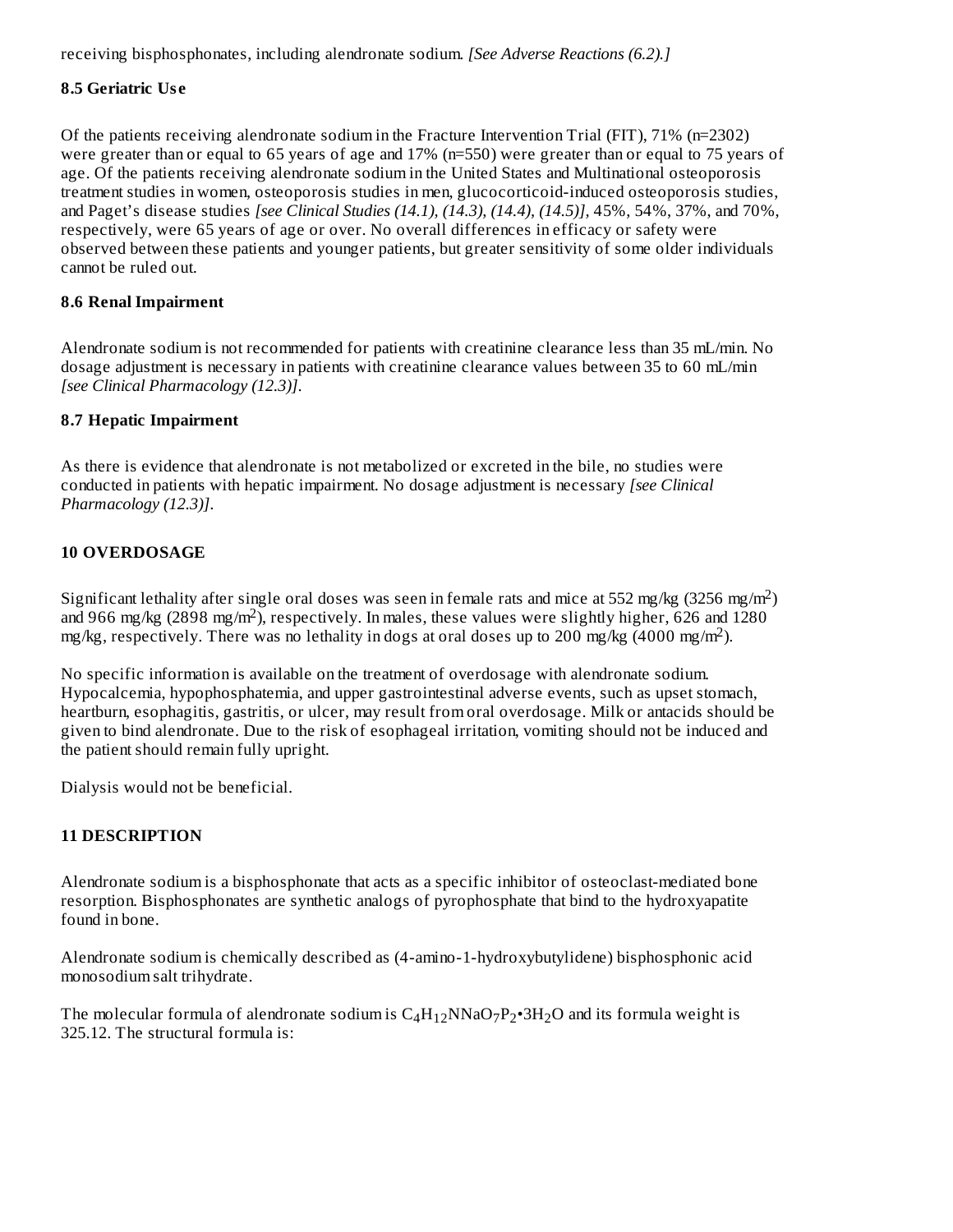

Alendronate sodium USP is a white, free-flowing powder. It is soluble in water, very slightly soluble in alcohol, and practically insoluble in chloroform.

Alendronate sodium tablets, USP for oral administration contain 13.052, 45.681, or 91.363 mg of alendronate monosodium salt trihydrate, which is the molar equivalent of 10 mg, 35 mg, and 70 mg, respectively, of free acid, and the following inactive ingredients: corn starch, magnesium stearate, microcrystalline cellulose, povidone, and sodium starch glycolate.

### **12 CLINICAL PHARMACOLOGY**

#### **12.1 Mechanism of Action**

Animal studies have indicated the following mode of action. At the cellular level, alendronate shows preferential localization to sites of bone resorption, specifically under osteoclasts. The osteoclasts adhere normally to the bone surface but lack the ruffled border that is indicative of active resorption. Alendronate does not interfere with osteoclast recruitment or attachment, but it does inhibit osteoclast activity. Studies in mice on the localization of radioactive  $[^3H]$ alendronate in bone showed about 10fold higher uptake on osteoclast surfaces than on osteoblast surfaces. Bones examined 6 and 49 days after  $[3H]$ alendronate administration in rats and mice, respectively, showed that normal bone was formed on top of the alendronate, which was incorporated inside the matrix. While incorporated in bone matrix, alendronate is not pharmacologically active. Thus, alendronate must be continuously administered to suppress osteoclasts on newly formed resorption surfaces. Histomorphometry in baboons and rats showed that alendronate treatment reduces bone turnover (i.e., the number of sites at which bone is remodeled). In addition, bone formation exceeds bone resorption at these remodeling sites, leading to progressive gains in bone mass.

#### **12.2 Pharmacodynamics**

Alendronate is a bisphosphonate that binds to bone hydroxyapatite and specifically inhibits the activity of osteoclasts, the bone-resorbing cells. Alendronate reduces bone resorption with no direct effect on bone formation, although the latter process is ultimately reduced because bone resorption and formation are coupled during bone turnover.

#### *Osteoporosis in Postmenopausal Women*

Osteoporosis is characterized by low bone mass that leads to an increased risk of fracture. The diagnosis can be confirmed by the finding of low bone mass, evidence of fracture on x-ray, a history of osteoporotic fracture, or height loss or kyphosis, indicative of vertebral (spinal) fracture. Osteoporosis occurs in both males and females but is most common among women following the menopause, when bone turnover increases and the rate of bone resorption exceeds that of bone formation. These changes result in progressive bone loss and lead to osteoporosis in a significant proportion of women over age 50. Fractures, usually of the spine, hip, and wrist, are the common consequences. From age 50 to age 90, the risk of hip fracture in white women increases 50-fold and the risk of vertebral fracture 15- to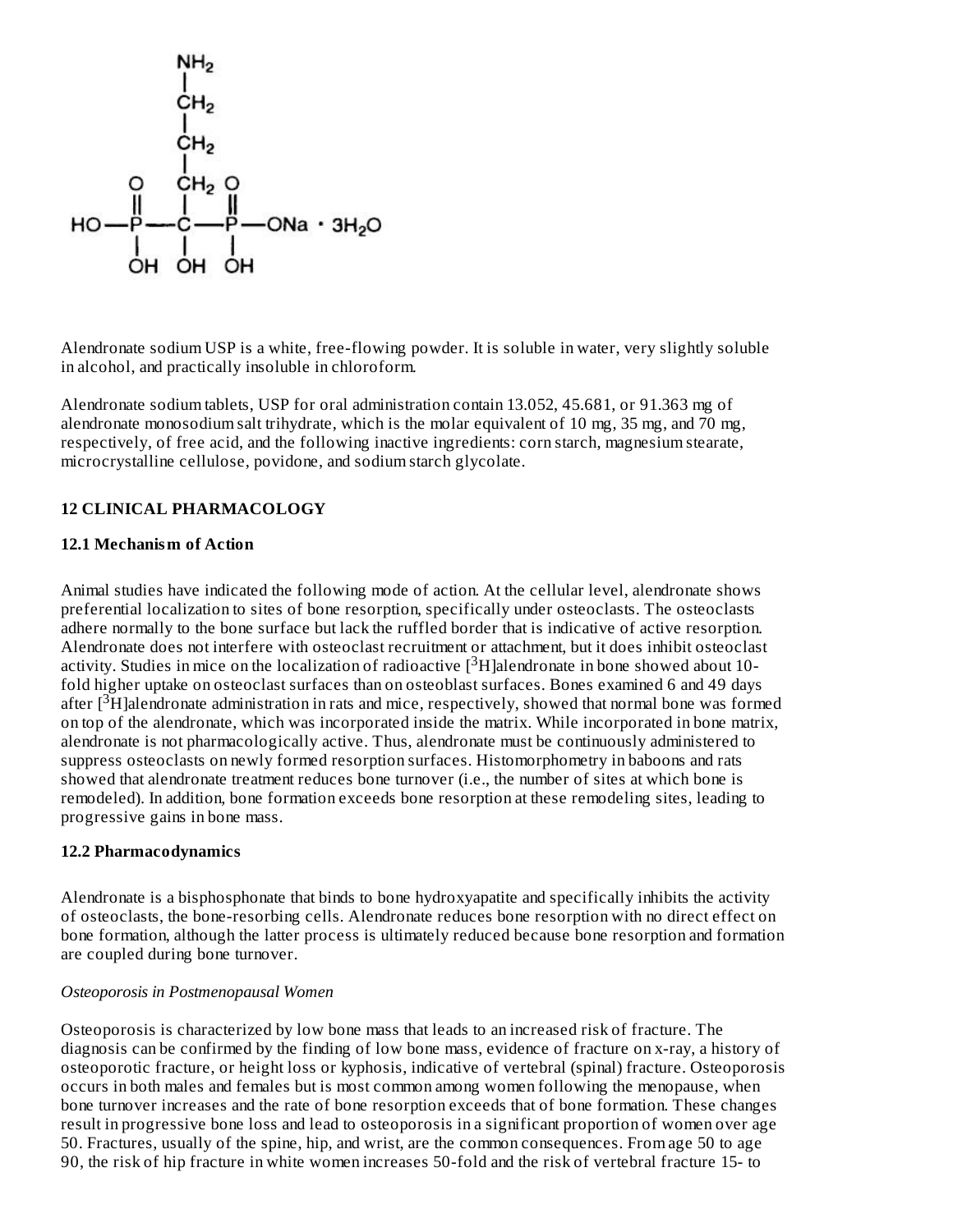30-fold. It is estimated that approximately 40% of 50-year-old women will sustain one or more osteoporosis-related fractures of the spine, hip, or wrist during their remaining lifetimes. Hip fractures, in particular, are associated with substantial morbidity, disability, and mortality.

Daily oral doses of alendronate (5, 20, and 40 mg for six weeks) in postmenopausal women produced biochemical changes indicative of dose-dependent inhibition of bone resorption, including decreases in urinary calcium and urinary markers of bone collagen degradation (such as deoxypyridinoline and cross-linked N-telopeptides of type I collagen). These biochemical changes tended to return toward baseline values as early as 3 weeks following the discontinuation of therapy with alendronate and did not differ from placebo after 7 months.

Long-term treatment of osteoporosis with alendronate 10 mg/day (for up to five years) reduced urinary excretion of markers of bone resorption, deoxypyridinoline and cross-linked N-telopeptides of type l collagen, by approximately 50% and 70%, respectively, to reach levels similar to those seen in healthy premenopausal women. Similar decreases were seen in patients in osteoporosis prevention studies who received alendronate 5 mg/day. The decrease in the rate of bone resorption indicated by these markers was evident as early as one month and at three to six months reached a plateau that was maintained for the entire duration of treatment with alendronate sodium. In osteoporosis treatment studies alendronate 10 mg/day decreased the markers of bone formation, osteocalcin and bone specific alkaline phosphatase by approximately 50%, and total serum alkaline phosphatase by approximately 25 to 30% to reach a plateau after 6 to 12 months. In osteoporosis prevention studies alendronate 5 mg/day decreased osteocalcin and total serum alkaline phosphatase by approximately 40% and 15%, respectively. Similar reductions in the rate of bone turnover were observed in postmenopausal women during one-year studies with once weekly alendronate 70 mg for the treatment of osteoporosis and once weekly alendronate 35 mg for the prevention of osteoporosis. These data indicate that the rate of bone turnover reached a new steadystate, despite the progressive increase in the total amount of alendronate deposited within bone.

As a result of inhibition of bone resorption, asymptomatic reductions in serum calcium and phosphate concentrations were also observed following treatment with alendronate sodium. In the long-term studies, reductions from baseline in serum calcium (approximately 2%) and phosphate (approximately 4 to 6%) were evident the first month after the initiation of alendronate 10 mg. No further decreases in serum calcium were observed for the five-year duration of treatment; however, serum phosphate returned toward prestudy levels during years three through five. Similar reductions were observed with alendronate 5 mg/day. In one-year studies with once weekly alendronate 35 and 70 mg, similar reductions were observed at 6 and 12 months. The reduction in serum phosphate may reflect not only the positive bone mineral balance due to alendronate sodium but also a decrease in renal phosphate reabsorption.

#### *Osteoporosis in Men*

Treatment of men with osteoporosis with alendronate 10 mg/day for two years reduced urinary excretion of cross-linked N-telopeptides of type I collagen by approximately 60% and bone-specific alkaline phosphatase by approximately 40%. Similar reductions were observed in a one-year study in men with osteoporosis receiving once weekly alendronate 70 mg.

#### *Glucocorticoid-Induced Osteoporosis*

Sustained use of glucocorticoids is commonly associated with development of osteoporosis and resulting fractures (especially vertebral, hip, and rib). It occurs both in males and females of all ages. Osteoporosis occurs as a result of inhibited bone formation and increased bone resorption resulting in net bone loss. Alendronate decreases bone resorption without directly inhibiting bone formation.

In clinical studies of up to two years' duration, alendronate 5 and 10 mg/day reduced cross-linked Ntelopeptides of type I collagen (a marker of bone resorption) by approximately 60% and reduced bonespecific alkaline phosphatase and total serum alkaline phosphatase (markers of bone formation) by approximately 15 to 30% and 8 to 18%, respectively. As a result of inhibition of bone resorption, alendronate 5 and 10 mg/day induced asymptomatic decreases in serum calcium (approximately 1 to 2%) and serum phosphate (approximately 1 to 8%).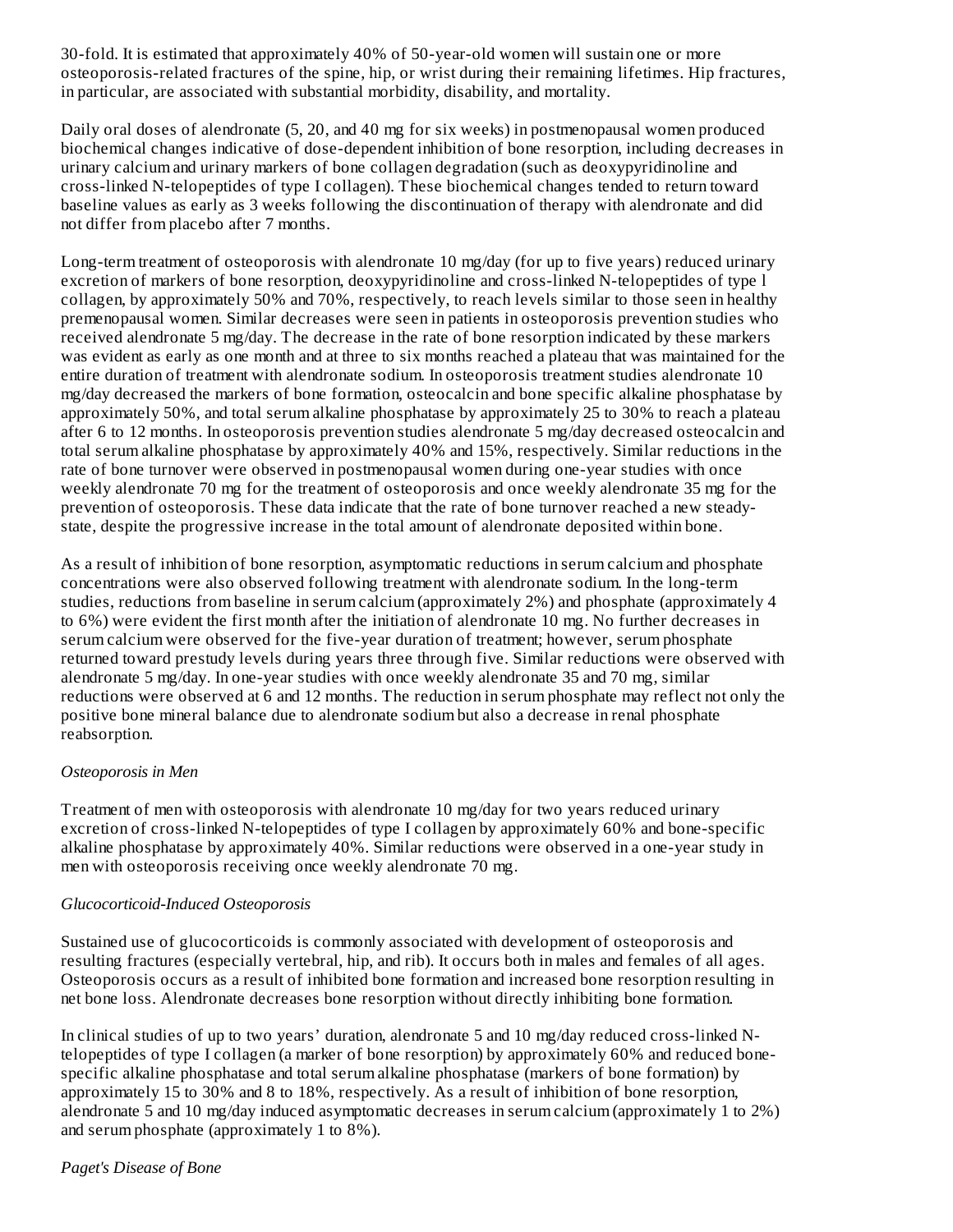Paget's disease of bone is a chronic, focal skeletal disorder characterized by greatly increased and disorderly bone remodeling. Excessive osteoclastic bone resorption is followed by osteoblastic new bone formation, leading to the replacement of the normal bone architecture by disorganized, enlarged, and weakened bone structure.

Clinical manifestations of Paget's disease range from no symptoms to severe morbidity due to bone pain, bone deformity, pathological fractures, and neurological and other complications. Serum alkaline phosphatase, the most frequently used biochemical index of disease activity, provides an objective measure of disease severity and response to therapy.

Alendronate sodium decreases the rate of bone resorption directly, which leads to an indirect decrease in bone formation. In clinical trials, alendronate 40 mg once daily for six months produced significant decreases in serum alkaline phosphatase as well as in urinary markers of bone collagen degradation. As a result of the inhibition of bone resorption, alendronate sodium induced generally mild, transient, and asymptomatic decreases in serum calcium and phosphate.

#### **12.3 Pharmacokinetics**

### *Absorption*

Relative to an intravenous reference dose, the mean oral bioavailability of alendronate in women was 0.64% for doses ranging from 5 to 70 mg when administered after an overnight fast and two hours before a standardized breakfast. Oral bioavailability of the 10 mg tablet in men (0.59%) was similar to that in women when administered after an overnight fast and 2 hours before breakfast.

Alendronate 70 mg oral solution and alendronate 70 mg tablet are equally bioavailable.

A study examining the effect of timing of a meal on the bioavailability of alendronate was performed in 49 postmenopausal women. Bioavailability was decreased (by approximately 40%) when 10 mg alendronate was administered either 0.5 or 1 hour before a standardized breakfast, when compared to dosing 2 hours before eating. In studies of treatment and prevention of osteoporosis, alendronate was effective when administered at least 30 minutes before breakfast.

Bioavailability was negligible whether alendronate was administered with or up to two hours after a standardized breakfast. Concomitant administration of alendronate with coffee or orange juice reduced bioavailability by approximately 60%.

#### *Distribution*

Preclinical studies (in male rats) show that alendronate transiently distributes to soft tissues following 1 mg/kg intravenous administration but is then rapidly redistributed to bone or excreted in the urine*.* The mean steady-state volume of distribution, exclusive of bone, is at least 28 L in humans*.* Concentrations of drug in plasma following therapeutic oral doses are too low (less than 5 ng/mL) for analytical detection. Protein binding in human plasma is approximately 78%.

#### *Metabolism*

There is no evidence that alendronate is metabolized in animals or humans.

## *Excretion*

Following a single intravenous dose of  $[$ <sup>14</sup>C]alendronate, approximately 50% of the radioactivity was excreted in the urine within 72 hours and little or no radioactivity was recovered in the feces. Following a single 10 mg intravenous dose, the renal clearance of alendronate was 71 mL/min (64, 78; 90% confidence interval [CI]), and systemic clearance did not exceed 200 mL/min. Plasma concentrations fell by more than 95% within 6 hours following intravenous administration. The terminal half-life in humans is estimated to exceed 10 years, probably reflecting release of alendronate from the skeleton. Based on the above, it is estimated that after 10 years of oral treatment with alendronate (10 mg daily) the amount of alendronate released daily from the skeleton is approximately 25% of that absorbed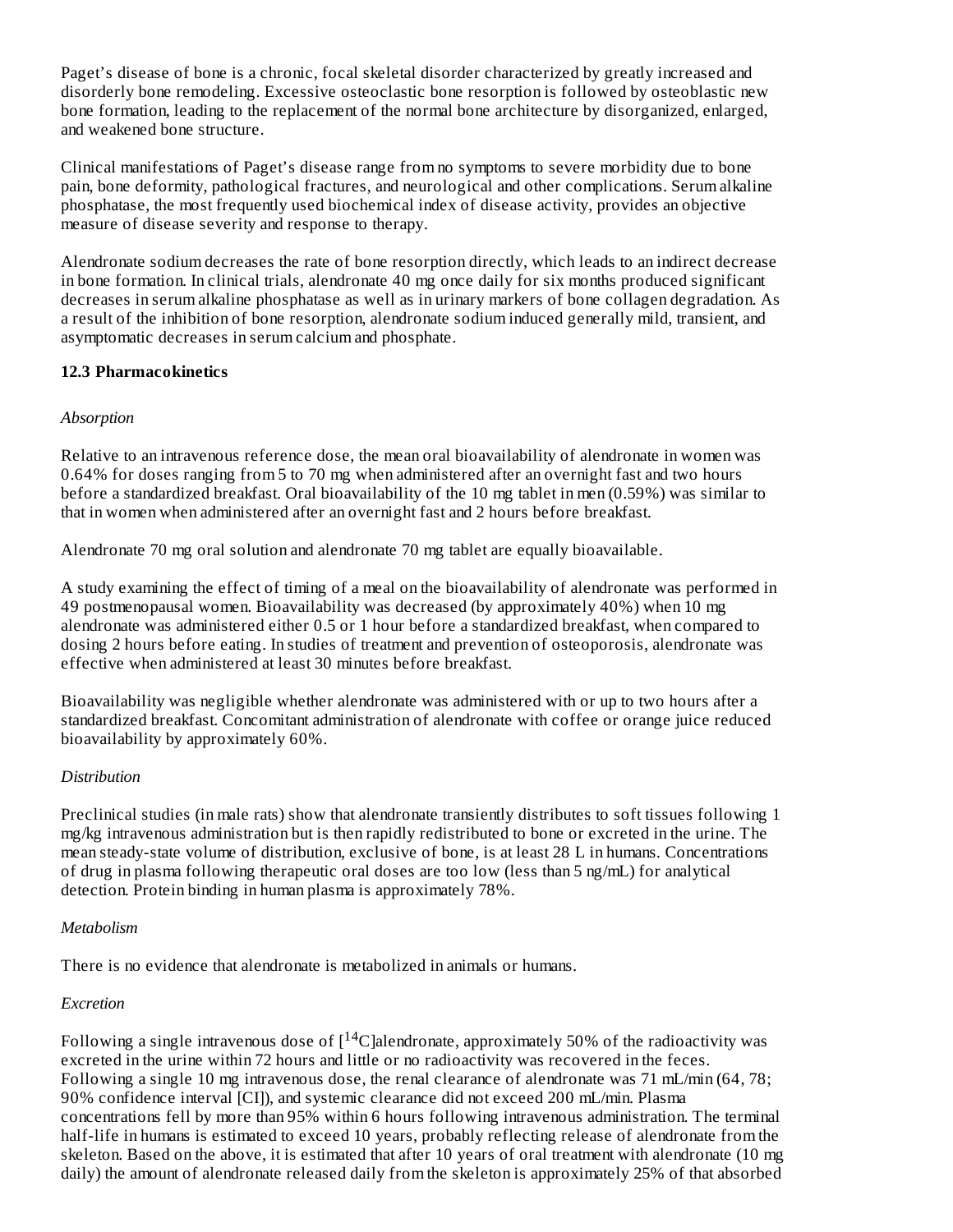from the gastrointestinal tract.

#### *Specific Populations*

*Gender:* Bioavailability and the fraction of an intravenous dose excreted in urine were similar in men and women.

*Geriatric:* Bioavailability and disposition (urinary excretion) were similar in elderly and younger patients. No dosage adjustment is necessary in elderly patients*.*

*Race:* Pharmacokinetic differences due to race have not been studied.

*Renal Impairment:* Preclinical studies show that, in rats with kidney failure, increasing amounts of drug are present in plasma, kidney, spleen, and tibia. In healthy controls, drug that is not deposited in bone is rapidly excreted in the urine. No evidence of saturation of bone uptake was found after 3 weeks dosing with cumulative intravenous doses of 35 mg/kg in young male rats. Although no formal renal impairment pharmacokinetic study has been conducted in patients, it is likely that, as in animals, elimination of alendronate via the kidney will be reduced in patients with impaired renal function. Therefore, somewhat greater accumulation of alendronate in bone might be expected in patients with impaired renal function.

No dosage adjustment is necessary for patients with creatinine clearance 35 to 60 mL/min. Alendronate sodium is not recommended for patients with creatinine clearance less than 35 mL/min due to lack of experience with alendronate in renal failure.

*Hepatic Impairment:* As there is evidence that alendronate is not metabolized or excreted in the bile, no studies were conducted in patients with hepatic impairment. No dosage adjustment is necessary.

### *Drug Interactions*

Intravenous ranitidine was shown to double the bioavailability of oral alendronate. The clinical significance of this increased bioavailability and whether similar increases will occur in patients given oral  $H_2$ -antagonists is unknown.

In healthy subjects, oral prednisone (20 mg three times daily for five days) did not produce a clinically meaningful change in the oral bioavailability of alendronate (a mean increase ranging from 20 to 44%).

Products containing calcium and other multivalent cations are likely to interfere with absorption of alendronate.

## **13 NONCLINICAL TOXICOLOGY**

## **13.1 Carcinogenesis, Mutagenesis, Impairment of Fertility**

Harderian gland (a retro-orbital gland not present in humans) adenomas were increased in high-dose female mice (p=0.003) in a 92-week oral carcinogenicity study at doses of alendronate of 1, 3, and 10 mg/kg/day (males) or 1, 2, and 5 mg/kg/day (females). These doses are equivalent to approximately 0.1 to 1 times the highest recommended clinical daily dose of 40 mg based on surface area, mg/m<sup>2</sup>. The relevance of this finding to humans is unknown.

Parafollicular cell (thyroid) adenomas were increased in high-dose male rats (p=0.003) in a 2-year oral carcinogenicity study at doses of 1 and 3.75 mg/kg body weight. These doses are equivalent to approximately 0.3 and 1 times the 40 mg clinical daily dose based on surface area, mg/m<sup>2</sup>. The relevance of this finding to humans is unknown.

Alendronate was not genotoxic in the *in vitro* microbial mutagenesis assay with and without metabolic activation, in an *in vitro* mammalian cell mutagenesis assay, in an *in vitro* alkaline elution assay in rat hepatocytes, and in an *in vivo* chromosomal aberration assay in mice. In an *in vitro* chromosomal aberration assay in Chinese hamster ovary cells, however, alendronate gave equivocal results.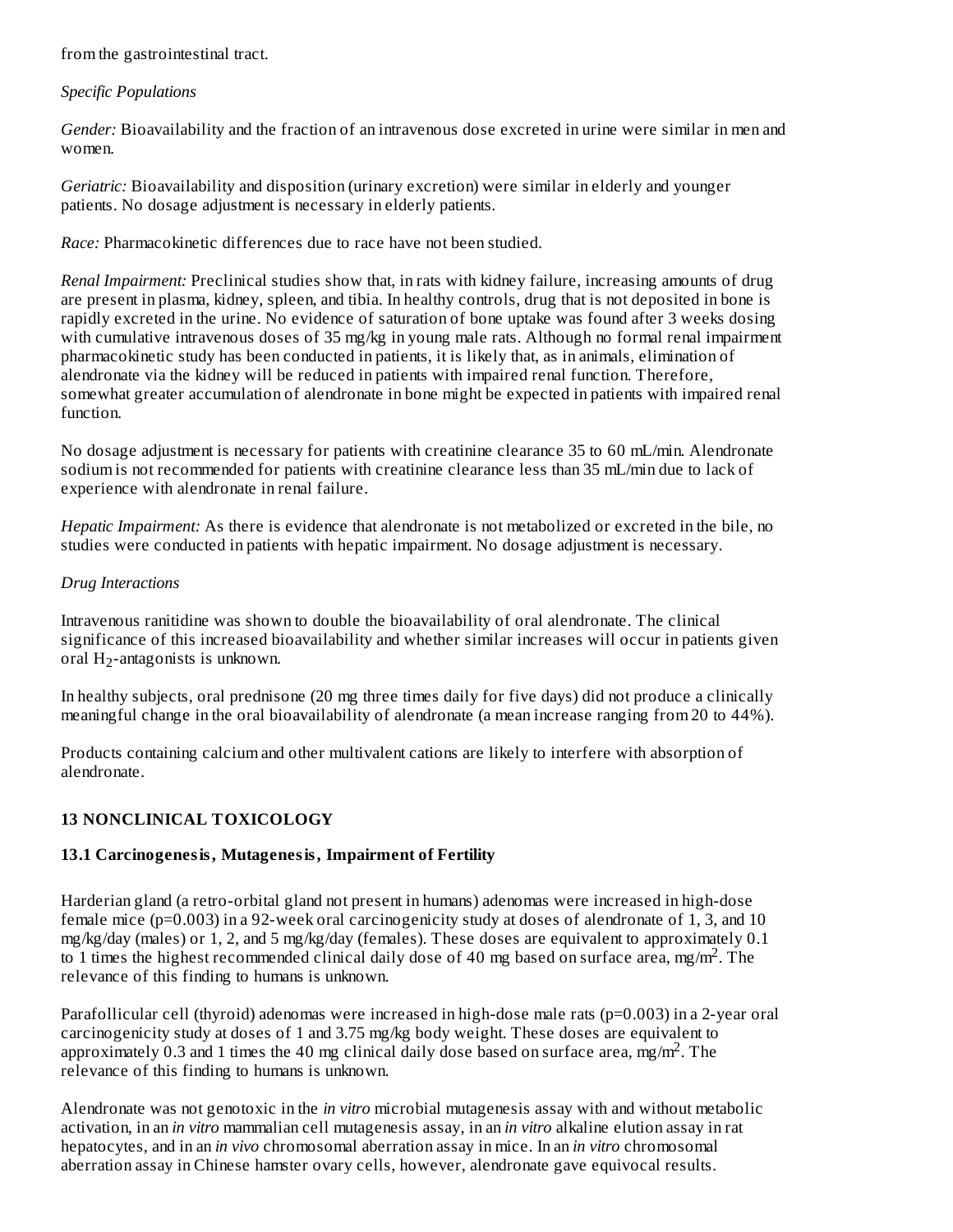Alendronate had no effect on fertility (male or female) in rats at oral doses up to 5 mg/kg/day (approximately 1 times the 40 mg clinical daily dose based on surface area, mg/m<sup>2</sup>).

### **13.2 Animal Toxicology and/or Pharmacology**

The relative inhibitory activities on bone resorption and mineralization of alendronate and etidronate were compared in the Schenk assay, which is based on histological examination of the epiphyses of growing rats. In this assay, the lowest dose of alendronate that interfered with bone mineralization (leading to osteomalacia) was 6000-fold the antiresorptive dose. The corresponding ratio for etidronate was one to one. These data suggest that alendronate administered in therapeutic doses is highly unlikely to induce osteomalacia.

### **14 CLINICAL STUDIES**

### **14.1 Treatment of Osteoporosis in Postmenopausal Women**

### Daily Dosing

The efficacy of alendronate 10 mg daily was assessed in four clinical trials. Study 1, a three-year, multicenter, double-blind, placebo-controlled, U.S. clinical study enrolled 478 patients with a BMD Tscore at or below minus 2.5 with or without a prior vertebral fracture; Study 2, a three-year, multicenter, double-blind, placebo-controlled Multinational clinical study enrolled 516 patients with a BMD Tscore at or below minus 2.5 with or without a prior vertebral fracture; Study 3, the Three-Year Study of the Fracture Intervention Trial (FIT) a study which enrolled 2027 postmenopausal patients with at least one baseline vertebral fracture; and Study 4, the Four-Year Study of FIT: a study which enrolled 4432 postmenopausal patients with low bone mass but without a baseline vertebral fracture.

### *Effect on Fracture Incidence*

To assess the effects of alendronate sodium on the incidence of vertebral fractures (detected by digitized radiography; approximately one third of these were clinically symptomatic), the U.S. and Multinational studies were combined in an analysis that compared placebo to the pooled dosage groups of alendronate (5 or 10 mg for three years or 20 mg for two years followed by 5 mg for one year). There was a statistically significant reduction in the proportion of patients treated with alendronate sodium experiencing one or more new vertebral fractures relative to those treated with placebo (3.2% vs. 6.2%; a 48% relative risk reduction). A reduction in the total number of new vertebral fractures (4.2 vs. 11.3 per 100 patients) was also observed. In the pooled analysis, patients who received alendronate sodium had a loss in stature that was statistically significantly less than was observed in those who received placebo (-3 mm vs. -4.6 mm).

The Fracture Intervention Trial (FIT) consisted of two studies in postmenopausal women: the Three-Year Study of patients who had at least one baseline radiographic vertebral fracture and the Four-Year Study of patients with low bone mass but without a baseline vertebral fracture. In both studies of FIT, 96% of randomized patients completed the studies (i.e., had a closeout visit at the scheduled end of the study); approximately 80% of patients were still taking study medication upon completion.

*Fracture Intervention Trial: Three-Year Study (patients with at least one baseline radiographic vertebral fracture)*

This randomized, double-blind, placebo-controlled, 2027-patient study (alendronate sodium, n=1022; placebo, n=1005) demonstrated that treatment with alendronate sodium resulted in statistically significant reductions in fracture incidence at three years as shown in Table 6.

### **Table 6: Effect of Alendronate Sodium on Fracture Incidence in the Three-Year Study of FIT (patients with vertebral fracture at bas eline)**

| <b>Percent of Patients</b> |                |                        |                           |
|----------------------------|----------------|------------------------|---------------------------|
| Alendronate                | <b>Dlaceho</b> | Abs olute<br>Doduction | <b>Relative Reduction</b> |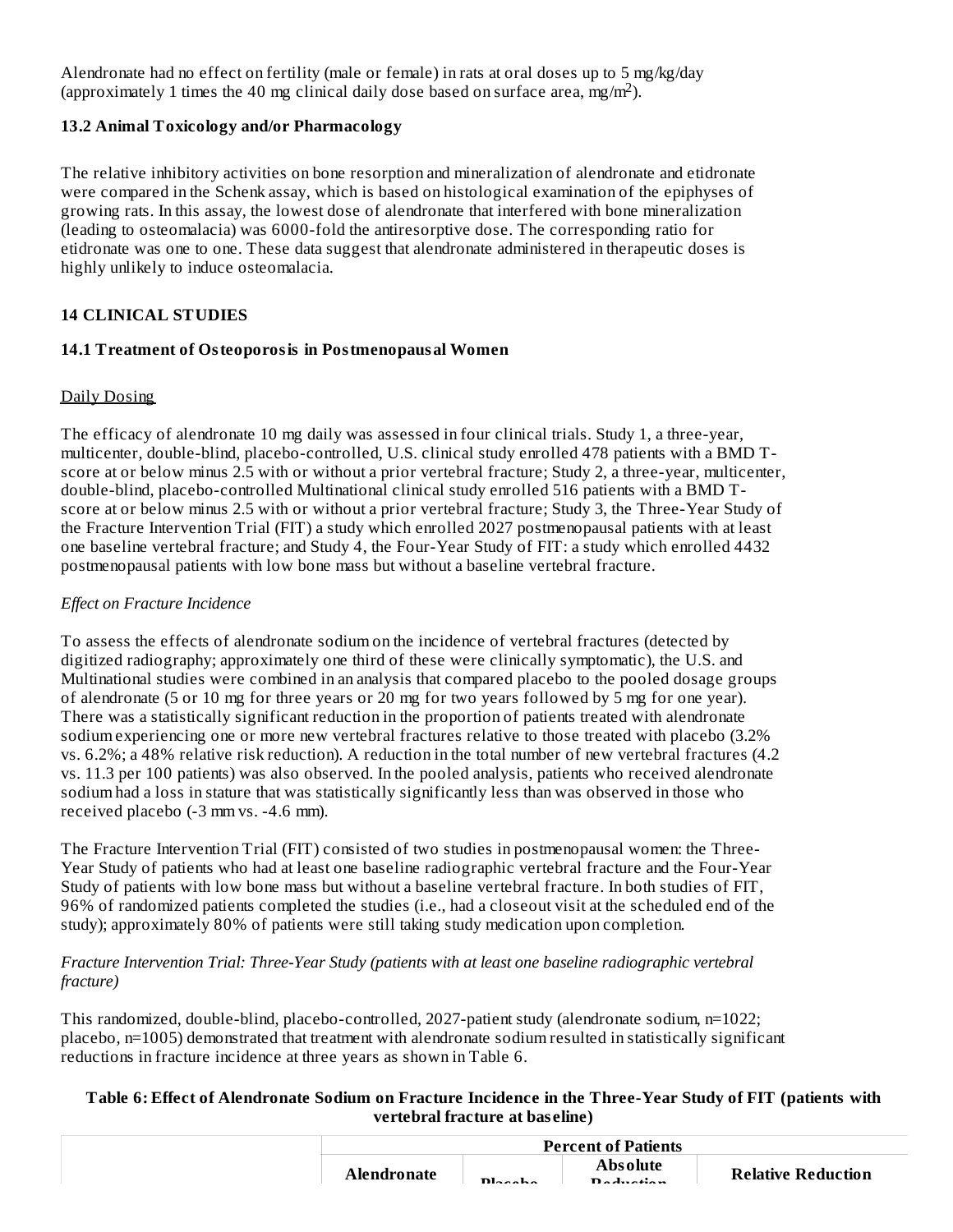|                                  | Sodium<br>$(n=1022)$ | riaceno<br>$(n=1005)$ | <b>Keuucuon</b><br>in Fracture<br><b>Incidence</b> | in Fracture<br>$Risk\%$ |
|----------------------------------|----------------------|-----------------------|----------------------------------------------------|-------------------------|
| Patients with:                   |                      |                       |                                                    |                         |
| Vertebral fractures              |                      |                       |                                                    |                         |
| (diagnosed by $X$ -ray)*         |                      |                       |                                                    |                         |
| $\geq$ 1 new vertebral fracture  | 7.9                  | 15                    | 7.1                                                | 47 <sup>†</sup>         |
| $\geq$ 2 new vertebral fractures | 0.5                  | 4.9                   | 4.4                                                | $90^{\dagger}$          |
| Clinical (symptomatic) fractures |                      |                       |                                                    |                         |
| Any clinical (symptomatic)       | 13.8                 | 18.1                  | 4.3                                                | $26^{\ddagger}$         |
| fracture                         |                      |                       |                                                    |                         |
| $\geq$ 1 clinical (symptomatic)  | 2.3                  | 5                     | 2.7                                                | $54^{\frac{5}{2}}$      |
| vertebral fracture               |                      |                       |                                                    |                         |
| Hip fracture                     | 1.1                  | 2.2                   | 1.1                                                | $51$ <sup>1</sup>       |
| Wrist (forearm) fracture         | 2.2                  | 4.1                   | 1.9                                                | 48 <sup>1</sup>         |

\*Number evaluable for vertebral fractures: alendronate sodium, n=984; placebo, n=966  $\text{p}$  < 0.001,  $\text{p}$  = 0.007,  $\text{p}$  < 0.01,  $\text{p}$  < 0.05

Furthermore, in this population of patients with baseline vertebral fracture, treatment with alendronate sodium significantly reduced the incidence of hospitalizations (25% vs. 30.7%).

In the Three-Year Study of FIT, fractures of the hip occurred in 22 (2.2%) of 1005 patients on placebo and 11 (1.1%) of 1022 patients on alendronate sodium, p=0.047. Figure 1 displays the cumulative incidence of hip fractures in this study.

Figure 1:

#### Cumulative Incidence of Hip Fractures in the Three-Year Study of FIT (patients with radiographic vertebral fracture at baseline)





This randomized, double-blind, placebo-controlled, 4432-patient study (alendronate sodium, n=2214; placebo, n=2218) further investigated the reduction in fracture incidence due to alendronate sodium. The intent of the study was to recruit women with osteoporosis, defined as a baseline femoral neck BMD at least two standard deviations below the mean for young adult women. However, due to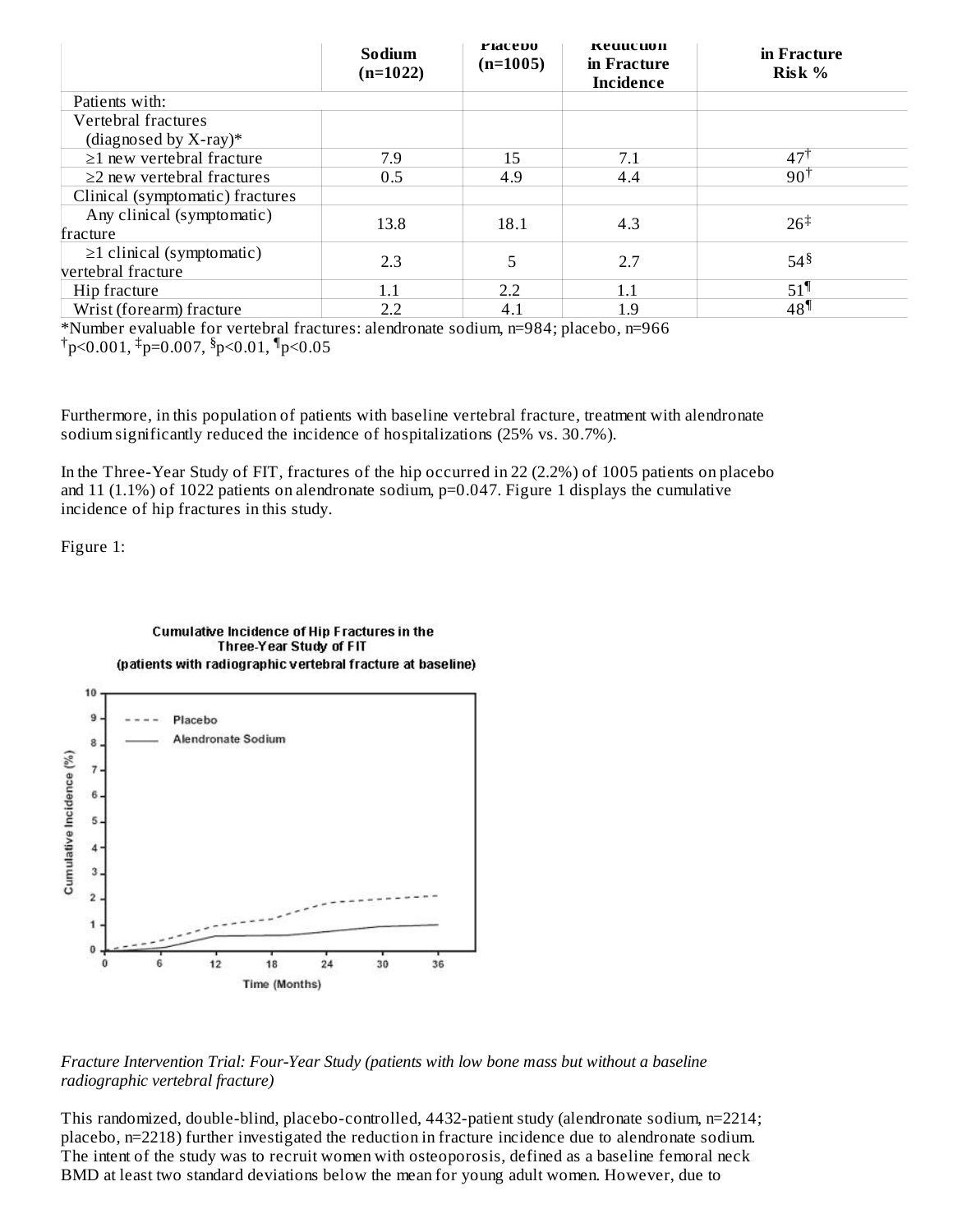subsequent revisions to the normative values for femoral neck BMD, 31% of patients were found not to meet this entry criterion and thus this study included both osteoporotic and non-osteoporotic women. The results are shown in Table 7 for the patients with osteoporosis.

| Table 7: Effect of Alendronate Sodium on Fracture Incidence in Osteoporotic*   |
|--------------------------------------------------------------------------------|
| Patients in the Four-Year Study of FIT (patients without vertebral fracture at |
| bas eline)                                                                     |

|                                                       | <b>Percent of Patients</b>                 |                              |                                                                        |                                                               |  |
|-------------------------------------------------------|--------------------------------------------|------------------------------|------------------------------------------------------------------------|---------------------------------------------------------------|--|
|                                                       | <b>Alendronate</b><br>Sodium<br>$(n=1545)$ | <b>Placebo</b><br>$(n=1521)$ | <b>Absolute</b><br><b>Reduction</b><br>in Fracture<br><b>Incidence</b> | <b>Relative</b><br><b>Reduction</b><br>in Fracture<br>Risk(%) |  |
| Patients with:                                        |                                            |                              |                                                                        |                                                               |  |
| Vertebral fractures                                   |                                            |                              |                                                                        |                                                               |  |
| (diagnosed by X-ray) <sup>†</sup>                     |                                            |                              |                                                                        |                                                               |  |
| $\geq$ 1 new vertebral fracture                       | 2.5                                        | 4.8                          | 2.3                                                                    | $48^{\ddagger}$                                               |  |
| $\geq$ new vertebral fractures                        | 0.1                                        | 0.6                          | 0.5                                                                    | 78 <sup>§</sup>                                               |  |
| Clinical (symptomatic) fractures                      |                                            |                              |                                                                        |                                                               |  |
| Any clinical (symptomatic)<br>fracture                | 12.9                                       | 16.2                         | 3.3                                                                    | 22 <sup>1</sup>                                               |  |
| $\geq$ 1 clinical (symptomatic)<br>vertebral fracture | 1                                          | 1.6                          | 0.6                                                                    | 41 $(NS)$ <sup>#</sup>                                        |  |
| Hip fracture                                          |                                            | 1.4                          | 0.4                                                                    | 29 (NS) <sup>#</sup>                                          |  |
| Wrist (forearm) fracture                              | 3.9                                        | 3.8                          | $-0.1$                                                                 | $NS^{\#}$                                                     |  |

\* Baseline femoral neck BMD at least 2 SD below the mean for young adult women

 $\dagger$  Number evaluable for vertebral fractures: alendronate sodium, n=1426; placebo, n=1428  $\frac{1}{2}$  p<0.001, §p=0.035, ¶p=0.01

 $*$  Not significant. This study was not powered to detect differences at these sites.

#### *Fracture Results Across Studies*

In the Three-Year Study of FIT, alendronate sodium reduced the percentage of women experiencing at least one new radiographic vertebral fracture from 15% to 7.9% (47% relative risk reduction, p<0.001); in the Four-Year Study of FIT, the percentage was reduced from 3.8% to 2.1% (44% relative risk reduction, p=0.001); and in the combined U.S./Multinational studies, from 6.2% to 3.2% (48% relative risk reduction, p=0.034).

Alendronate sodium reduced the percentage of women experiencing multiple (two or more) new vertebral fractures from 4.2% to  $0.6\%$  (87% relative risk reduction,  $p<0.001$ ) in the combined U.S./Multinational studies and from 4.9% to 0.5% (90% relative risk reduction, p<0.001) in the Three-Year Study of FIT. In the Four-Year Study of FIT, alendronate sodium reduced the percentage of osteoporotic women experiencing multiple vertebral fractures from 0.6% to 0.1% (78% relative risk reduction, p=0.035).

Thus, alendronate sodium reduced the incidence of radiographic vertebral fractures in osteoporotic women whether or not they had a previous radiographic vertebral fracture.

#### *Effect on Bone Mineral Density*

The bone mineral density efficacy of alendronate 10 mg once daily in postmenopausal women, 44 to 84 years of age, with osteoporosis (lumbar spine bone mineral density [BMD] of at least 2 standard deviations below the premenopausal mean) was demonstrated in four double-blind, placebo-controlled clinical studies of two or three years' duration.

Figure 2 shows the mean increases in BMD of the lumbar spine, femoral neck, and trochanter in patients receiving alendronate 10 mg/day relative to placebo-treated patients at three years for each of these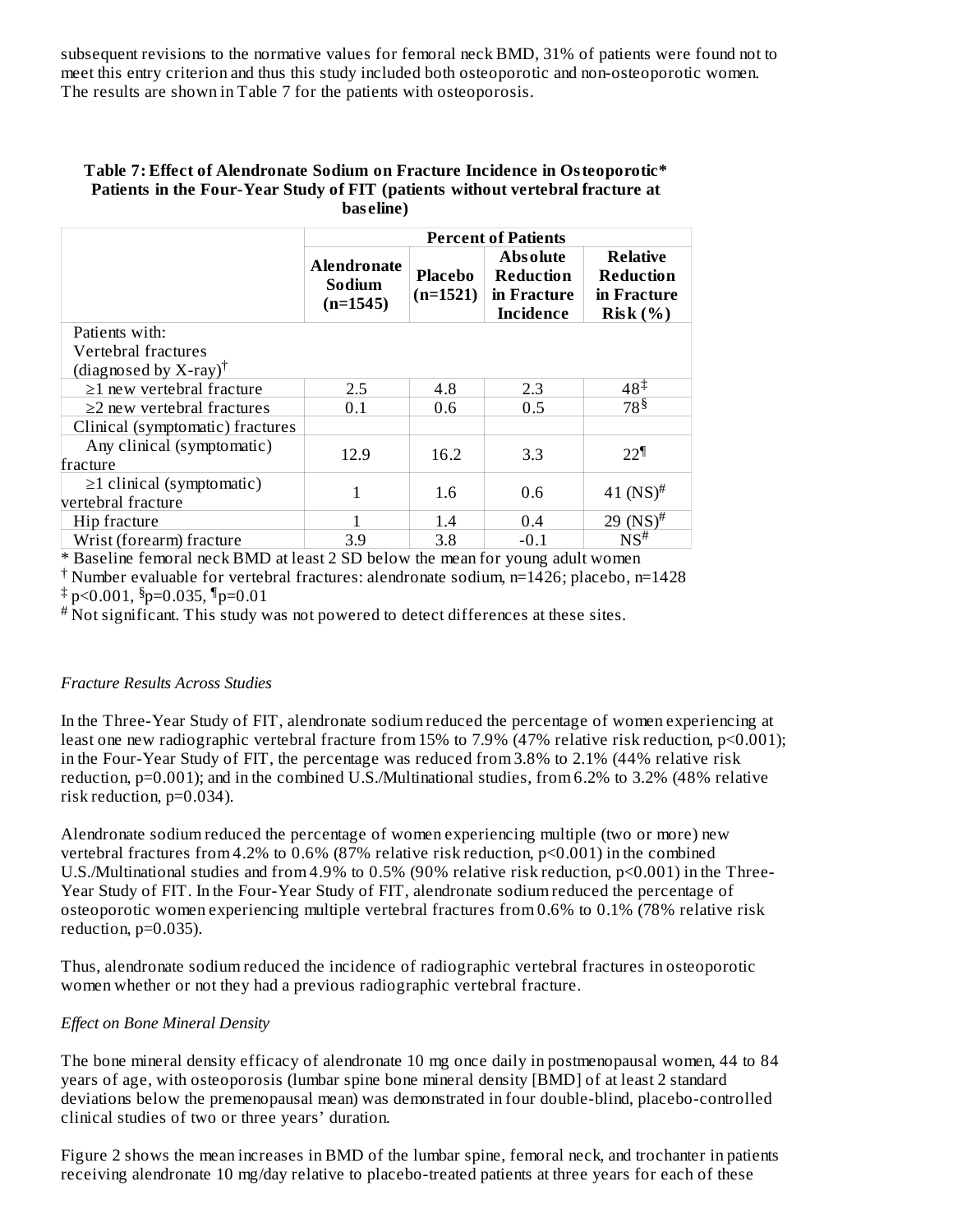Figure 2:



At three years significant increases in BMD, relative both to baseline and placebo, were seen at each measurement site in each study in patients who received alendronate 10 mg/day. Total body BMD also increased significantly in each study, suggesting that the increases in bone mass of the spine and hip did not occur at the expense of other skeletal sites. Increases in BMD were evident as early as three months and continued throughout the three years of treatment. (See Figure 3 for lumbar spine results.) In the two-year extension of these studies, treatment of 147 patients with alendronate 10 mg/day resulted in continued increases in BMD at the lumbar spine and trochanter (absolute additional increases between years 3 and 5: lumbar spine, 0.94%; trochanter, 0.88%). BMD at the femoral neck, forearm and total body were maintained. Alendronate sodium was similarly effective regardless of age, race, baseline rate of bone turnover, and baseline BMD in the range studied (at least 2 standard deviations below the premenopausal mean).

Figure 3: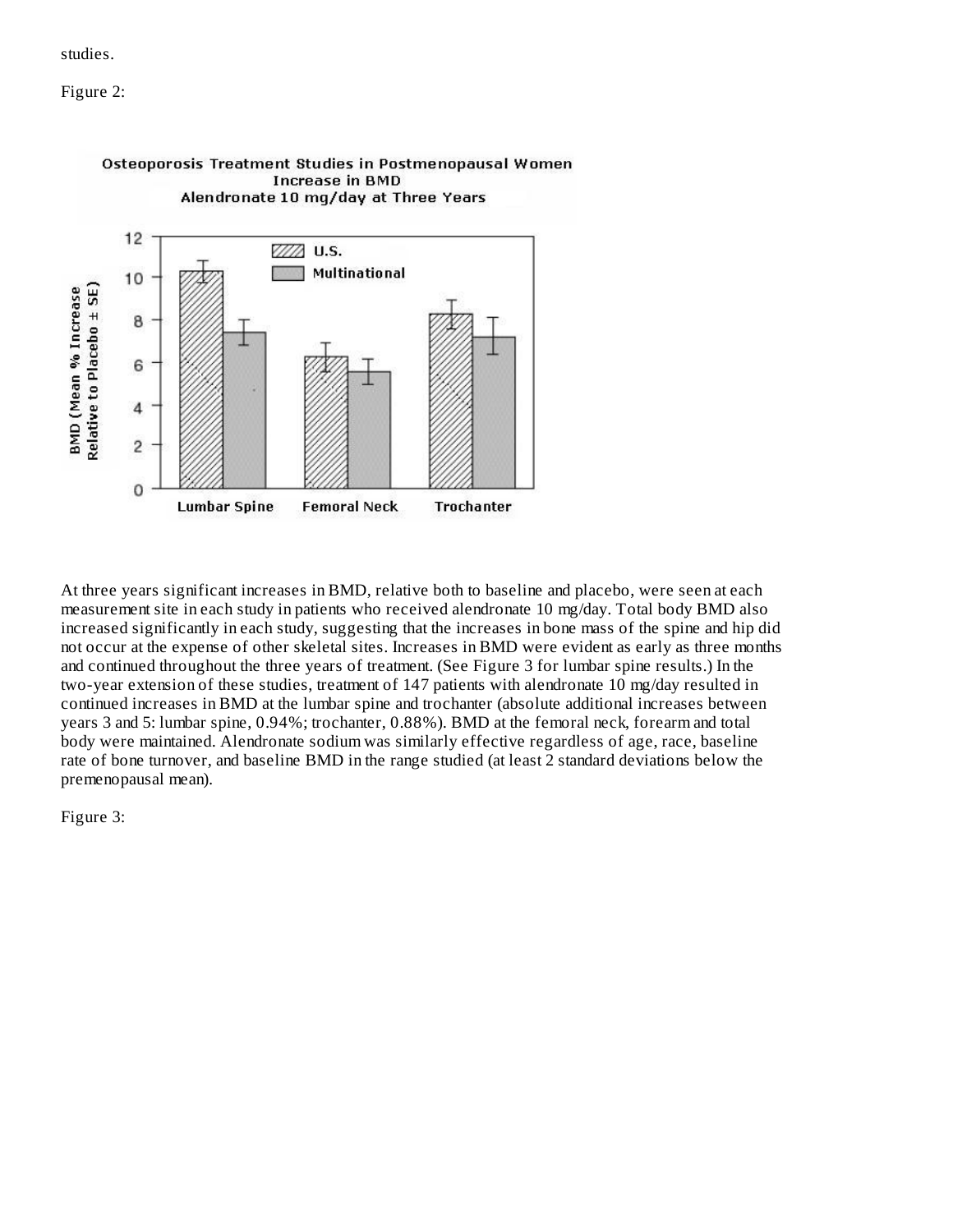#### Osteoporosis Treatment Studies in Postmenopausal Women

Time Course of Effect of Alendronate 10 mg/day Versus Placebo: Lumbar Spine BMD Percent Change From Baseline



In patients with postmenopausal osteoporosis treated with alendronate 10 mg/day for one or two years, the effects of treatment withdrawal were assessed. Following discontinuation, there were no further increases in bone mass and the rates of bone loss were similar to those of the placebo groups.

#### *Bone Histology*

Bone histology in 270 postmenopausal patients with osteoporosis treated with alendronate at doses ranging from 1 to 20 mg/day for one, two, or three years revealed normal mineralization and structure, as well as the expected decrease in bone turnover relative to placebo. These data, together with the normal bone histology and increased bone strength observed in rats and baboons exposed to long-term alendronate treatment, support the conclusion that bone formed during therapy with alendronate sodium is of normal quality.

#### *Effect on Height*

Alendronate sodium, over a three- or four-year period, was associated with statistically significant reductions in loss of height vs. placebo in patients with and without baseline radiographic vertebral fractures. At the end of the FIT studies, the between-treatment group differences were 3.2 mm in the Three-Year Study and 1.3 mm in the Four-Year Study.

#### Weekly Dosing

The therapeutic equivalence of once-weekly alendronate 70 mg (n=519) and alendronate 10 mg daily (n=370) was demonstrated in a one-year, double-blind, multicenter study of postmenopausal women with osteoporosis. In the primary analysis of completers, the mean increases from baseline in lumbar spine BMD at one year were 5.1% (4.8, 5.4%; 95% CI) in the 70 mg once-weekly group (n=440) and 5.4% (5, 5.8%; 95% CI) in the 10 mg daily group (n=330). The two treatment groups were also similar with regard to BMD increases at other skeletal sites. The results of the intention-to-treat analysis were consistent with the primary analysis of completers.

#### *Concomitant Use with Estrogen/Hormone Replacement Therapy (HRT)*

The effects on BMD of treatment with alendronate 10 mg once daily and conjugated estrogen (0.625 mg/day) either alone or in combination were assessed in a two-year, double-blind, placebo-controlled study of hysterectomized postmenopausal osteoporotic women (n=425). At two years, the increases in lumbar spine BMD from baseline were significantly greater with the combination (8.3%) than with either estrogen or alendronate sodium alone (both 6%).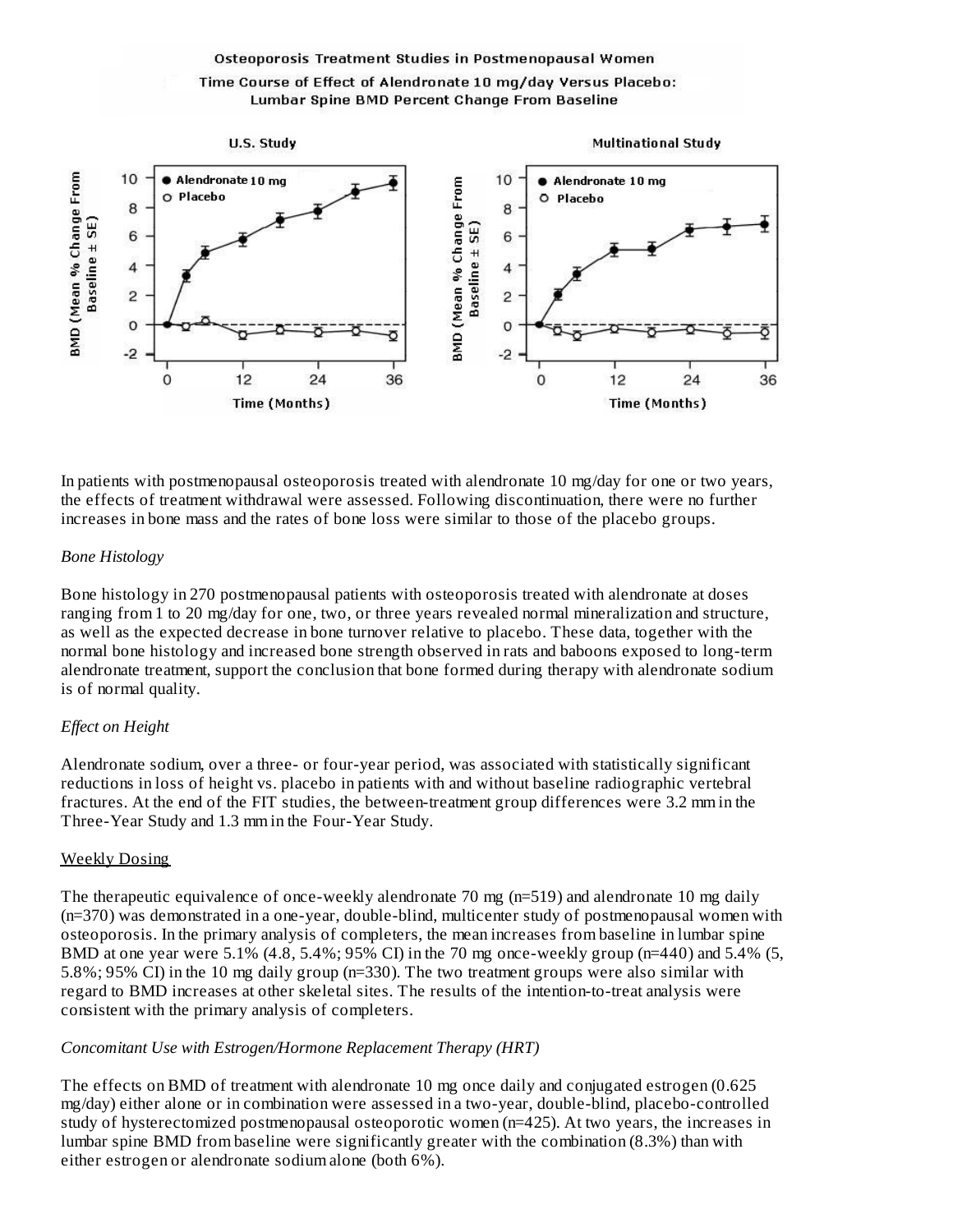The effects on BMD when alendronate sodium was added to stable doses (for at least one year) of HRT (estrogen ± progestin) were assessed in a one-year, double-blind, placebo-controlled study in postmenopausal osteoporotic women (n=428). The addition of alendronate 10 mg once daily to HRT produced, at one year, significantly greater increases in lumbar spine BMD (3.7%) vs. HRT alone  $(1.1\%)$ .

In these studies, significant increases or favorable trends in BMD for combined therapy compared with HRT alone were seen at the total hip, femoral neck, and trochanter. No significant effect was seen for total body BMD.

Histomorphometric studies of transiliac biopsies in 92 subjects showed normal bone architecture. Compared to placebo there was a 98% suppression of bone turnover (as assessed by mineralizing surface) after 18 months of combined treatment with alendronate sodium and HRT, 94% on alendronate sodium alone, and 78% on HRT alone. The long-term effects of combined alendronate sodium and HRT on fracture occurrence and fracture healing have not been studied.

#### **14.2 Prevention of Osteoporosis in Postmenopausal Women**

#### Daily Dosing

Prevention of bone loss was demonstrated in two double-blind, placebo-controlled studies of postmenopausal women 40 to 60 years of age. One thousand six hundred nine patients (alendronate 5 mg/day; n=498) who were at least six months postmenopausal were entered into a two-year study without regard to their baseline BMD. In the other study, 447 patients (alendronate 5 mg/day; n=88), who were between six months and three years postmenopause, were treated for up to three years. In the placebo-treated patients BMD losses of approximately 1% per year were seen at the spine, hip (femoral neck and trochanter) and total body. In contrast, alendronate 5 mg/day prevented bone loss in the majority of patients and induced significant increases in mean bone mass at each of these sites (see Figure 4). In addition, alendronate 5 mg/day reduced the rate of bone loss at the forearm by approximately half relative to placebo. Alendronate 5 mg/day was similarly effective in this population regardless of age, time since menopause, race and baseline rate of bone turnover.

#### Figure 4:



#### Osteoporosis Prevention Studies in Postmenopausal Women

## *Bone Histology*

Bone histology was normal in the 28 patients biopsied at the end of three years who received alendronate at doses of up to 10 mg/day.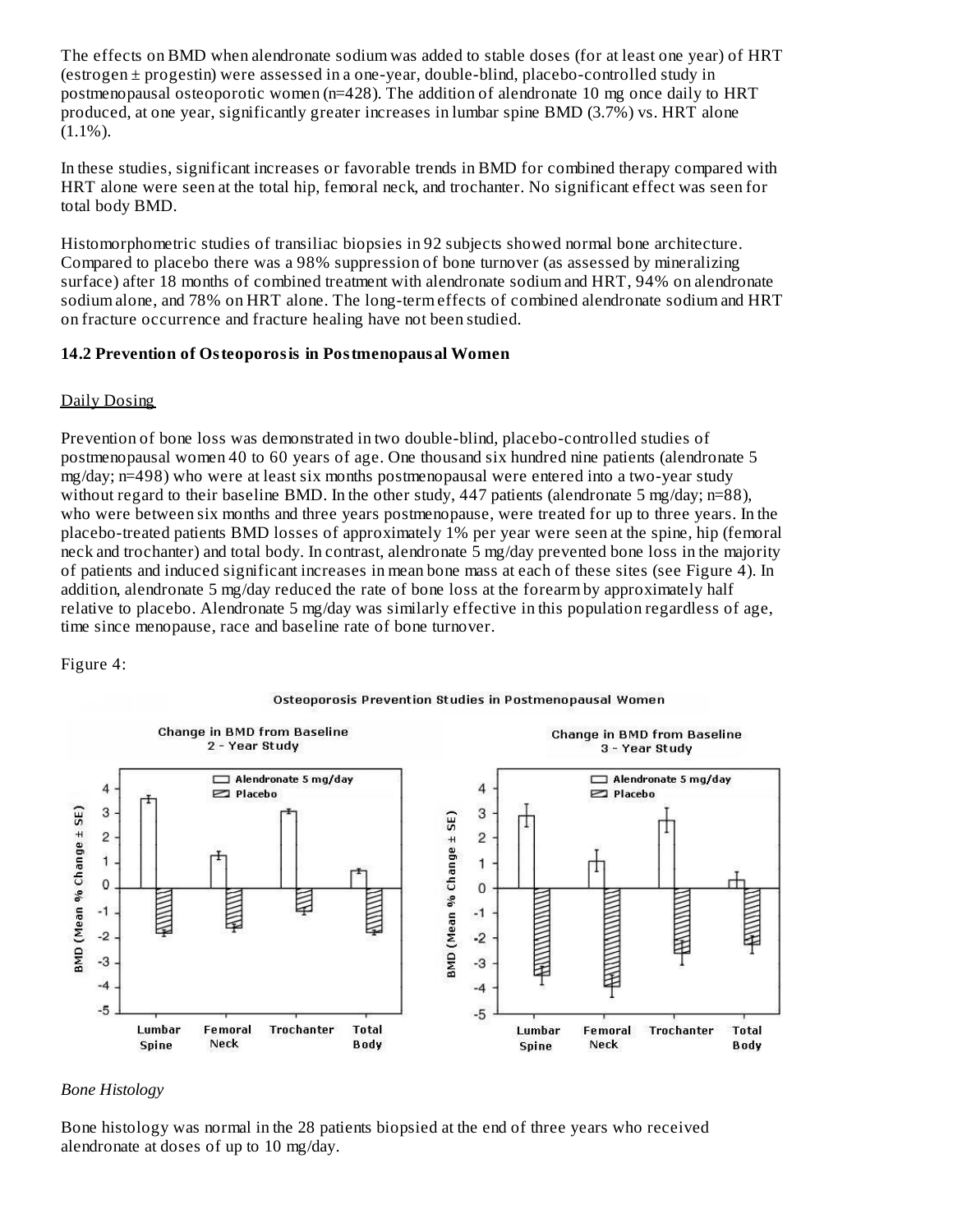### Weekly Dosing

The therapeutic equivalence of once weekly alendronate 35 mg (n=362) and alendronate 5 mg daily (n=361) was demonstrated in a one-year, double-blind, multicenter study of postmenopausal women without osteoporosis. In the primary analysis of completers, the mean increases from baseline in lumbar spine BMD at one year were  $2.9\%$  (2.6, 3.2%; 95% CI) in the 35 mg once-weekly group (n=307) and 3.2% (2.9, 3.5%; 95% CI) in the 5 mg daily group (n=298). The two treatment groups were also similar with regard to BMD increases at other skeletal sites. The results of the intention-to-treat analysis were consistent with the primary analysis of completers.

### **14.3 Treatment to Increas e Bone Mass in Men with Osteoporosis**

The efficacy of alendronate sodium in men with hypogonadal or idiopathic osteoporosis was demonstrated in two clinical studies.

#### Daily Dosing

A two-year, double-blind, placebo-controlled, multicenter study of alendronate 10 mg once daily enrolled a total of 241 men between the ages of 31 and 87 (mean, 63). All patients in the trial had either a BMD T-score less than or equal to -2 at the femoral neck and less than or equal to -1 at the lumbar spine, or a baseline osteoporotic fracture and a BMD T-score less than or equal to -1 at the femoral neck. At two years, the mean increases relative to placebo in BMD in men receiving alendronate 10 mg/day were significant at the following sites: lumbar spine, 5.3%; femoral neck, 2.6%; trochanter, 3.1%; and total body, 1.6%. Treatment with alendronate sodium also reduced height loss (alendronate sodium, -0.6 mm vs. placebo, -2.4 mm).

#### Weekly Dosing

A one-year, double-blind, placebo-controlled, multicenter study of once weekly alendronate 70 mg enrolled a total of 167 men between the ages of 38 and 91 (mean, 66). Patients in the study had either a BMD T-score less than or equal to -2 at the femoral neck and less than or equal to -1 at the lumbar spine, or a BMD T-score less than or equal to -2 at the lumbar spine and less than or equal to -1 at the femoral neck, or a baseline osteoporotic fracture and a BMD T-score less than or equal to -1 at the femoral neck. At one year, the mean increases relative to placebo in BMD in men receiving alendronate 70 mg once weekly were significant at the following sites: lumbar spine, 2.8%; femoral neck, 1.9%; trochanter, 2%; and total body, 1.2%. These increases in BMD were similar to those seen at one year in the 10 mg once-daily study.

In both studies, BMD responses were similar regardless of age (greater than or equal to 65 years vs. less than 65 years), gonadal function (baseline testosterone less than 9 ng/dL vs. greater than or equal to 9 ng/dL), or baseline BMD (femoral neck and lumbar spine T-score less than or equal to -2.5 vs. greater than -2.5).

## **14.4 Treatment of Glucocorticoid-Induced Osteoporosis**

The efficacy of alendronate 5 and 10 mg once daily in men and women receiving glucocorticoids (at least 7.5 mg/day of prednisone or equivalent) was demonstrated in two, one-year, double-blind, randomized, placebo-controlled, multicenter studies of virtually identical design, one performed in the United States and the other in 15 different countries (Multinational [which also included alendronate 2.5 mg/day]). These studies enrolled 232 and 328 patients, respectively, between the ages of 17 and 83 with a variety of glucocorticoid-requiring diseases. Patients received supplemental calcium and vitamin D. Figure 5 shows the mean increases relative to placebo in BMD of the lumbar spine, femoral neck, and trochanter in patients receiving alendronate 5 mg/day for each study.

Figure 5: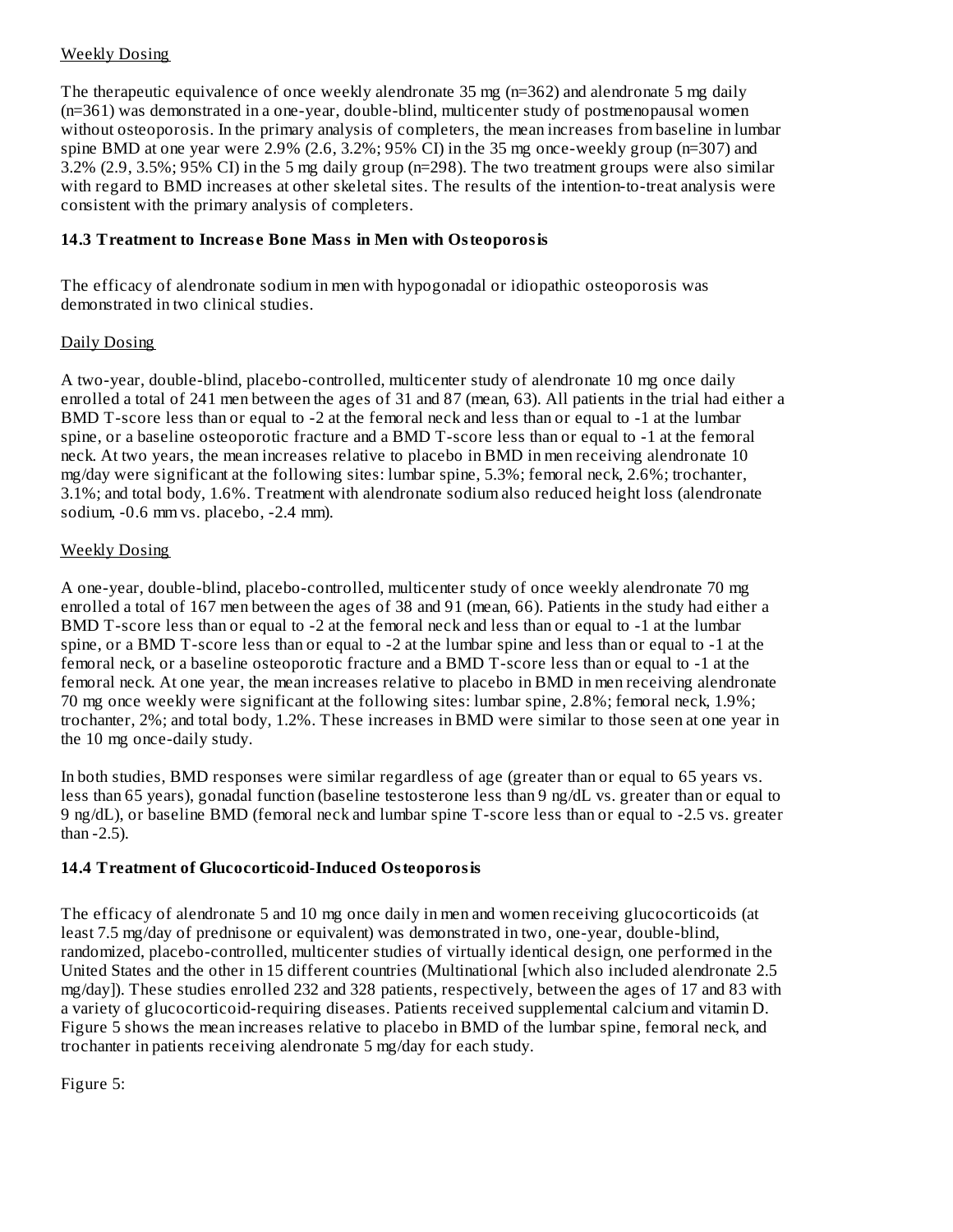#### **Studies in Glucocorticoid - Treated Patients Increase in BMD** Alendronate 5 mg/day at One Year



After one year, significant increases relative to placebo in BMD were seen in the combined studies at each of these sites in patients who received alendronate 5 mg/day. In the placebo-treated patients, a significant decrease in BMD occurred at the femoral neck (-1.2%), and smaller decreases were seen at the lumbar spine and trochanter. Total body BMD was maintained with alendronate 5 mg/day. The increases in BMD with alendronate 10 mg/day were similar to those with alendronate 5 mg/day in all patients except for postmenopausal women not receiving estrogen therapy. In these women, the increases (relative to placebo) with alendronate 10 mg/day were greater than those with alendronate 5 mg/day at the lumbar spine (4.1% vs. 1.6%) and trochanter (2.8% vs. 1.7%), but not at other sites. Alendronate sodium was effective regardless of dose or duration of glucocorticoid use. In addition, alendronate sodium was similarly effective regardless of age (less than 65 vs. greater than or equal to 65 years), race (Caucasian vs. other races), gender, underlying disease, baseline BMD, baseline bone turnover, and use with a variety of common medications.

Bone histology was normal in the 49 patients biopsied at the end of one year who received alendronate at doses of up to 10 mg/day.

Of the original 560 patients in these studies, 208 patients who remained on at least 7.5 mg/day of prednisone or equivalent continued into a one-year double-blind extension. After two years of treatment, spine BMD increased by 3.7% and 5% relative to placebo with alendronate 5 and 10 mg/day, respectively. Significant increases in BMD (relative to placebo) were also observed at the femoral neck, trochanter, and total body.

After one year, 2.3% of patients treated with alendronate 5 or 10 mg/day (pooled) vs. 3.7% of those treated with placebo experienced a new vertebral fracture (not significant). However, in the population studied for two years, treatment with alendronate (pooled dosage groups: 5 or 10 mg for two years or 2.5 mg for one year followed by 10 mg for one year) significantly reduced the incidence of patients with a new vertebral fracture (alendronate 0.7% vs. placebo 6.8%).

#### **14.5 Treatment of Paget's Dis eas e of Bone**

The efficacy of alendronate 40 mg once daily for six months was demonstrated in two double-blind clinical studies of male and female patients with moderate to severe Paget's disease (alkaline phosphatase at least twice the upper limit of normal): a placebo-controlled, multinational study and a U.S. comparative study with etidronate disodium 400 mg/day. Figure 6 shows the mean percent changes from baseline in serum alkaline phosphatase for up to six months of randomized treatment.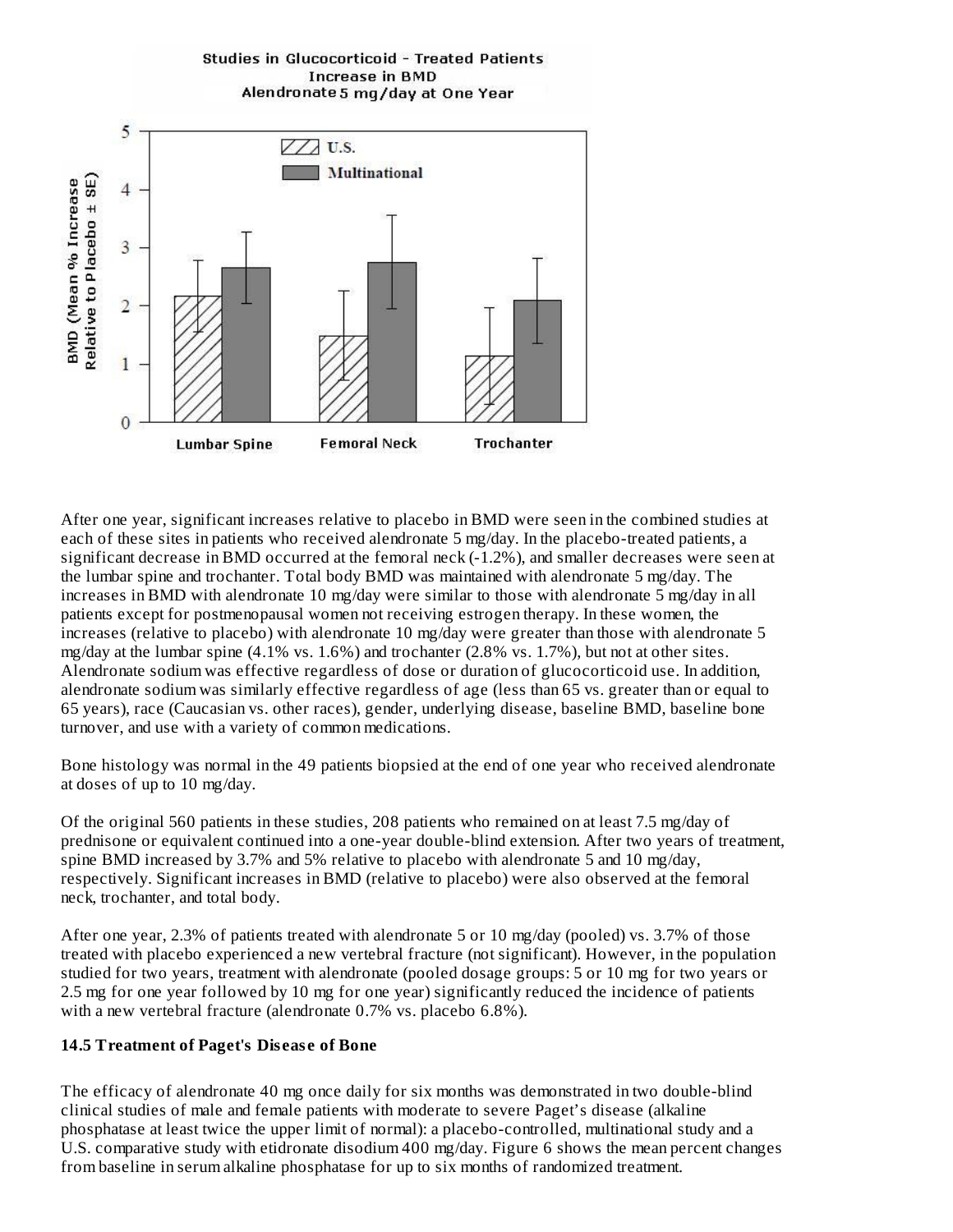

Effect on Serum Alkaline Phosphatase of Alendronate 40 mg/day

At six months the suppression in alkaline phosphatase in patients treated with alendronate sodium was significantly greater than that achieved with etidronate and contrasted with the complete lack of response in placebo-treated patients. Response (defined as either normalization of serum alkaline phosphatase or decrease from baseline greater than or equal to 60%) occurred in approximately 85% of patients treated with alendronate sodium in the combined studies vs. 30% in the etidronate group and 0% in the placebo group. Alendronate sodium was similarly effective regardless of age, gender, race, prior use of other bisphosphonates, or baseline alkaline phosphatase within the range studied (at least twice the upper limit of normal).

Bone histology was evaluated in 33 patients with Paget's disease treated with alendronate 40 mg/day for 6 months. As in patients treated for osteoporosis *[see Clinical Studies (14.1)],* alendronate sodium did not impair mineralization, and the expected decrease in the rate of bone turnover was observed. Normal lamellar bone was produced during treatment with alendronate sodium, even where preexisting bone was woven and disorganized. Overall, bone histology data support the conclusion that bone formed during treatment with alendronate sodium is of normal quality.

#### **16 HOW SUPPLIED/STORAGE AND HANDLING**

*How Supplied*

**Alendronate Sodium Tablets USP, 10 mg** are white to off-white, circular, biconvex, uncoated tablets debossed with 'F' on one side and '18' on the other side.

| Bottles of 30  | NDC 64980-340-03 |
|----------------|------------------|
| Bottles of 100 | NDC 64980-340-01 |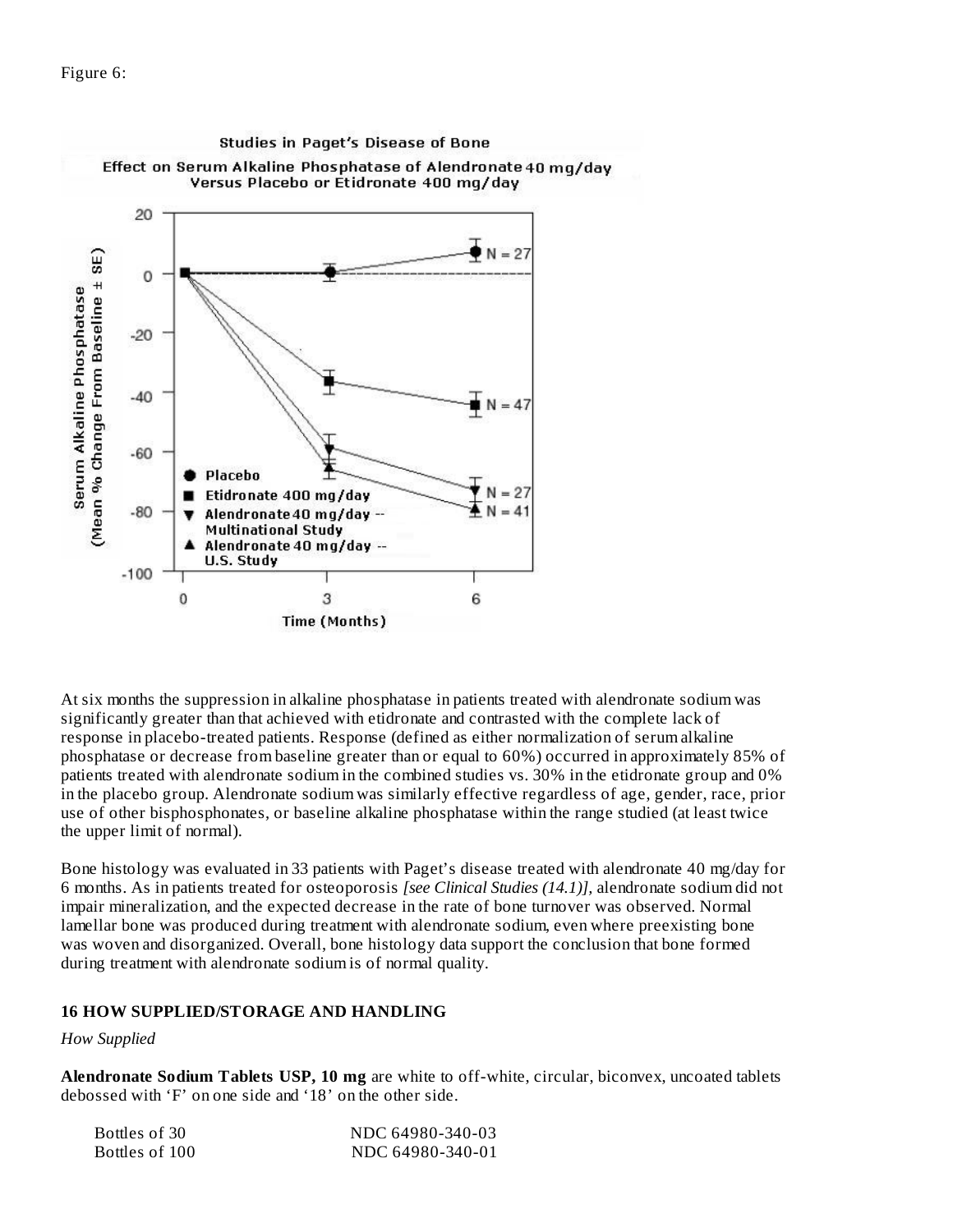**Alendronate Sodium Tablets USP, 35 mg** are white to off-white, oval shaped, biconvex, uncoated tablets debossed with 'F' on one side and '19' on the other side.

| Unit-of-use blister package of 4  | NDC 64980-341-14 |
|-----------------------------------|------------------|
| Unit-of-use blister package of 12 | NDC 64980-341-12 |

**Alendronate Sodium Tablets USP, 70 mg** are white to off-white, oval shaped, biconvex, uncoated tablets debossed with 'F' on one side and '21' on the other side.

Unit-of-use blister package of 4 NDC 64980-342-14

#### *Storage*

**Store at** 20° to 25°C (68° to 77°F); excursions permitted to 15° to 30°C (59° to 86°F) [see USP Controlled Room Temperature]. Store in a well-closed container.

#### **17 PATIENT COUNSELING INFORMATION**

Advise the patient to read the FDA-approved patient labeling (Medication Guide).

Instruct patients to read the Medication Guide before starting therapy with alendronate sodium and to reread it each time the prescription is renewed.

#### **17.1 Osteoporosis Recommendations, Including Calcium and Vitamin D Supplementation**

Instruct patients to take supplemental calcium and vitamin D, if daily dietary intake is inadequate. Weightbearing exercise should be considered along with the modification of certain behavioral factors, such as cigarette smoking and/or excessive alcohol consumption, if these factors exist.

#### **17.2 Dosing Instructions**

Instruct patients that the expected benefits of alendronate sodium may only be obtained when it is taken with plain water the first thing upon arising for the day at least 30 minutes before the first food, beverage, or medication of the day. Even dosing with orange juice or coffee has been shown to markedly reduce the absorption of alendronate sodium *[see Clinical Pharmacology (12.3)]*.

Instruct patients not to chew or suck on the tablet because of a potential for oropharyngeal ulceration.

Instruct patients to swallow each tablet of alendronate sodium with a full glass of water (6 to 8 ounces) to facilitate delivery to the stomach and thus reduce the potential for esophageal irritation.

Instruct patients not to lie down for at least 30 minutes and until after their first food of the day.

Instruct patients not to take alendronate sodium at bedtime or before arising for the day. Patients should be informed that failure to follow these instructions may increase their risk of esophageal problems.

Instruct patients that if they develop symptoms of esophageal disease (such as difficulty or pain upon swallowing, retrosternal pain or new or worsening heartburn) they should stop taking alendronate sodium and consult their physician.

If patients miss a dose of once weekly alendronate sodium, instruct patients to take one dose on the morning after they remember. They should not take two doses on the same day but should return to taking one dose once a week, as originally scheduled on their chosen day.

#### **Dispens e with Medication Guide available at: http://www.risingpharma.com/med-guides.html**

**Distributed by:** Rising Pharmaceuticals, Inc. Saddle Brook, NJ 07663

#### **Made in India**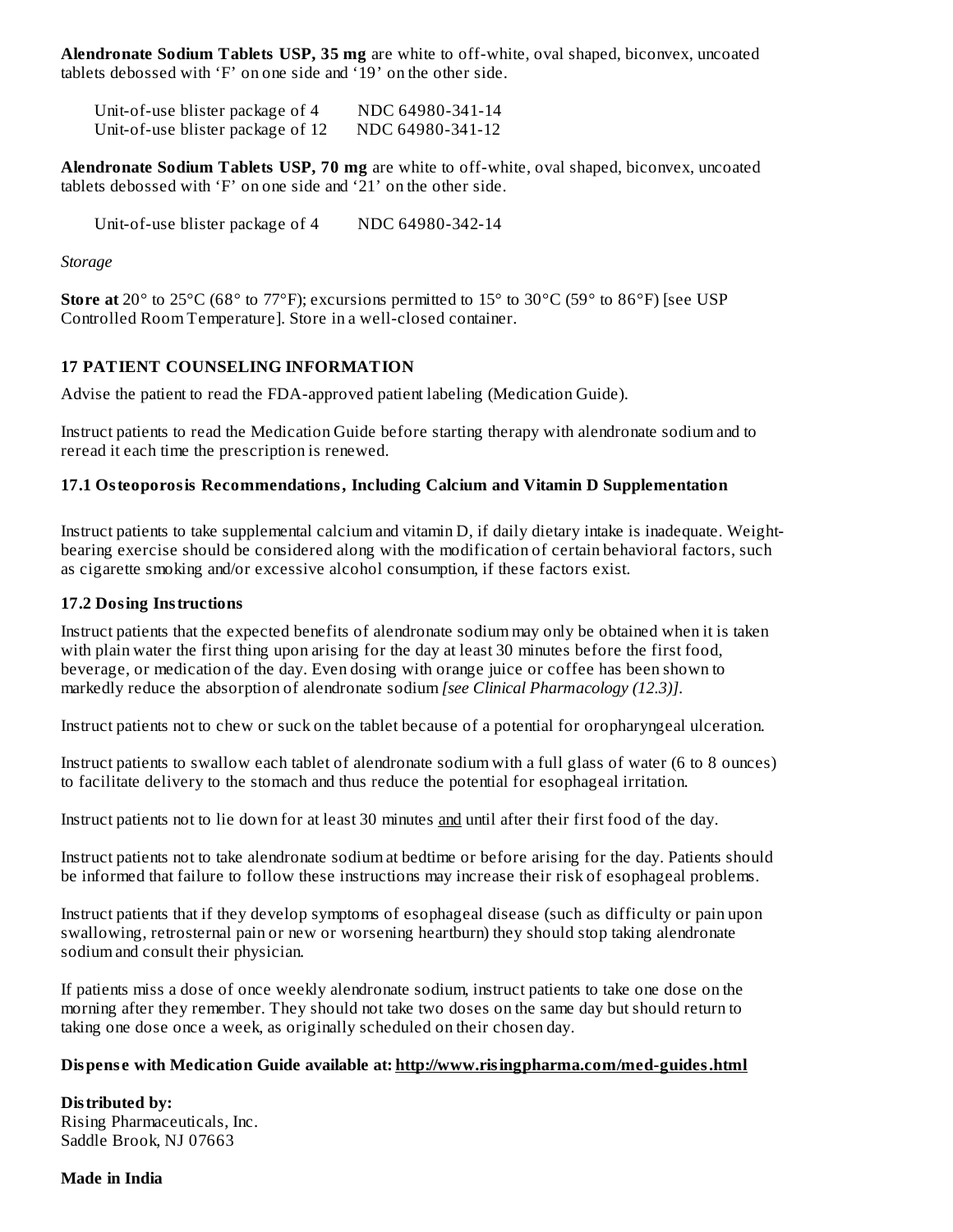#### Code: TS/DRUGS/19/1993

Revised: 10/2019

#### **MEDICATION GUIDE**

#### **Alendronate Sodium Tablets, USP (a len' droe nate soe' dee um)**

Read the Medication Guide that comes with alendronate sodium tablets before you start taking them and each time you get a refill. There may be new information. This Medication Guide does not take the place of talking with your doctor about your medical condition or treatment. Talk to your doctor if you have any questions about alendronate sodium tablets.

#### **What is the most important information I should know about alendronate sodium tablets?**

#### **Alendronate sodium tablets can caus e s erious side effects including:**

- 1. Esophagus problems
- 2. Low calcium levels in your blood (hypocalcemia)
- 3. Bone, joint, or muscle pain
- 4. Severe jaw bone problems (osteonecrosis)
- 5. Unusual thigh bone fractures

#### **1. Esophagus problems.**

**Some people who take alendronate sodium tablets may develop problems in the esophagus (the tube that connects the mouth and the stomach). Thes e problems include irritation, inflammation, or ulcers of the esophagus which may sometimes bleed.**

- **It is important that you take alendronate sodium tablets exactly as pres cribed to help lower your chance of getting esophagus problems. (See the s ection "How should I take alendronate sodium tablets?")**
- **Stop taking alendronate sodium tablets and call your doctor right away if you get chest pain, new or wors ening heartburn, or have trouble or pain when you swallow.**
- **2. Low calcium levels in your blood (hypocalcemia).**

Alendronate sodium tablets may lower the calcium levels in your blood. If you have low blood calcium before you start taking alendronate sodium tablets, they may get worse during treatment. Your low blood calcium must be treated before you take alendronate sodium tablets. Most people with low blood calcium levels do not have symptoms, but some people may have symptoms. Call your doctor right away if you have symptoms of low blood calcium such as:

- Spasms, twitches, or cramps in your muscles
- Numbness or tingling in your fingers, toes, or around your mouth

Your doctor may prescribe calcium and vitamin D to help prevent low calcium levels in your blood, while you take alendronate sodium tablets. Take calcium and vitamin D as your doctor tells you to.

#### **3. Bone, joint, or mus cle pain.**

Some people who take alendronate sodium tablets develop severe bone, joint, or muscle pain.

#### **4. Severe jaw bone problems (osteonecrosis).**

Severe jaw bone problems may happen when you take alendronate sodium tablets. Your doctor should examine your mouth before you start alendronate sodium tablets. Your doctor may tell you to see your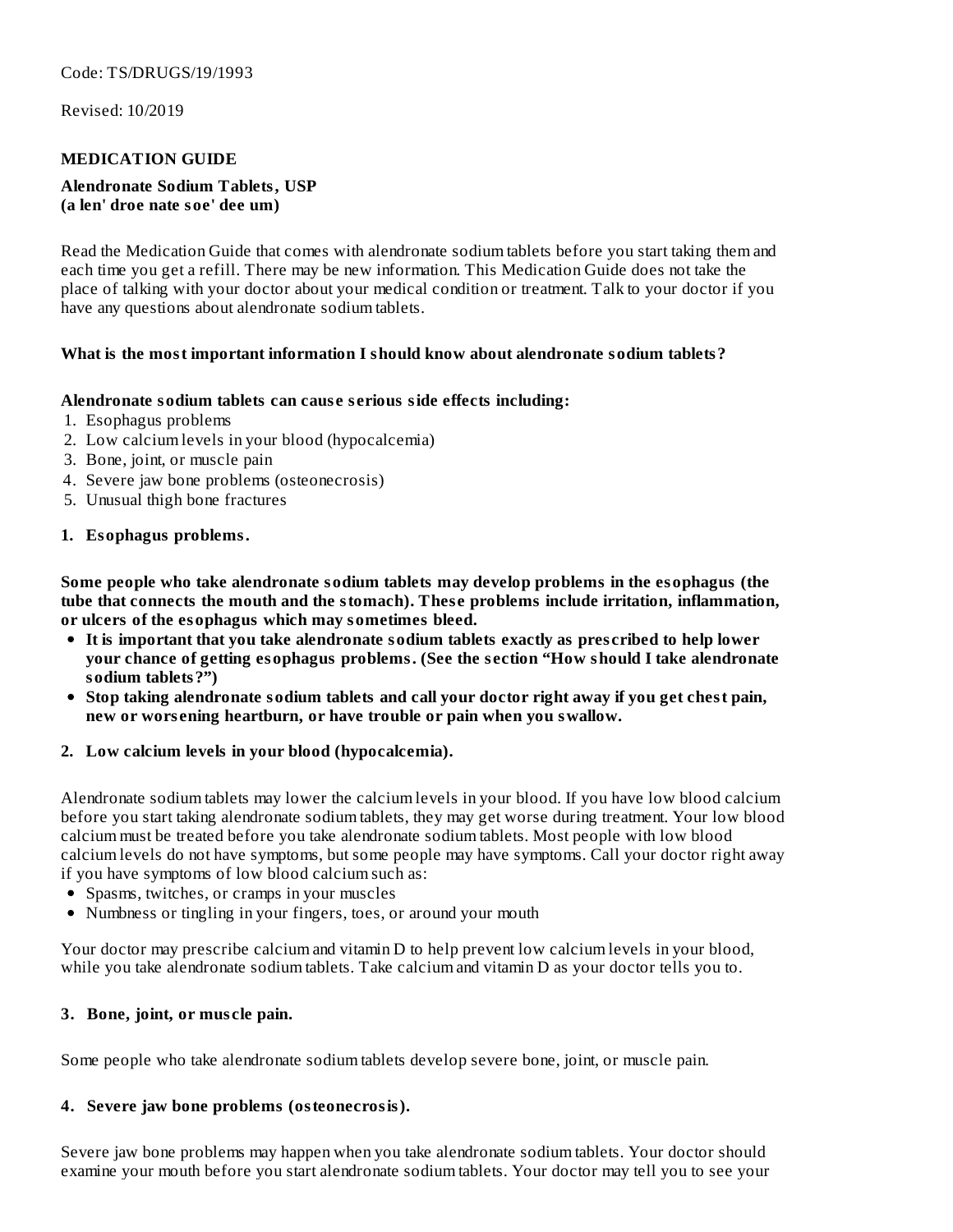dentist before you start alendronate sodium tablets. It is important for you to practice good mouth care during treatment with alendronate sodium tablets.

## **5. Unusual thigh bone fractures.**

Some people have developed unusual fractures in their thigh bone. Symptoms of a fracture may include new or unusual pain in your hip, groin, or thigh.

### **Call your doctor right away if you have any of thes e side effects.**

#### **What are alendronate sodium tablets?**

Alendronate sodium tablets are a prescription medicine used to:

- Treat or prevent osteoporosis in women after menopause. It helps reduce the chance of having a hip or spinal fracture (break).
- Increase bone mass in men with osteoporosis.
- Treat osteoporosis in either men or women who are taking corticosteroid medicines.
- Treat certain men and women who have Paget's disease of the bone.

It is not known how long alendronate sodium tablets work for the treatment and prevention of osteoporosis. You should see your doctor regularly to determine if alendronate sodium tablets are still right for you.

Alendronate sodium tablets are not for use in children.

### **Who should not take alendronate sodium tablets?**

#### **Do not take alendronate sodium tablets if you:**

- Have certain problems with your esophagus, the tube that connects your mouth with your stomach
- Cannot stand or sit upright for at least 30 minutes
- Have low levels of calcium in your blood
- Are allergic to alendronate sodium tablets or any of their ingredients. A list of ingredients is at the end of this leaflet.

#### **What should I tell my doctor before taking alendronate sodium tablets?**

#### **Before you start alendronate sodium tablets, be sure to talk to your doctor if you:**

- Have problems with swallowing
- Have stomach or digestive problems
- Have low blood calcium
- Plan to have dental surgery or teeth removed
- Have kidney problems
- Have been told you have trouble absorbing minerals in your stomach or intestines (malabsorption syndrome)
- Are pregnant, trying to become pregnant or suspect that you are pregnant. **If you become pregnant while taking alendronate sodium tablets, stop taking them and contact your doctor.** It is not known if alendronate sodium tablets can harm your unborn baby.
- Are breast-feeding or plan to breast-feed. It is not known if alendronate sodium passes into your milk and may harm your baby.

Especially tell your doctor if you take:

- antacids
- aspirin
- Nonsteroidal Anti-Inflammatory (NSAID) medicines

**Tell your doctor about all the medicines you take,** including prescription and non-prescription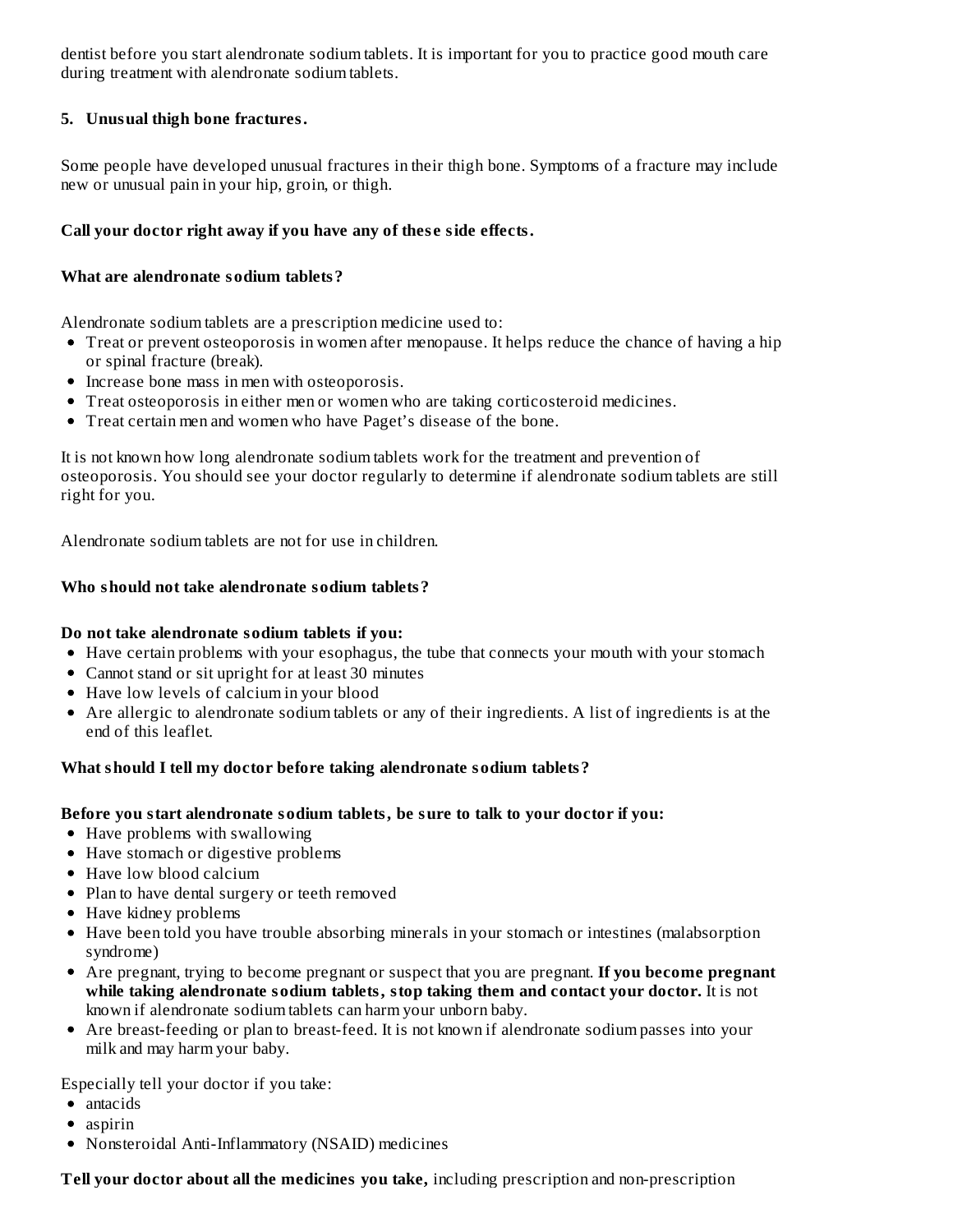**Tell your doctor about all the medicines you take,** including prescription and non-prescription medicines, vitamins, and herbal supplements. Certain medicines may affect how alendronate sodium tablets work.

Know the medicines you take. Keep a list of them and show it to your doctor and pharmacist each time you get a new medicine.

### **How should I take alendronate sodium tablets?**

- Take alendronate sodium tablets exactly as your doctor tells you.
- **Alendronate sodium tablets work only if taken on an empty stomach.**
- Take alendronate sodium tablets, **after** you get up for the day and **before** taking your first food, drink, or other medicine.
- Take alendronate sodium tablets while you are sitting or standing.
- **Do not chew or suck on a tablet of alendronate sodium.**
- Swallow alendronate sodium tablet with a full glass (6 to 8 oz) of plain water only.
- **Do not** take alendronate sodium tablets with mineral water, coffee, tea, soda, or juice.
- If you take **Alendronate Daily**:
	- Take 1 alendronate tablet one time a day, every day **after** you get up for the day and **before** taking your first food, drink, or other medicine.
- If you take **Once Weekly alendronate sodium tablets**:
	- Choose the day of the week that best fits your schedule.
	- Take 1 dose of alendronate sodium tablet every week on your chosen day **after** you get up for the day and **before** taking your first food, drink, or other medicine.

After swallowing alendronate sodium tablet, wait at least 30 minutes:

- Before you lie down. You may sit, stand or walk, and do normal activities like reading.
- Before you take your first food or drink except for plain water.
- Before you take other medicines, including antacids, calcium, and other supplements and vitamins.

### **Do not lie down for at least 30 minutes after you take alendronate sodium tablets and after you eat your first food of the day.**

If you miss a dose of alendronate sodium tablets, do not take it later in the day. Take your missed dose on the next morning after you remember and then return to your normal schedule. Do not take 2 doses on the same day.

If you take too much alendronate sodium, call your doctor. Do not try to vomit. Do not lie down.

## **What are the possible side effects of alendronate sodium tablets?**

Alendronate sodium tablets may cause serious side effects.

See **"What is the most important information I should know about alendronate sodium tablets?"**

#### **The most common side effects of alendronate sodium tablets are:**

- Stomach area (abdominal) pain
- Heartburn
- Constipation
- Diarrhea
- Upset stomach
- Pain in your bones, joints, or muscles
- Nausea

You may get allergic reactions, such as hives or swelling of your face, lips, tongue, or throat.

Worsening of asthma has been reported.

Tell your doctor if you have any side effect that bothers you or that does not go away.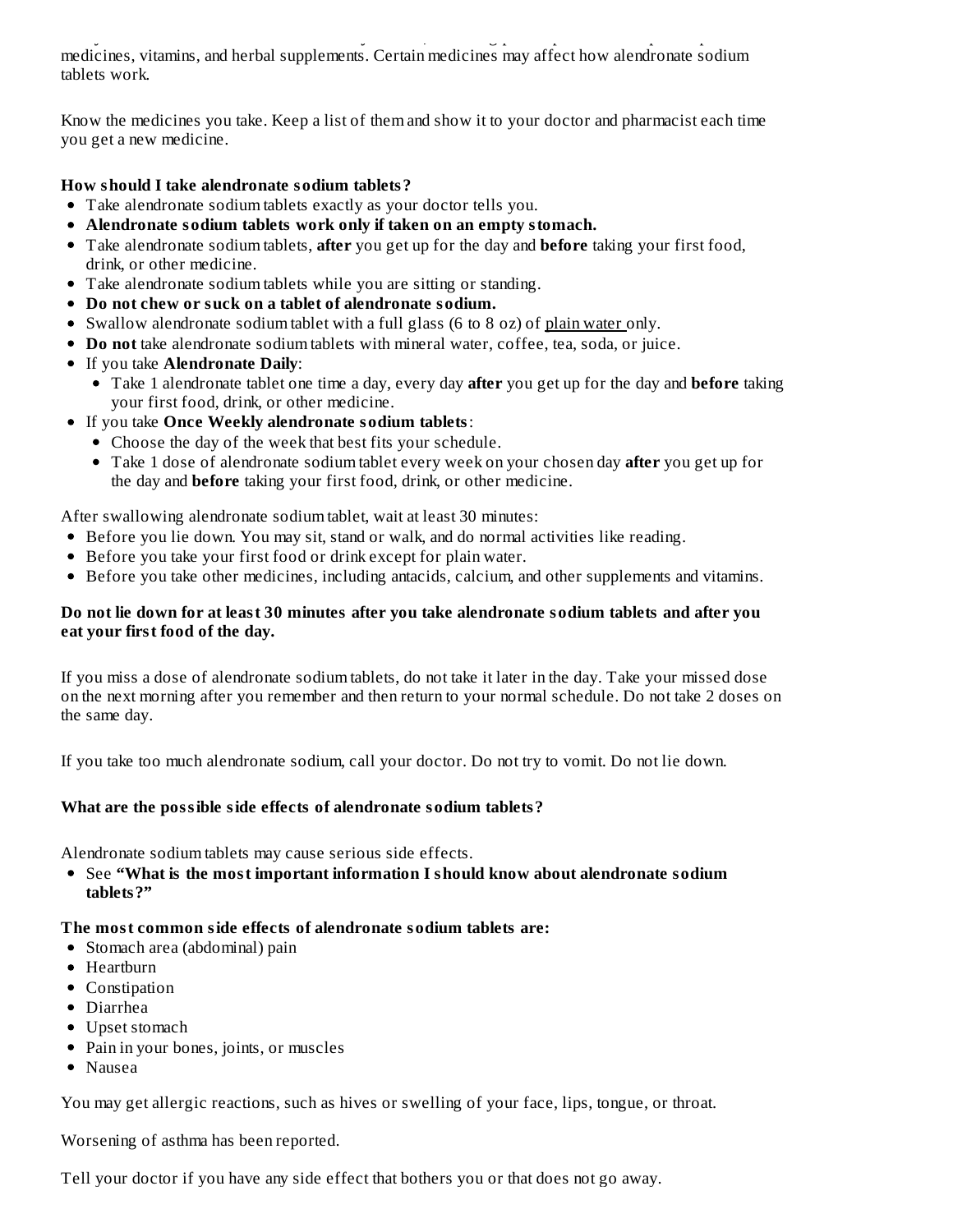These are not all the possible side effects of alendronate sodium tablets. For more information, ask your doctor or pharmacist.

Call your doctor for medical advice about side effects. You may report side effects to FDA at 1-800- FDA-1088.

#### **How do I store alendronate sodium tablets?**

- Store alendronate sodium tablets at room temperature, 20° to 25°C (68° to 77°F).
- Keep alendronate sodium tablets in a tightly closed container.

#### **Keep alendronate sodium tablets and all medicines out of the reach of children.**

#### **General information about the safe and effective us e of alendronate sodium tablets.**

Medicines are sometimes prescribed for purposes other than those listed in a Medication Guide. Do not use alendronate sodium tablets for a condition for which it was not prescribed. Do not give alendronate sodium tablets to other people, even if they have the same symptoms you have. They may harm them.

This Medication Guide summarizes the most important information about alendronate sodium tablets. If you would like more information, talk with your doctor. You can ask your doctor or pharmacist for information about alendronate sodium tablets that is written for health professionals. For more information, call Rising Pharmaceuticals, Inc. at 1-866-562-4597.

#### **What are the ingredients in**

#### **alendronate sodium tablets?**

Active ingredient: alendronate monosodium salt trihydrate

Inactive ingredients: corn starch, magnesium stearate, microcrystalline cellulose, povidone, and sodium starch glycolate.

This Medication Guide has been approved by the U.S. Food and Drug Administration.

#### **Dispens e with Medication Guide available at: http://www.risingpharma.com/med-guides.html**

**Distributed by:** Rising Pharmaceuticals, Inc. Saddle Brook, NJ 07663

#### **Made in India**

Code: TS/DRUGS/19/1993

Revised: 10/2019

#### **PACKAGE LABEL-PRINCIPAL DISPLAY PANEL - 10 mg (30 Tablets Bottle)**

**Rising NDC 64980-340-03 ®Alendronate Sodium Tablets, USP 10 mg\* PHARMACIST: Dispens e the**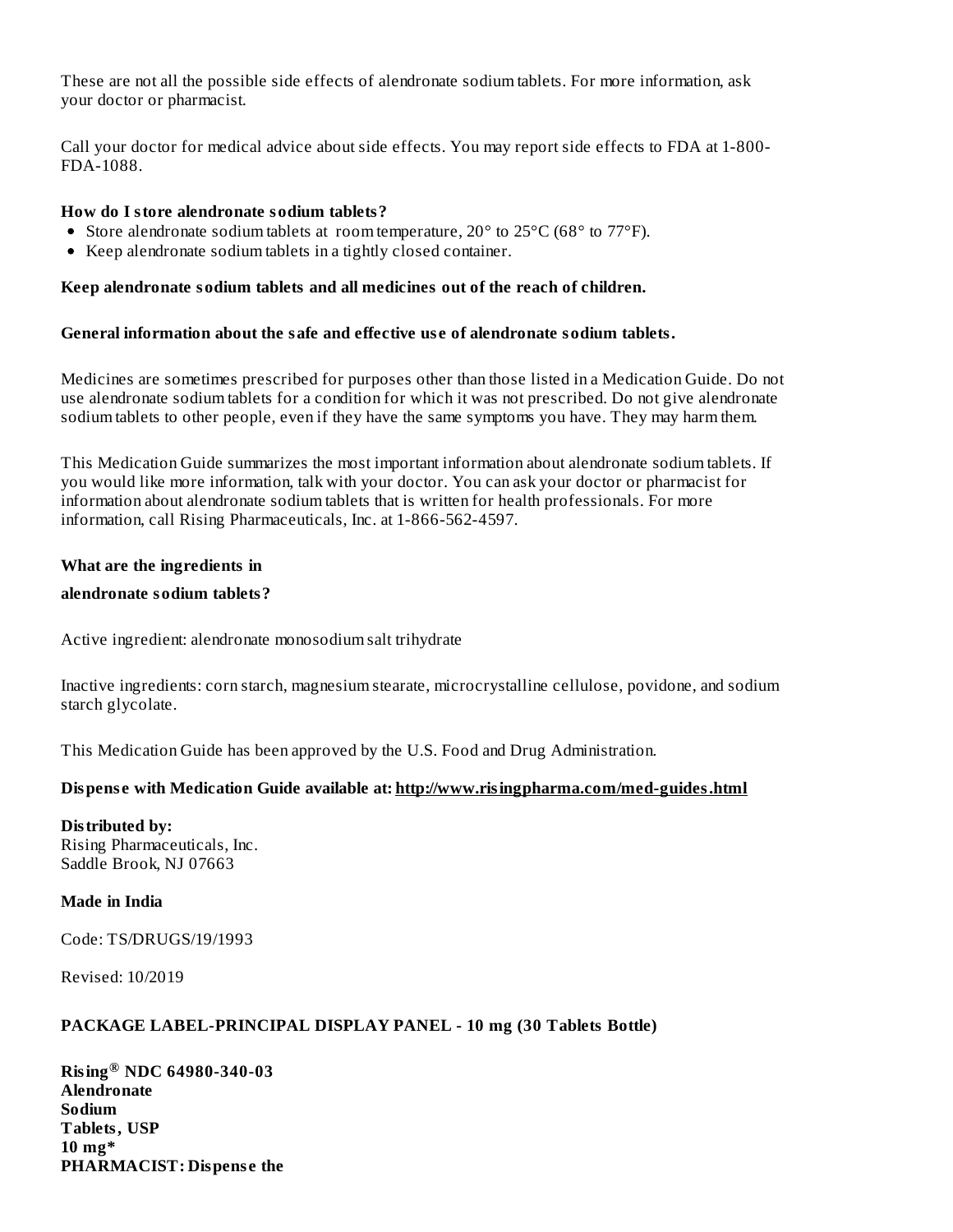**accompanying Medication Guide to each patient. 30 Tablets Rx only**



#### **PACKAGE LABEL-PRINCIPAL DISPLAY PANEL - 10 mg (100 Tablets Bottle)**

**Rising NDC 64980-340-01 ® Alendronate Sodium Tablets, USP 10 mg\* PHARMACIST: Dispens e the accompanying Medication Guide to each patient. 100 Tablets Rx only**

\*Each tablet contains: **Distributed by:**  $Rising^{\circ}$ NDC 64980-340-01 13.052 mg alendronate sodium USP Rising Pharmaceuticals, Inc. Saddle Brook, NJ 07663 equivalent to 10 mg alendronic acid. **Alendronate** USUAL ADULT DOSAGE: 10 mg once Made in India a day. For important instructions for Sodium Code: TS/DRUGS/19/1993 use see accompanying Medication Guide. Revised: 07/2018 **Tablets, USP** See accompanying circular for  $10 \text{ mg}^*$ complete dosage information. P1421637 Store at 20° to 25°C (68° to 77°F); **PHARMACIST: Dispense the** excursions permitted to 15° to 30°C accompanying Medication Guide (59° to 86°F) [see USP Controlled Room to each patient. Temperaturel. 100 Tablets **Rx** only Store in a well-closed container. \*Over printing Zone **Coding Area** 

 $(45 \times 15 \text{ mm})$ Dotted lines not to be printed

Dotted lines not to be printed

**PACKAGE LABEL-PRINCIPAL DISPLAY PANEL - 35 mg Blister Carton (4 Unit-of-us e)**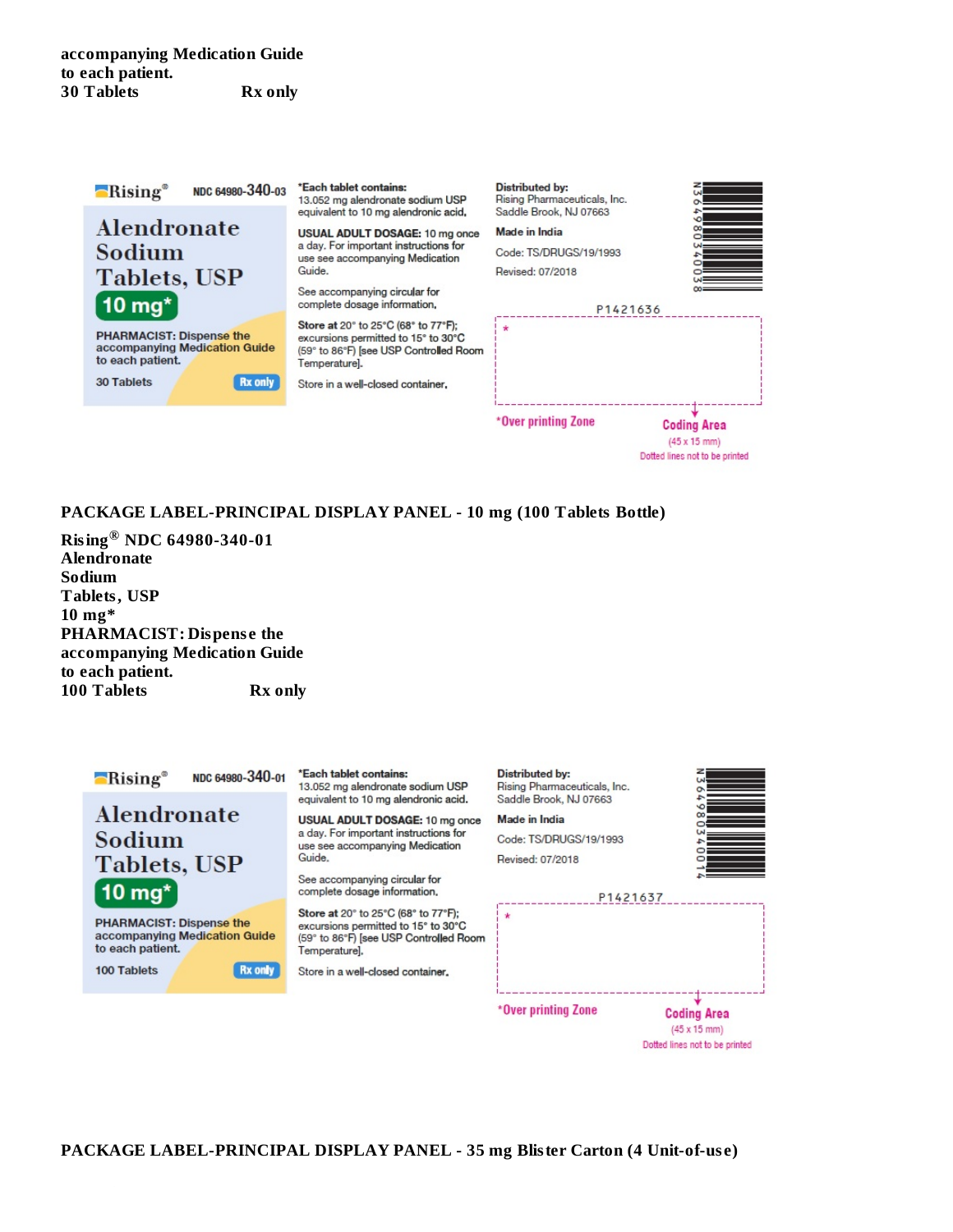**Rising NDC 64980-341-14** *ONCE WEEKLY* **Alendronate Sodium Tablets, USP 35 mg\* PHARMACIST: Dispens e the accompanying Medication Guide to each patient. 4 Tablets Rx only ®**



**PACKAGE LABEL-PRINCIPAL DISPLAY PANEL - 70 mg Blister Carton (4 Unit-of-us e)**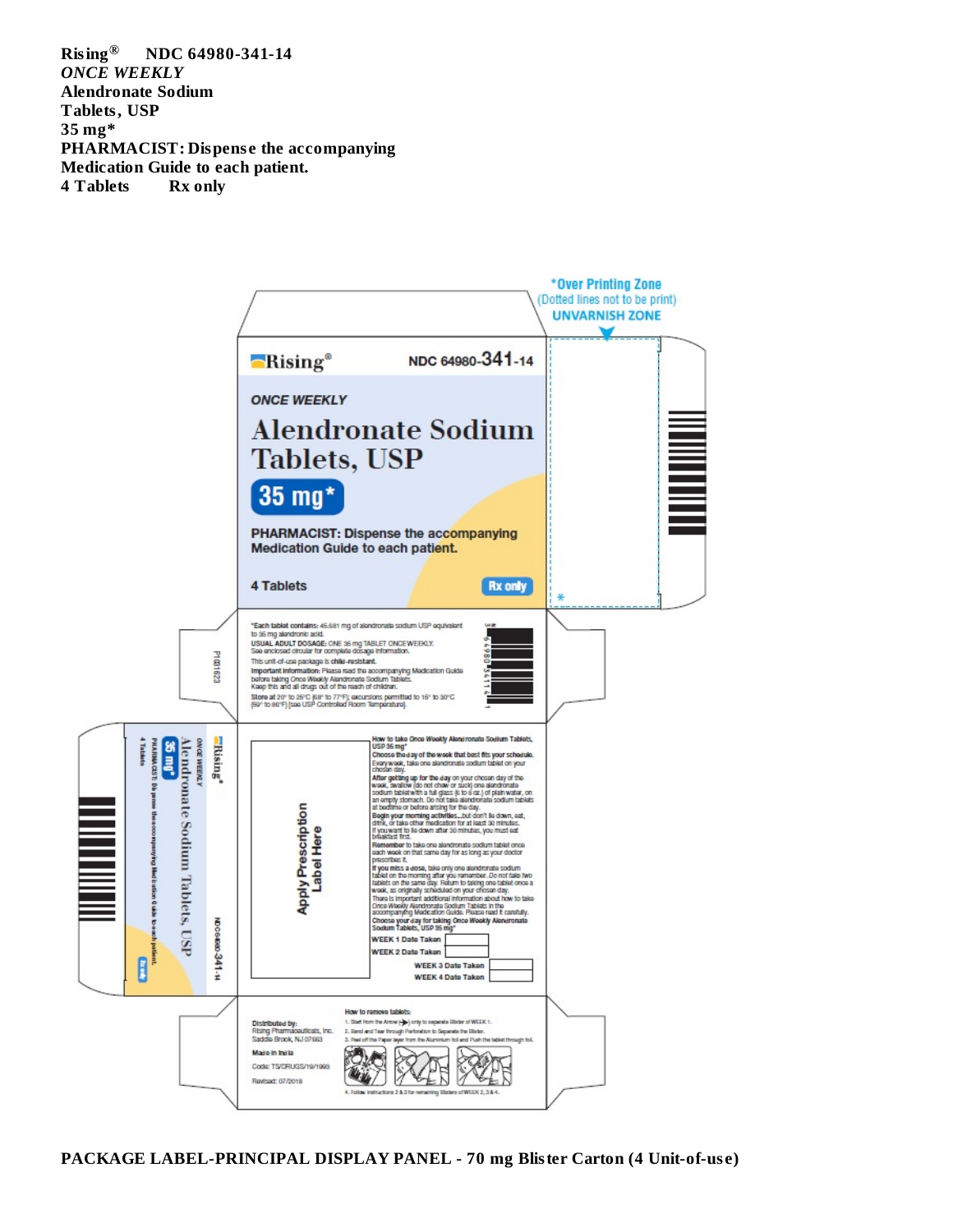**Rising NDC 64980-342-14** *ONCE WEEKLY* **Alendronate Sodium Tablets, USP 70 mg\* PHARMACIST: Dispens e the accompanying Medication Guide to each patient. 4 Tablets Rx only ®**

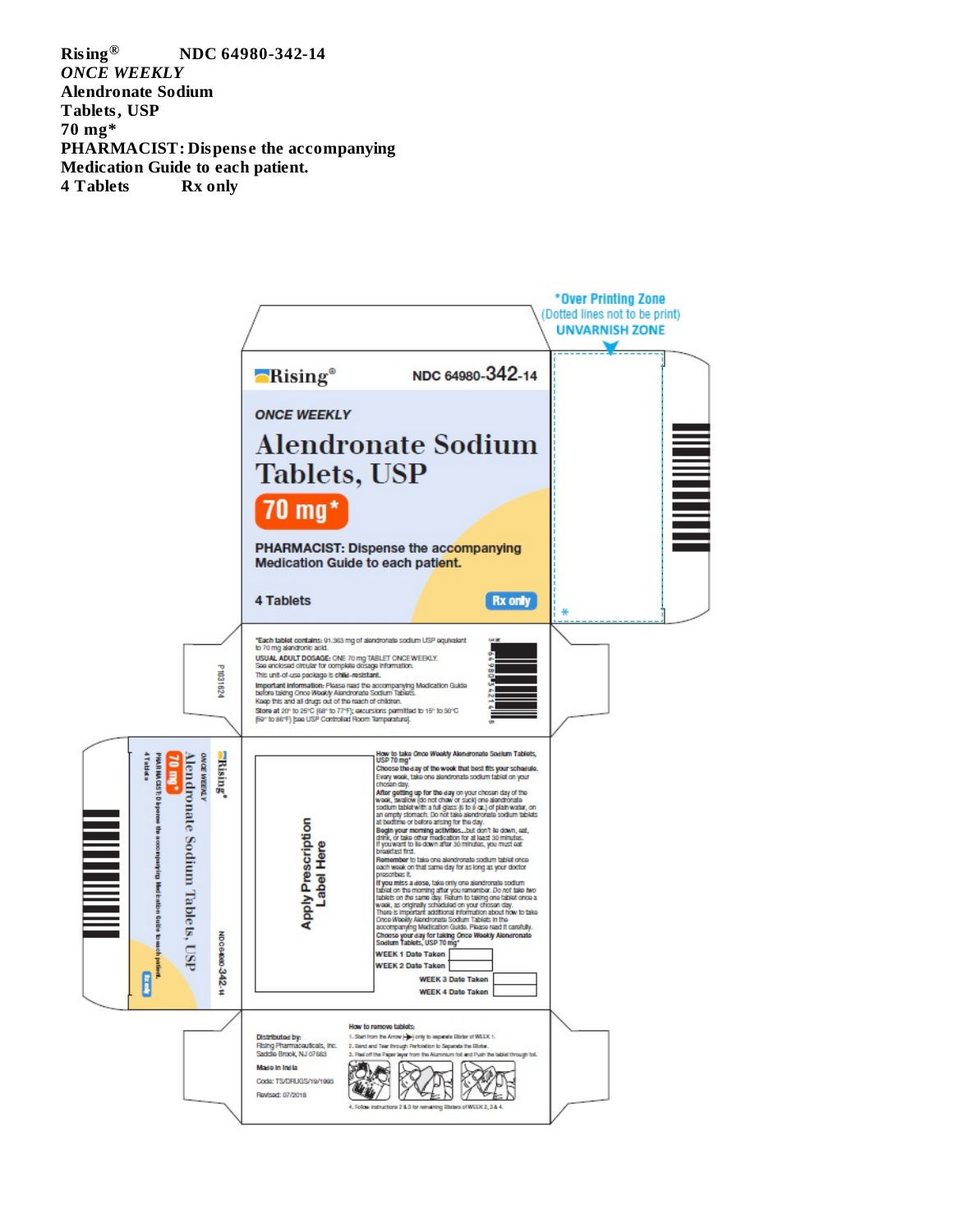|   | <b>ALENDRONATE SODIUM</b>                                |                            |                                                                           |                             |                          |      |                           |
|---|----------------------------------------------------------|----------------------------|---------------------------------------------------------------------------|-----------------------------|--------------------------|------|---------------------------|
|   | alendronate sodium tablet                                |                            |                                                                           |                             |                          |      |                           |
|   |                                                          |                            |                                                                           |                             |                          |      |                           |
|   | <b>Product Information</b>                               |                            |                                                                           |                             |                          |      |                           |
|   | Product Type                                             |                            | HUMAN PRESCRIPTION DRUG                                                   | Item Code (Source)          |                          |      | NDC:64980-340             |
|   | <b>Route of Administration</b>                           |                            | ORAL                                                                      |                             |                          |      |                           |
|   |                                                          |                            |                                                                           |                             |                          |      |                           |
|   | <b>Active Ingredient/Active Moiety</b>                   |                            |                                                                           |                             |                          |      |                           |
|   |                                                          |                            | <b>Ingredient Name</b>                                                    |                             | <b>Basis of Strength</b> |      | Strength                  |
|   |                                                          |                            | ALENDRONATE SODIUM (UNII: 2UY4M2U3RA) (ALENDRONIC ACID - UNII:X1J18R4W8P) |                             | ALENDRONIC ACID          |      | $10$ mg                   |
|   |                                                          |                            |                                                                           |                             |                          |      |                           |
|   | <b>Inactive Ingredients</b>                              |                            |                                                                           |                             |                          |      |                           |
|   |                                                          |                            | <b>Ingredient Name</b>                                                    |                             |                          |      | Strength                  |
|   | STARCH, CORN (UNII: O8232NY3SJ)                          |                            |                                                                           |                             |                          |      |                           |
|   | MAGNESIUM STEARATE (UNII: 70097M6I30)                    |                            |                                                                           |                             |                          |      |                           |
|   | MICRO CRYSTALLINE CELLULO SE (UNII: OP1R32D61U)          |                            |                                                                           |                             |                          |      |                           |
|   | PO VIDO NE K30 (UNII: U725QWY32X)                        |                            |                                                                           |                             |                          |      |                           |
|   | SODIUM STARCH GLYCOLATE TYPE A POTATO (UNII: 5856J3G2A2) |                            |                                                                           |                             |                          |      |                           |
|   |                                                          |                            |                                                                           |                             |                          |      |                           |
|   | <b>Product Characteristics</b>                           |                            |                                                                           |                             |                          |      |                           |
|   | Color                                                    | WHITE (White to Off-white) |                                                                           | <b>Score</b>                |                          |      | no score                  |
|   | <b>Shape</b>                                             | ROUND (Biconvex)           |                                                                           | <b>Size</b>                 |                          | 5mm  |                           |
|   | Flavor                                                   |                            |                                                                           | <b>Imprint Code</b>         |                          | F;18 |                           |
|   | <b>Contains</b>                                          |                            |                                                                           |                             |                          |      |                           |
|   |                                                          |                            |                                                                           |                             |                          |      |                           |
|   | <b>Packaging</b>                                         |                            |                                                                           |                             |                          |      |                           |
| # | <b>Item Code</b>                                         |                            | <b>Package Description</b>                                                | <b>Marketing Start Date</b> |                          |      | <b>Marketing End Date</b> |
|   |                                                          |                            | 1 NDC:64980-340-03 30 in 1 BOTTLE; Type 0: Not a Combination Product      | 08/04/2008                  |                          |      |                           |
|   |                                                          |                            | 2 NDC:64980-340-01 100 in 1 BOTTLE; Type 0: Not a Combination Product     | 08/04/2008                  |                          |      |                           |
|   |                                                          |                            |                                                                           |                             |                          |      |                           |
|   | <b>Marketing Information</b>                             |                            |                                                                           |                             |                          |      |                           |
|   | <b>Marketing Category</b>                                |                            | <b>Application Number or Monograph Citation</b>                           | <b>Marketing Start Date</b> |                          |      | <b>Marketing End Date</b> |
|   | <b>ANDA</b>                                              | ANDA090124                 |                                                                           | 08/04/2008                  |                          |      |                           |
|   |                                                          |                            |                                                                           |                             |                          |      |                           |
|   |                                                          |                            |                                                                           |                             |                          |      |                           |

| <b>ALENDRONATE SODIUM</b>              |                         |                          |  |               |  |  |  |
|----------------------------------------|-------------------------|--------------------------|--|---------------|--|--|--|
| alendronate sodium tablet              |                         |                          |  |               |  |  |  |
|                                        |                         |                          |  |               |  |  |  |
| <b>Product Information</b>             |                         |                          |  |               |  |  |  |
| Product Type                           | HUMAN PRESCRIPTION DRUG | Item Code (Source)       |  | NDC:64980-341 |  |  |  |
| <b>Route of Administration</b>         | ORAL                    |                          |  |               |  |  |  |
|                                        |                         |                          |  |               |  |  |  |
|                                        |                         |                          |  |               |  |  |  |
| <b>Active Ingredient/Active Moiety</b> |                         |                          |  |               |  |  |  |
| <b>Ingredient Name</b>                 |                         | <b>Basis of Strength</b> |  | Strength      |  |  |  |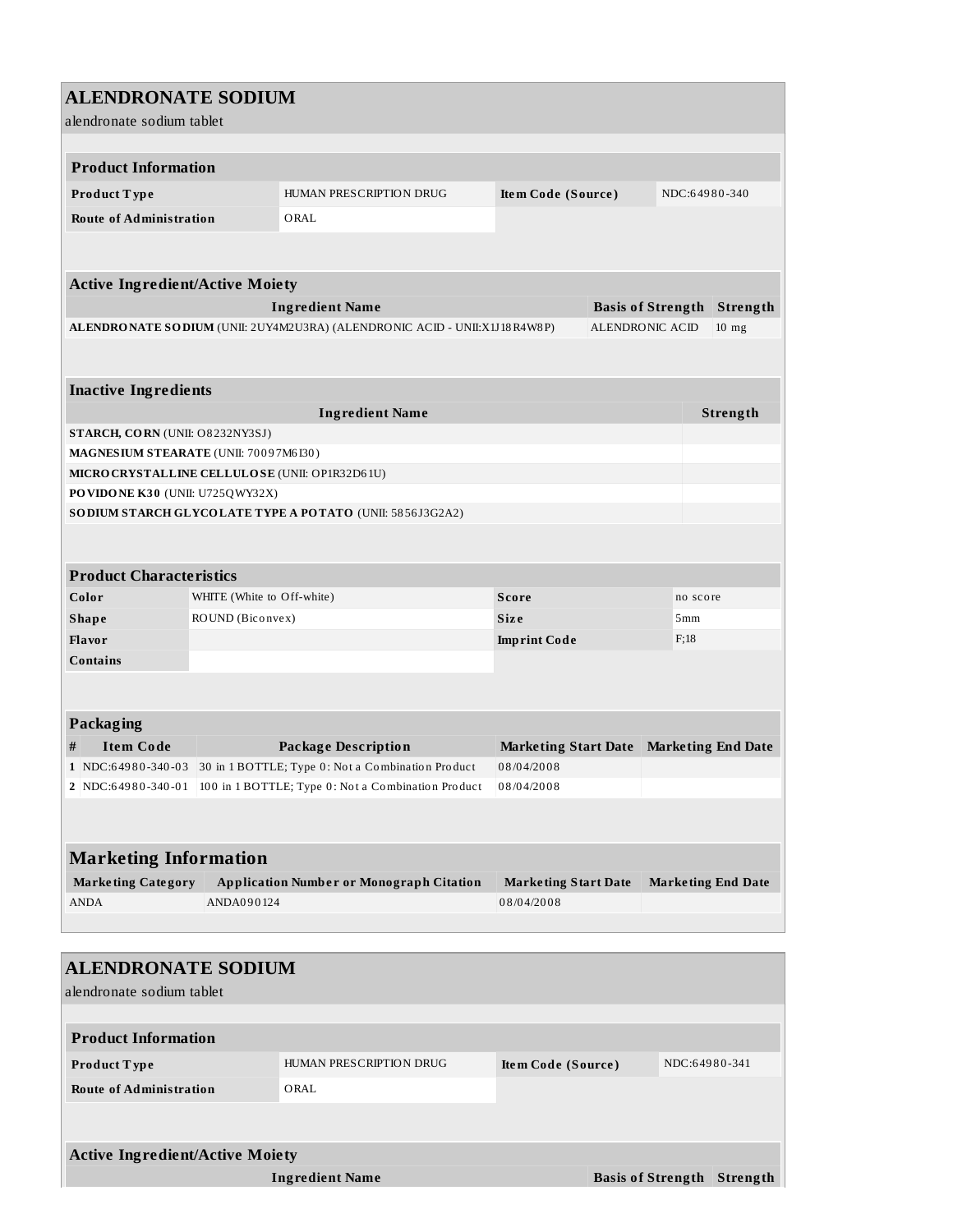| <b>Inactive Ingredients</b>                              |          |
|----------------------------------------------------------|----------|
| <b>Ingredient Name</b>                                   | Strength |
| <b>STARCH, CORN (UNII: O8232NY3SJ)</b>                   |          |
| MAGNESIUM STEARATE (UNII: 70097M6130)                    |          |
| MICRO CRYSTALLINE CELLULOSE (UNII: OP1R32D61U)           |          |
| PO VIDO NE K30 (UNII: U725QWY32X)                        |          |
| SODIUM STARCH GLYCOLATE TYPE A POTATO (UNII: 5856J3G2A2) |          |
|                                                          |          |
|                                                          |          |
| <b>Product Characteristics</b>                           |          |

| Color        | WHITE (White to Off-white) | Score               | no score           |
|--------------|----------------------------|---------------------|--------------------|
| <b>Shape</b> | OVAL (Biconvex)            | <b>Size</b>         | $10 \,\mathrm{mm}$ |
| Flavor       |                            | <b>Imprint Code</b> | F:19               |
| Contains     |                            |                     |                    |

|   | Packaging                        |                                                        |                                         |                           |  |  |  |  |
|---|----------------------------------|--------------------------------------------------------|-----------------------------------------|---------------------------|--|--|--|--|
| # | <b>Item Code</b>                 | <b>Package Description</b>                             | Marketing Start Date Marketing End Date |                           |  |  |  |  |
|   | 1 NDC:64980-341-14 1 in 1 CARTON |                                                        | 08/04/2008                              |                           |  |  |  |  |
|   |                                  | 4 in 1 BLISTER PACK; Type 0: Not a Combination Product |                                         |                           |  |  |  |  |
|   | 2 NDC:64980-341-12 3 in 1 CARTON |                                                        | 08/04/2008                              |                           |  |  |  |  |
| 2 |                                  | 4 in 1 BLISTER PACK; Type 0: Not a Combination Product |                                         |                           |  |  |  |  |
|   |                                  |                                                        |                                         |                           |  |  |  |  |
|   |                                  |                                                        |                                         |                           |  |  |  |  |
|   | <b>Marketing Information</b>     |                                                        |                                         |                           |  |  |  |  |
|   | <b>Marketing Category</b>        | <b>Application Number or Monograph Citation</b>        | <b>Marketing Start Date</b>             | <b>Marketing End Date</b> |  |  |  |  |
|   | ANDA                             | ANDA090124                                             | 08/04/2008                              |                           |  |  |  |  |

| <b>ALENDRONATE SODIUM</b>                                                                    |                         |                    |  |               |          |
|----------------------------------------------------------------------------------------------|-------------------------|--------------------|--|---------------|----------|
| alendronate sodium tablet                                                                    |                         |                    |  |               |          |
|                                                                                              |                         |                    |  |               |          |
| <b>Product Information</b>                                                                   |                         |                    |  |               |          |
| Product Type                                                                                 | HUMAN PRESCRIPTION DRUG | Item Code (Source) |  | NDC:64980-342 |          |
| <b>Route of Administration</b>                                                               | ORAL                    |                    |  |               |          |
|                                                                                              |                         |                    |  |               |          |
|                                                                                              |                         |                    |  |               |          |
| <b>Active Ingredient/Active Moiety</b>                                                       |                         |                    |  |               |          |
| <b>Ingredient Name</b><br><b>Basis of Strength</b>                                           |                         |                    |  |               | Strength |
| ALENDRONATE SODIUM (UNII: 2UY4M2U3RA) (ALENDRONIC ACID - UNII:X1J18R4W8P)<br>ALENDRONIC ACID |                         |                    |  |               | 70 mg    |
|                                                                                              |                         |                    |  |               |          |
|                                                                                              |                         |                    |  |               |          |
| <b>Inactive Ingredients</b>                                                                  |                         |                    |  |               |          |
|                                                                                              | <b>Ingredient Name</b>  |                    |  |               | Strength |
| STARCH, CORN (UNII: O8232NY3SJ)                                                              |                         |                    |  |               |          |
| MAGNESIUM STEARATE (UNII: 70097M6I30)                                                        |                         |                    |  |               |          |
| MICRO CRYSTALLINE CELLULOSE (UNII: OP1R32D61U)                                               |                         |                    |  |               |          |
| PO VIDO NE K30 (UNII: U725QWY32X)                                                            |                         |                    |  |               |          |
| SODIUM STARCH GLYCOLATE TYPE A POTATO (UNII: 5856J3G2A2)                                     |                         |                    |  |               |          |
|                                                                                              |                         |                    |  |               |          |